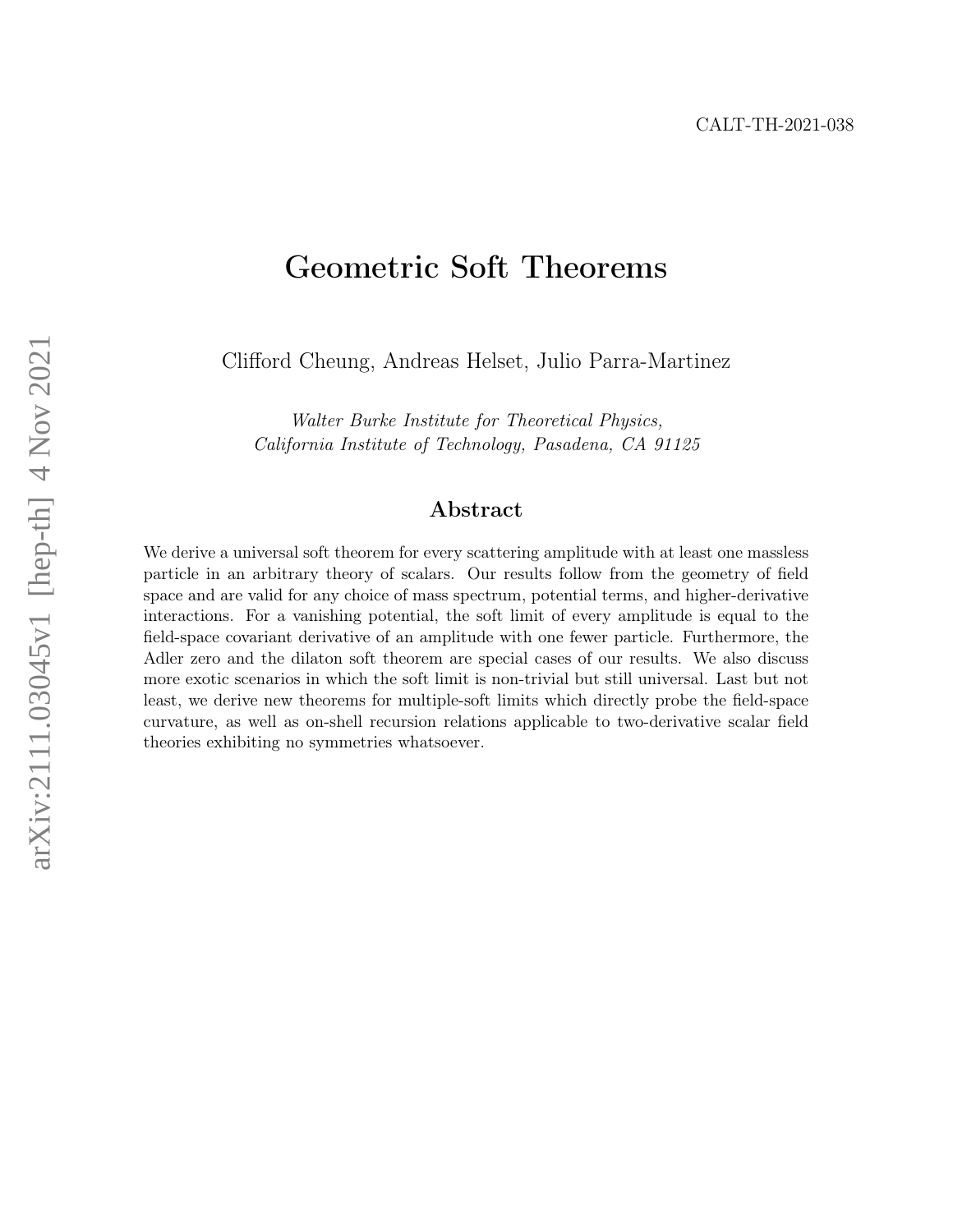# Contents

| $\mathbf{1}$     |                               | Introduction                                                                                               | $\bf{3}$       |
|------------------|-------------------------------|------------------------------------------------------------------------------------------------------------|----------------|
| $\boldsymbol{2}$ |                               | <b>Geometry of Scalars</b>                                                                                 |                |
|                  | 2.1                           |                                                                                                            | $\overline{5}$ |
|                  | 2.2                           |                                                                                                            | $\overline{6}$ |
|                  | 2.3                           |                                                                                                            | 6              |
| 3                | <b>Geometric Soft Theorem</b> |                                                                                                            |                |
|                  | 3.1                           |                                                                                                            | 8              |
|                  | 3.2                           |                                                                                                            | 9              |
|                  | 3.3                           |                                                                                                            | 12             |
| $\overline{4}$   | <b>Examples</b><br>14         |                                                                                                            |                |
|                  | 4.1                           |                                                                                                            | 14             |
|                  | 4.2                           | Two-Derivative Interactions $\ldots \ldots \ldots \ldots \ldots \ldots \ldots \ldots \ldots \ldots \ldots$ | 15             |
|                  | 4.3                           |                                                                                                            | 16             |
| $\overline{5}$   | Theories with Symmetry<br>17  |                                                                                                            |                |
|                  | 5.1                           |                                                                                                            | 17             |
|                  | 5.2                           |                                                                                                            | 19             |
|                  | 5.3                           |                                                                                                            | 21             |
|                  | 5.4                           |                                                                                                            | 23             |
| 6                | <b>Multiple-Soft Theorems</b> |                                                                                                            | 25             |
|                  | 6.1                           |                                                                                                            | 26             |
|                  | 6.2                           |                                                                                                            | 26             |
|                  | 6.3                           |                                                                                                            | 28             |
| 7                |                               | <b>On-Shell Recursion Relations</b>                                                                        | 28             |
| 8                | Conclusions                   |                                                                                                            | 31             |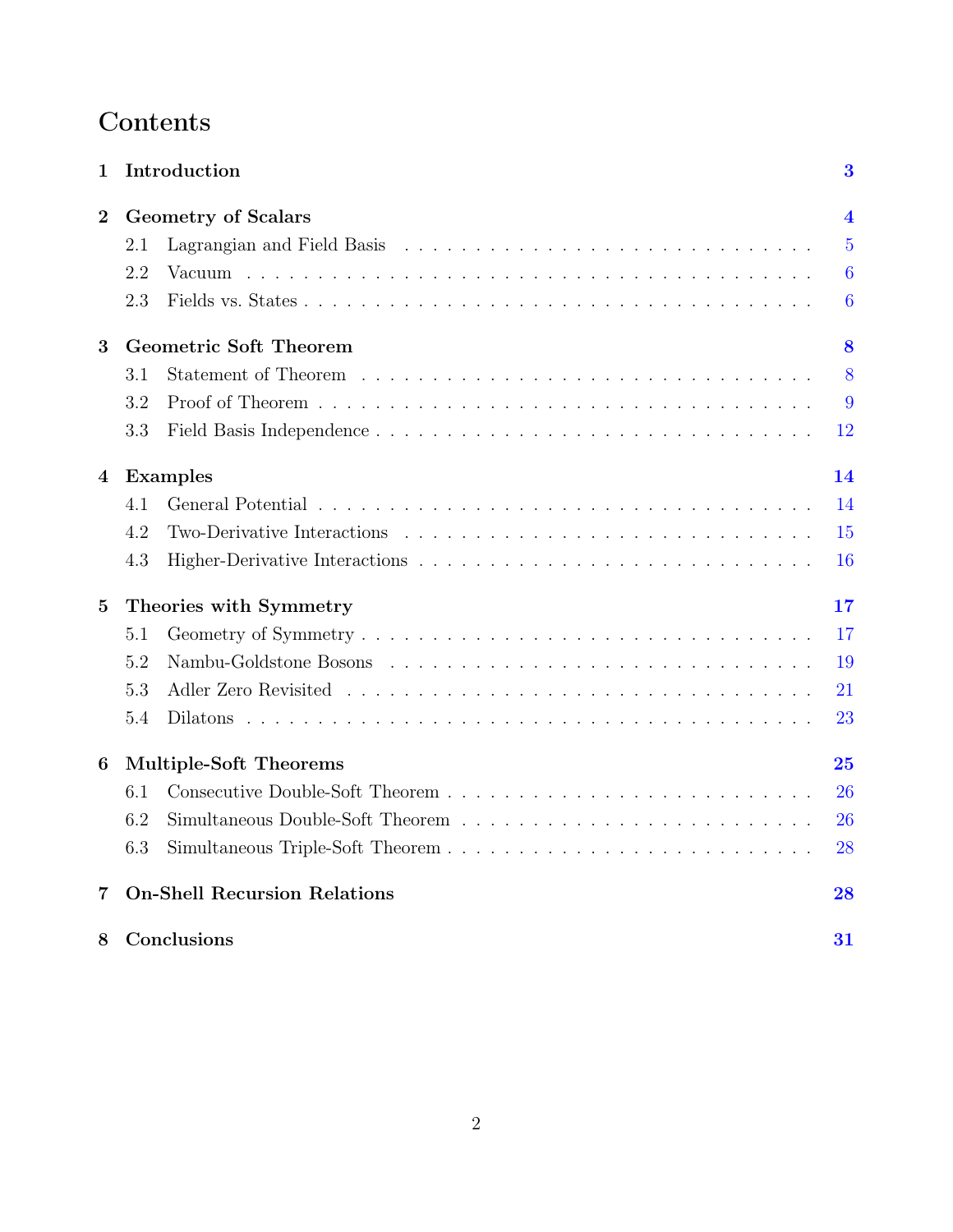# <span id="page-2-0"></span>1 Introduction

The long distance dynamics of certain physical systems exhibit universal behaviors. Typically, these infrared structures are dictated by the underlying symmetries of the theory. For example, scattering amplitudes in gauge theory and gravity conform to soft theorems which are direct consequences of charge and energy-momentum conservation, respectively [\[1–](#page-32-0)[4\]](#page-32-1). Another notable instance is the Adler zero [\[5\]](#page-32-2), which mandates the vanishing of soft pion amplitudes due to nonlinearly realized, spontaneously broken chiral symmetries.

These known examples suggest that universal soft behavior should only be expected of theories exhibiting some incarnation of enhanced symmetry. In this paper we show that this intuition is incorrect. In particular, we derive a soft theorem that applies to a *completely general theory* of interacting scalar fields. Our results are applicable in the presence of masses, potential interactions, and higher-derivative couplings, sans any underlying linear or non-linear symmetries.

The key strategy in our analysis is to interpret scattering amplitudes not merely as functions of external kinematics, but also as functions of the vacuum expectation values (VEVs) of scalar fields. As is well-known, every scalar field theory is endowed with a notion of geometry in which the scalars parameterize coordinates of an underlying field-space manifold [\[6–](#page-32-3)[13\]](#page-33-0). Furthermore, since on-shell scattering amplitudes are physical quantities, they are necessarily functions of the corresponding geometric invariants [\[14–](#page-33-1)[18\]](#page-33-2).

As we will prove, the soft limit  $q \to 0$  for a massless scalar of a tree-level  $(n + 1)$ -particle amplitude is related to the tree-level *n*-particle amplitude by a *geometric soft theorem* of the schematic form,

<span id="page-2-1"></span>
$$
\lim_{q \to 0} A_{n+1} \sim \left(\nabla + \frac{\nabla m^2}{p^2 - m^2}\right) A_n, \tag{1}
$$

where  $\nabla$  is a covariant derivative in *field space* and p and m are the momentum and mass of an exchanged state. The geometric soft theorem has an elegant and intuitive physical interpretation. The soft limit of the massless particle is equivalent to an infinitesimal shift of the VEV of the corresponding scalar. From this perspective, the first term in Eq. [\(1\)](#page-2-1) corresponds to the variation of interaction vertices and internal propagators with respect to the VEV. The second term arises from the variation of amputated external propagators—in particular the masses appearing therein—with respect to the VEV.

Even though Eq. [\(1\)](#page-2-1) holds in general, it is illuminating to consider its application to systems of particular interest. For instance, we study examples with an arbitrary potential, as well as two- or higher-derivative interactions. Our results also hold for any theory with linear or nonlinear symmetries. The latter case describes the dynamics of spontaneous symmetry breaking,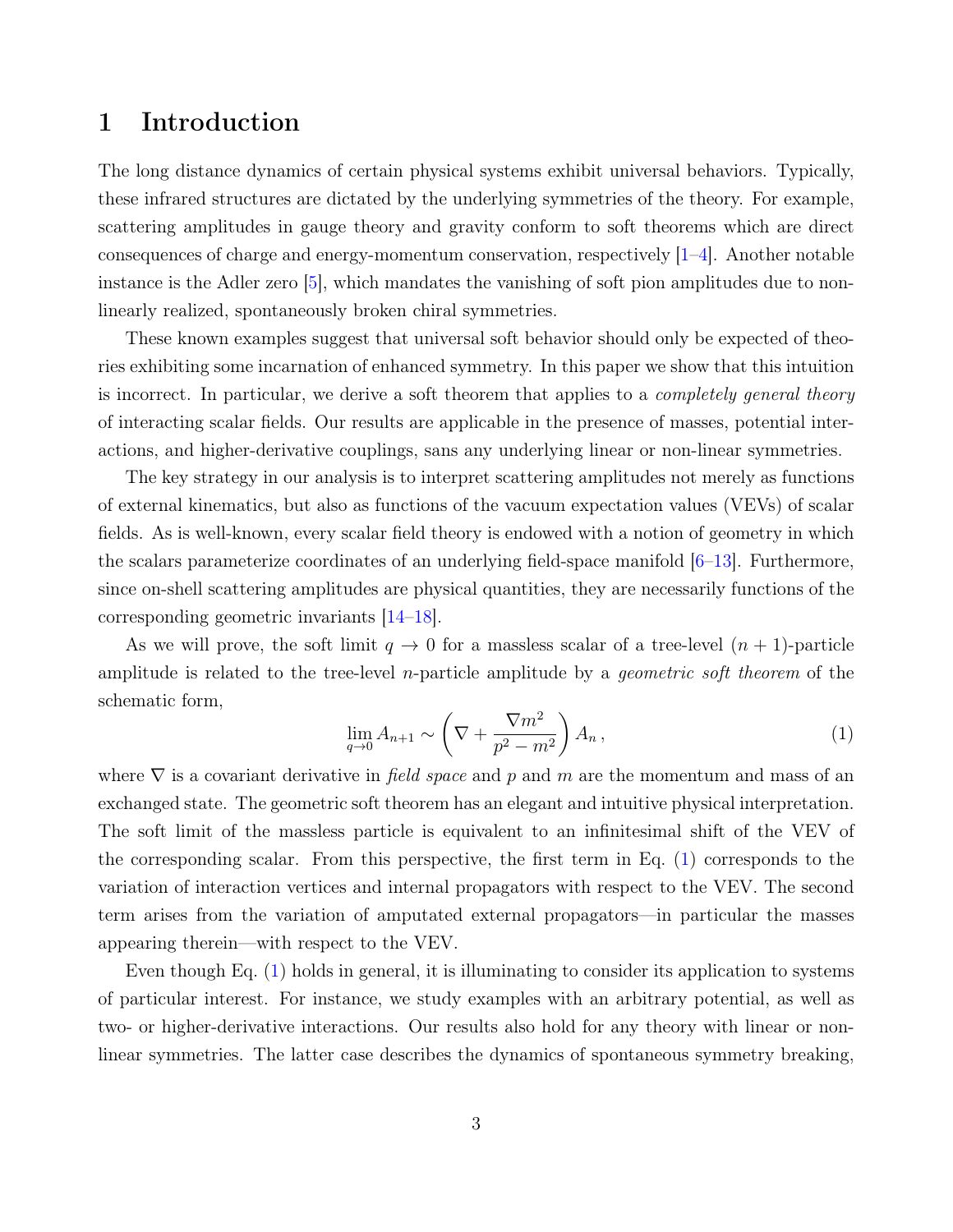where the potential is absent and the field-space manifold is a coset. When the coset manifold exhibits isometries, the right-hand side of the soft theorem is in general non-zero but is directly related to the associated Killing vectors. If the coset is also symmetric, then the right-hand side is zero, thus proving the Adler zero condition. We also show how the dilaton soft theorem is a special case of Eq. [\(1\)](#page-2-1).

As another application, we derive new theorems describing amplitudes when multiple particles are taken soft, either consecutively or simultaneously, in a general theory with vanishing potential. We describe how these multiple-soft theorems characterize the local curvature of field space. In addition, we derive on-shell recursion relations that crucially leverage the geometric soft theorem. Remarkably, many theories that are lacking in any enhanced symmetry properties are still on-shell constructible via these methods.

The remainder of this paper is structured as follows. In Sec. [2,](#page-3-0) we briefly describe the geometry of scalar field space. The bulk of this discussion is review, but we do present some new results, e.g. how the wavefunction normalization factors in the Lehmann, Symanzik and Zimmermann (LSZ) reduction formula [\[19\]](#page-33-3) have the geometric interpretation as tetrads that toggle between fields and physical scattering states. Afterwards, in Sec. [3](#page-7-0) we present an explicit definition of the geometric soft theorem and prove it. Next, in Sec. [4](#page-13-0) we verify the validity of this soft theorem for salient examples, including theories exhibiting general potential, two-derivative, and higher-derivative interactions. For the case of theories with symmetry, we dedicate a longer discussion in Sec. [5,](#page-16-0) e.g. describing how the symmetries of the Lagrangian are described by Killing vectors whose Lie derivatives annihilate all scattering amplitudes. In addition, we explore the soft limits of Nambu-Goldstone bosons (NGBs) and explain how the Adler zero and soft dilaton theorem are simple corollaries of our geometric soft theorem. Finally, in Sec. [6](#page-24-0) and Sec. [7,](#page-27-1) we derive multiple-soft theorems and on-shell recursion relations.

# <span id="page-3-0"></span>2 Geometry of Scalars

To begin, let us present a brief primer on the underlying geometric structure of scalar field theories. The bulk of our discussion will recapitulate known facts, though we will describe some new results, in particular relating to the geometry of fields versus physical scattering states. The upshot of this exposition is that on-shell scattering amplitudes can be expressed purely in terms of the natural geometric invariants appropriate to scalar field space.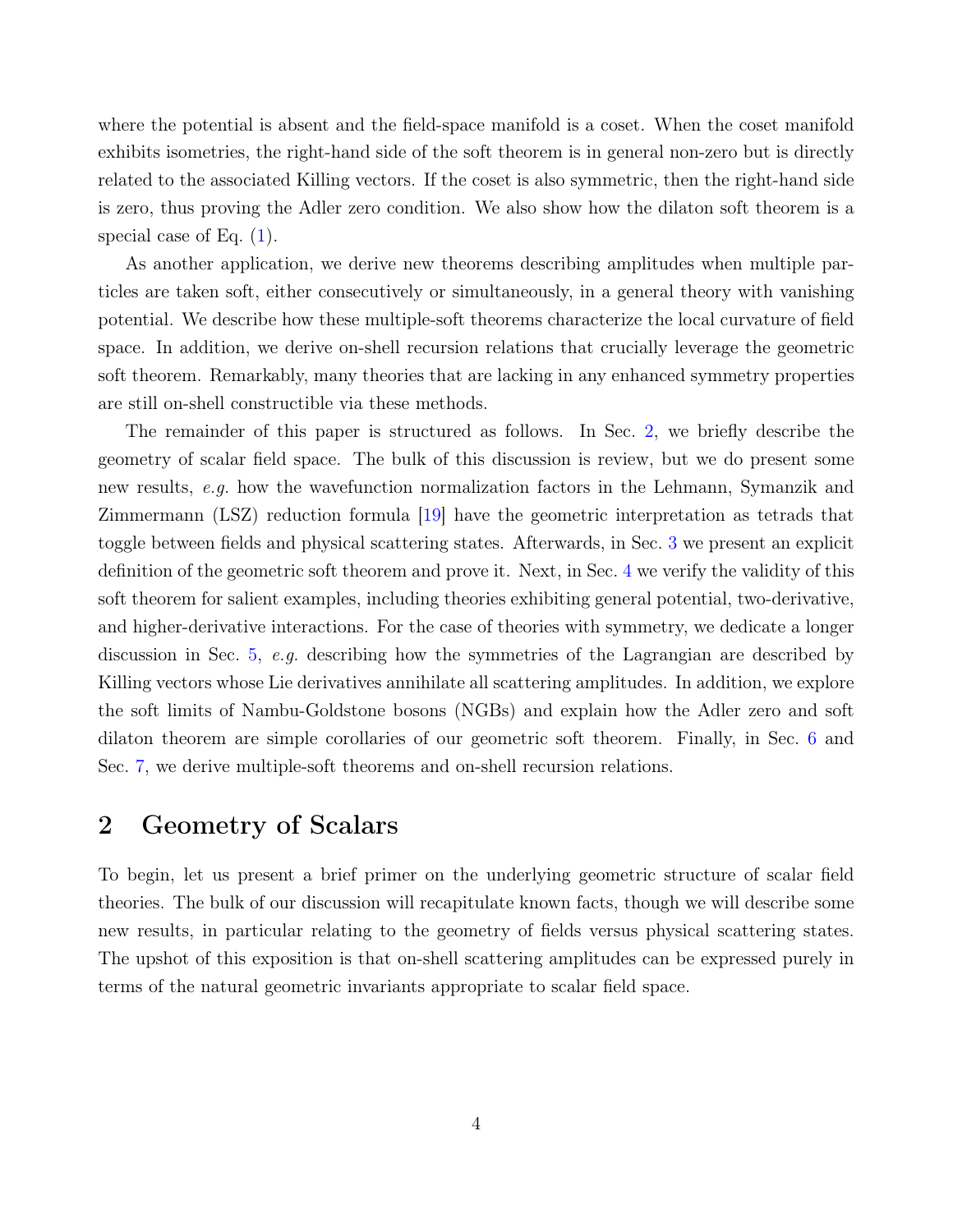### <span id="page-4-0"></span>2.1 Lagrangian and Field Basis

Any theory of scalars  $\Phi^I$  is described by a Lagrangian of the form

<span id="page-4-1"></span>
$$
L = \frac{1}{2}g_{IJ}(\Phi)\partial_\mu\Phi^I\partial^\mu\Phi^J - V(\Phi) + \frac{1}{4}\lambda_{IJKL}(\Phi)\partial_\mu\Phi^I\partial^\mu\Phi^J\partial_\nu\Phi^K\partial^\nu\Phi^L + \cdots,
$$
 (2)

where  $g_{IJ}(\Phi)$  is a symmetric, non-degenerate matrix function of the scalars encoding all possible two-derivative couplings. Furthermore,  $V(\Phi)$  is a general potential while  $\lambda_{IJKL}(\Phi)$  and the terms in ellipses denote general higher-derivative operators. For convenience we will refer to the indices  $I, J, K$ , etc. as flavors, even in the absence of any underlying symmetry.

The scalar fields are maps from points in spacetime to points in a field space (or target space) describing a manifold  $\mathcal{M}$ . Under field redefinitions (or coordinate transformations in field space) the scalar fields transform as

$$
\Phi^I \quad \to \quad \Phi'^I \,, \tag{3}
$$

where  $\Phi'$  is a function of  $\Phi$ , while their derivatives transform as tensors via

$$
\partial_{\mu} \Phi^{I} \quad \rightarrow \quad \frac{\partial \Phi^{\prime I}}{\partial \Phi^{J}} \partial_{\mu} \Phi^{J} \,. \tag{4}
$$

As is well-known,  $q_{IJ}(\Phi)$  can be identified as a metric on M that transforms as a tensor under field redefinitions,

$$
g_{IJ}(\Phi) \quad \to \quad \frac{\partial \Phi^K}{\partial \Phi'^I} \frac{\partial \Phi^L}{\partial \Phi'^J} g_{KL}(\Phi'). \tag{5}
$$

The metric in turn defines a corresponding covariant derivative (or Levi-Civita connection),  $\nabla_I$ , together with Christoffel symbols,  $\Gamma_{IJK}(\Phi)$ , and Riemann curvature,  $R_{IJKL}(\Phi)$ .

Under what conditions is the coupling for a given Lagrangian interaction actually a tensor in field space? Obviously, the potential is a scalar

$$
V(\Phi) \quad \rightarrow \quad V(\Phi'), \tag{6}
$$

while the higher-derivative coupling from Eq.  $(2)$  is a tensor,

$$
\lambda_{IJKL}(\Phi) \quad \to \quad \frac{\partial \Phi^P}{\partial \Phi'^I} \frac{\partial \Phi^Q}{\partial \Phi'^J} \frac{\partial \Phi^R}{\partial \Phi'^K} \frac{\partial \Phi^S}{\partial \Phi'^L} \lambda_{PQRS}(\Phi'). \tag{7}
$$

In general, any Lagrangian interaction that depends solely on  $\Phi^I$  and its first derivative  $\partial_\mu \Phi^I$ will appear with a coupling that is a tensor. This is true because  $\partial_{\mu} \Phi^{I}$  is already itself a tensor. There can, however, exist interactions with more than one derivative per field, e.g. involving the non-tensorial object  $\partial_{\mu}\partial_{\nu}\Phi^{I}$ . The couplings associated with these interactions are not tensors. As is well known, on-shell scattering amplitudes are invariant under changes of field basis, so these non-tensorial couplings will always enter in combinations that behave precisely as tensors.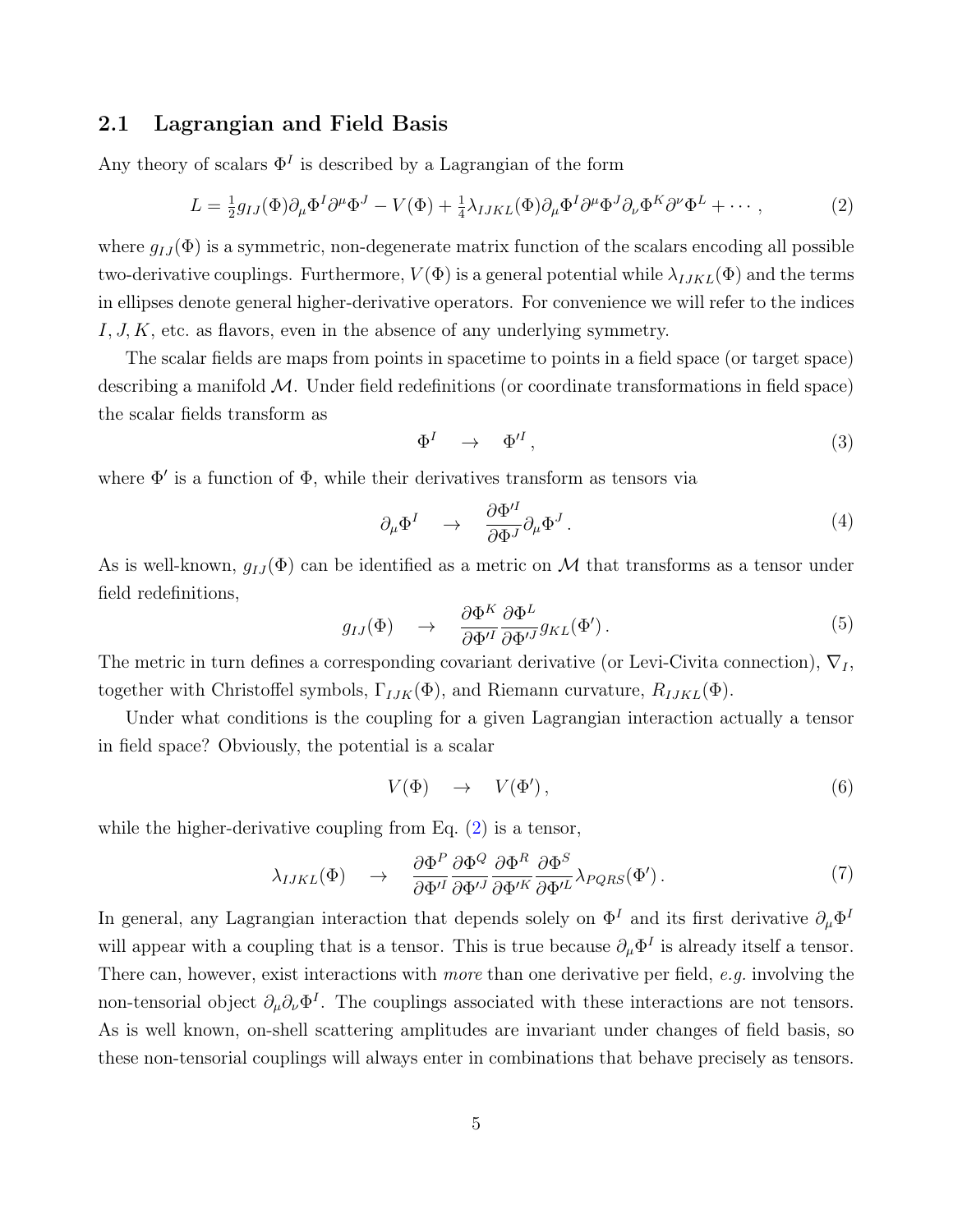### <span id="page-5-0"></span>2.2 Vacuum

Of course, in order to compute physical quantities it will be necessary to choose a vacuum at which the fields reside. To this end we define

$$
\Phi^I = v^I + \phi^I \,,\tag{8}
$$

where  $\phi^I$  describe dynamical fluctuations about constant VEVs of the scalar fields,  $v^I$ . All of the dynamics of  $\phi^I$  are dictated by the Lagrangian couplings and their derivatives evaluated at the VEV. So for example, their dispersion relations are controlled by  $g_{IJ}(v)$  and  $\partial_I \partial_J V(v)$ —so crucially we have not assumed that the scalar fields are canonically normalized or that the mass matrix is diagonalized. We will return to this point later on. Meanwhile, the cubic interactions arise from  $\partial_{I}g_{JK}(v)$  and  $\partial_{I}\partial_{J}\partial_{K}V(v)$ , and so on and so forth. Since the vacuum is assumed to be stable, the tadpole  $\partial_I V(v)$  is zero.

In general, off-shell quantities such as the interaction vertices or correlators are not covariant under field redefinitions. However, as noted previously, observables such as the on-shell scattering amplitudes are indeed covariant.

For notational convenience, we will sometimes denote symmetrized covariant derivatives of the potential by

$$
V_{I_1\cdots I_n}(v) = \nabla_{(I_1}\cdots \nabla_{I_n)}V(v) ,\qquad (9)
$$

where the right-hand size is defined to include a  $1/n!$  symmetry factor. We emphasize that the derivatives here are taken with respect to the VEVs rather than the dynamical fields. Hereafter this will be assumed throughout, unless otherwise stated. Since  $V_I(v) = 0$  for a stable vacuum, we also find that  $V_{IJ}(v) = \partial_I \partial_J V(v)$  and  $V_{IJK}(v) = \nabla_I V_{JK}(v)$ .

### <span id="page-5-1"></span>2.3 Fields vs. States

The scalar fields  $\phi^I$  we have discussed thus far are *flavor eigenstates*<sup>[1](#page-0-0)</sup>. This basis is particularly useful for exhibiting the underlying geometry of field space. On the other hand, we know that physical particles that undergo scattering are actually mass eigenstates. Naively, it might seem a somewhat formal exercise to construct the explicit mapping between these bases. However, this is actually crucial for any analysis of soft limits in amplitudes. The reason for this is that the soft limit requires the identification of a massless particle, which in turn requires the existence

<sup>&</sup>lt;sup>1</sup>Strictly speaking, this is a slight abuse of nomenclature since these states are not even canonically normalized on account of  $q_{IJ}(v)$  being completely arbitrary.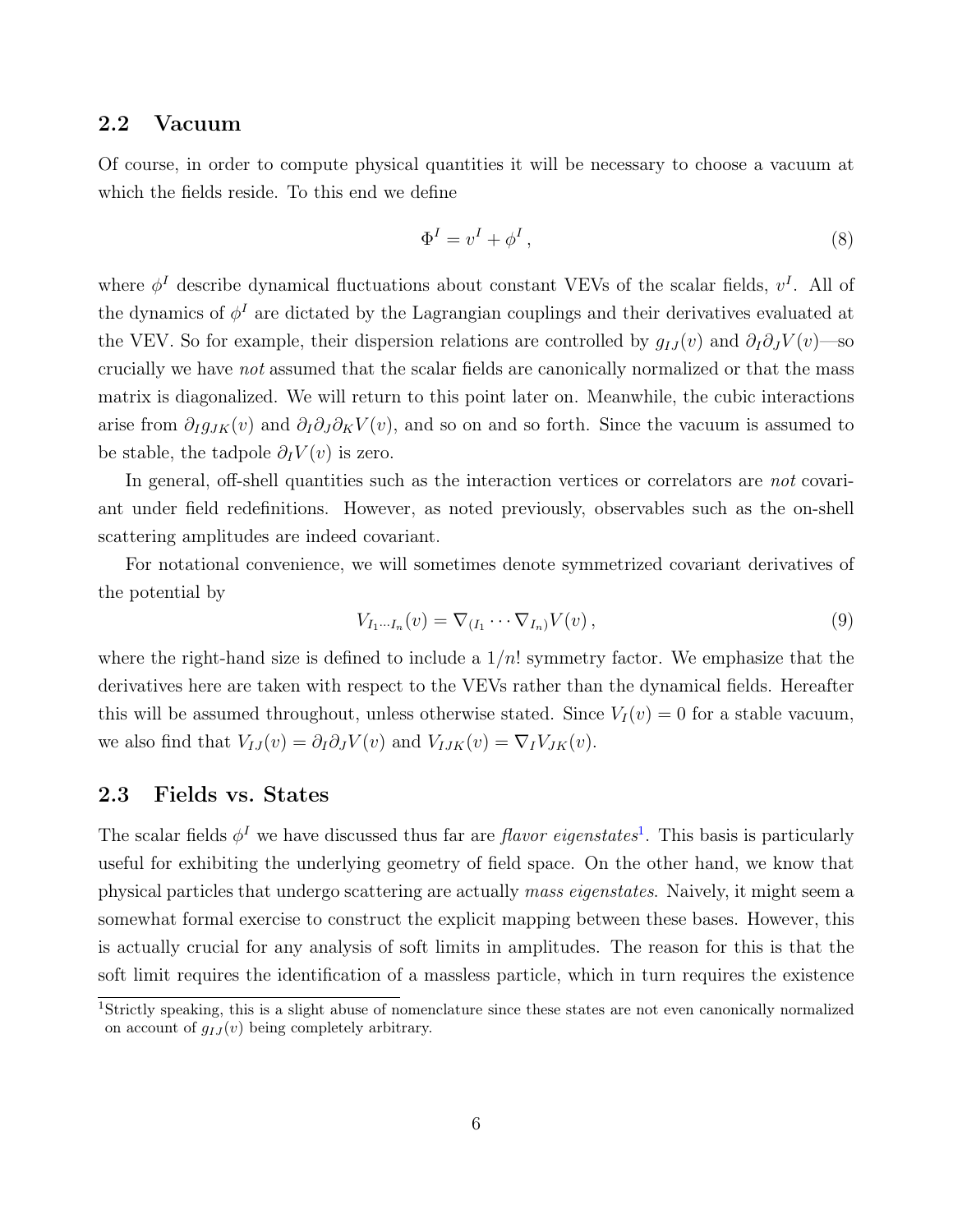of a well-defined notion of mass. In other words, it is not actually possible to take the soft limit of a general flavor eigenstate.

To construct the relationship between flavor and mass eigenstates we have to canonically normalize and diagonalize the linearized equation of motion for the scalar fields,

$$
(g_{IJ}(v)\Box + V_{IJ}(v))\,\phi^I(x) = 0\,. \tag{10}
$$

Amusingly, this is achieved with the aid of another well-known geometric object: the local orthonormal basis. In particular, we introduce a tetrad  $e_i^I(v)$  which flattens the metric via

<span id="page-6-0"></span>
$$
g_{IJ}(v)e_i{}^I(v)e_j{}^J(v) = \delta_{ij}.
$$
\n
$$
(11)
$$

Hereafter, the indices  $i, j, k$ , etc. will denote tetrad indices—or equivalently, mass eigenstate indices—that are raised and lowered using  $\delta^{ij}$  and  $\delta_{ij}$ , respectively. The inverse tetrad is related to the tetrad via  $e^i_I(v) = e_j{}^J(v) \delta^{ij} g_{JI}(v)$ . Eq. [\(11\)](#page-6-0) shows that the tetrads canonically normalize the kinetic terms of the scalar fields. Meanwhile, in the tetrad basis the mass matrix is

$$
V_{IJ}(v)e_i{}^I(v)e_j{}^J(v) = V_{ij}(v) = m_i^2(v)\delta_{ij},\qquad(12)
$$

where in the last equality we have made the additional assumption that the tetrad also diagonalizes the mass matrix. This is always possible by composing an arbitrary tetrad by a suitable orthogonal rotation.

The mass eigenstates  $|p^i\rangle$  which describe scattering particles are labelled by a momentum p and tetrad index i. The overlap of this mass eigenstate with a flavor eigenstate field is proportional to the tetrad,

$$
\langle p^i | \phi^J(x) | 0 \rangle = e^{iJ}(v)e^{ip\cdot x}, \qquad (13)
$$

where the on-shell condition is  $p^2 = m_i^2(v)$ .

Last but not least, let us define the n-particle scattering amplitude,

$$
A_n^{i_1 \cdots i_n}(p_1, \cdots, p_n) \delta^D(p_1 + \cdots + p_n) = \langle p_1^{i_1} \cdots p_n^{i_n} | 0 \rangle, \qquad (14)
$$

which is obtained via LSZ reduction of the *n*-particle correlator,

$$
\langle p_1^{i_1} \cdots p_n^{i_n} | 0 \rangle = (-i)^{n+1} \left[ \prod_{a=1}^n \lim_{p_a^2 \to m_{i_a}^2} (p_a^2 - m_{i_a}^2) e^{i_a} I_a \right] \langle T \phi^{I_1}(p_1) \cdots \phi^{I_n}(p_n) \rangle. \tag{15}
$$

This perspective offers a new geometric interpretation for the wavefunction normalization factors in the LSZ reduction formula: they are tetrad factors.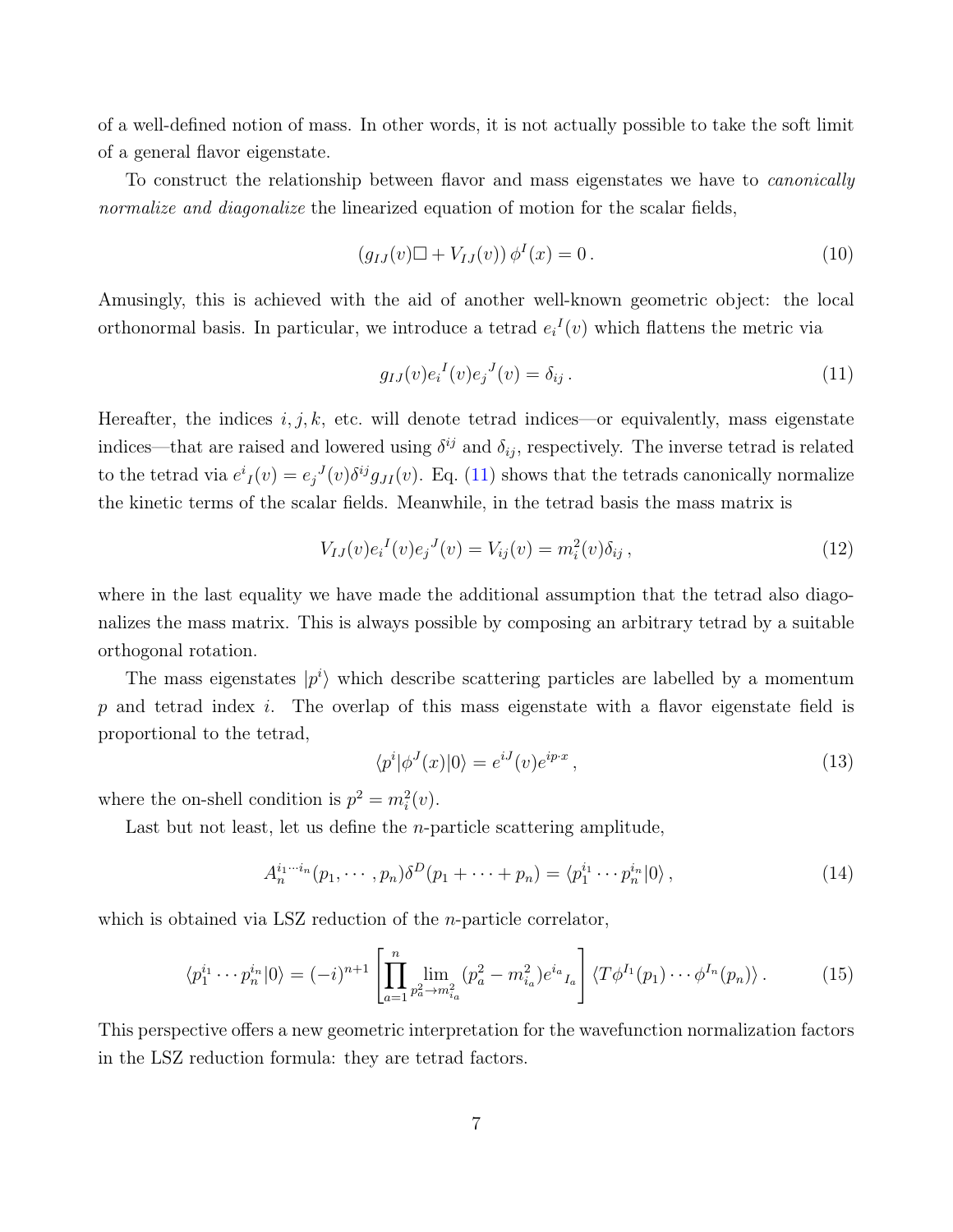Since our analysis leans heavily on the geometry of field space, it will sometimes be more convenient to transform amplitudes from mass eigenstate to flavor eigenstate,

<span id="page-7-2"></span>
$$
A_{I_1\cdots I_n}^n(p_1,\cdots,p_n) = \left[\prod_{a=1}^n e_{i_a I_a}\right] A_n^{i_1\cdots i_n}(p_1,\cdots,p_n),\tag{16}
$$

and vice versa. It should be obvious from Eq. [\(16\)](#page-7-2) and its inverse that it is mechanically trivial to toggle between field space and tetrad indices, or equivalently, between flavor and mass eigenstate. Indeed, for any expression written in terms of geometric invariants, this operation is nothing more than a lexographical relabelling of indices.

Let us comment briefly on our choice of basis for explicit computations. Of course, since the Lagrangian is composed of objects with field-space indices, the same will be true of the Feynman rules derived from this Lagrangian. Thus, for practical calculations it is simplest to use those Feynman rules to directly compute the amplitude in flavor eigenstate,  $A_{I_1\cdots I_n}^n$ , and in the end to transform to the amplitude in mass eigenstate,  $A_n^{i_1 \cdots i_n}$ . The latter is the physical quantity that is subject to our soft theorem.

# <span id="page-7-0"></span>3 Geometric Soft Theorem

Armed with a framework describing the underlying geometry of scalar fields, we are now ready to introduce the main result of this paper: a geometric soft theorem valid for any massless state in a general theory of scalars.

### <span id="page-7-1"></span>3.1 Statement of Theorem

Our claim is that the soft limit of the tree-level  $(n + 1)$ -particle amplitude is universally related to the tree-level *n*-particle amplitude via<sup>[2](#page-0-0)</sup>

<span id="page-7-3"></span>
$$
\lim_{q \to 0} A_{n+1}^{i_1 \cdots i_n i} = \nabla^i A_n^{i_1 \cdots i_n} + \sum_{a=1}^n \frac{\nabla^i V^{i_a}_{j_a}}{(p_a + q)^2 - m_{j_a}^2} \left( 1 + q^\mu \frac{\partial}{\partial p_a^\mu} \right) A_n^{i_1 \cdots j_a \cdots i_n} . \tag{17}
$$

Here the soft particle is a massless scalar carrying momentum q and labelled by index i, and we have dropped all contributions at  $\mathcal{O}(q)$  and higher. As we will show, this result is applicable even in the presence of massive spectator states and arbitrary higher-derivative operators.

Let us comment briefly on the technical application of this soft theorem. First, we emphasize again that the covariant derivative  $\nabla^i$  is computed with respect to the VEVs and not the

 $2W_e$  believe that this soft theorem actually applies non-perturbatively in the case of vanishing potential.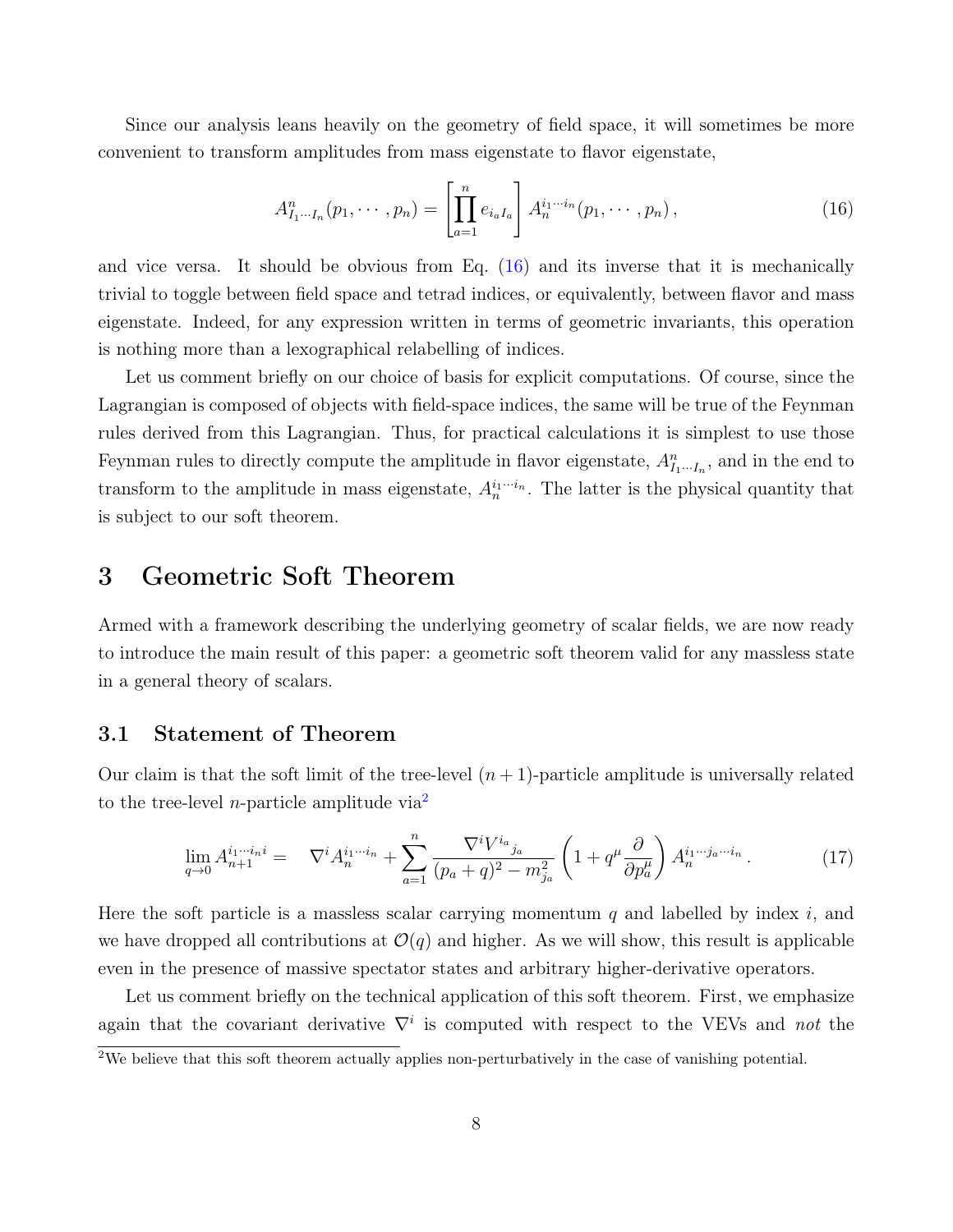dynamical scalars, as should be obvious since the latter do not even appear in the amplitude. Second, in order to ensure that the soft limit itself maintains total momentum conservation, we send  $q \to 0$  only after eliminating the momentum of some auxiliary leg from the  $(n+1)$ -particle amplitude. Consequently, the differential operator  $q^{\mu} \frac{\partial}{\partial p^{\mu}_{a}}$  should also be applied with that same prescription. A similar approach is needed in the application of subleading soft theorems in gauge theory and gravity [\[4\]](#page-32-1). We will elaborate on this point later on.

Eq. [\(17\)](#page-7-3) is a simple geometric restatement of the usual physical intuition: a soft scalar parameterizes a shift of the VEVs. In particular, the first term in Eq. [\(17\)](#page-7-3) describes the effect of a shift of the VEV on coupling constants and internal propagators, while the second term corresponds to the effect of this shift on external propagators. Notably, the latter disappears when the theory does not have a potential.

### <span id="page-8-0"></span>3.2 Proof of Theorem

We are now ready to prove the soft theorem in Eq.  $(17)$ . To begin, consider the Euler-Lagrange equations of motion for the fields  $\phi^I$  that fluctuate about  $v^I$ ,

$$
\partial_{\mu} \mathcal{J}_{I}^{\mu} = \frac{\delta L}{\delta \phi^{I}} \qquad \text{where} \qquad \mathcal{J}_{I}^{\mu} = \frac{\delta L}{\delta \partial_{\mu} \phi^{I}}. \tag{18}
$$

By construction, the dependence of the Lagrangian on the scalar field and on the VEV enter identically, since  $\Phi^I = v^I + \phi^I$ . The equations of motion thus imply that

<span id="page-8-1"></span>
$$
\partial_{\mu} \mathcal{J}_I^{\mu} = \partial_I L \,, \tag{19}
$$

where the derivative on the right-hand side is with respect to the VEV. We will show that the soft theorem in Eq. [\(17\)](#page-7-3) follows from evaluating Eq. [\(19\)](#page-8-1) between scattering states.

To begin, let us expand the Lagrangian in Eq. [\(2\)](#page-4-1) about  $\Phi^I = v^I + \phi^I$ , yielding

<span id="page-8-2"></span>
$$
L = \frac{1}{2} \left( g_{IJ}(v) + \partial_K g_{IJ}(v) \phi^K + \cdots \right) \partial_\mu \phi^I \partial^\mu \phi^J
$$
  
- 
$$
\left( V(v) + \partial_I V(v) \phi^I + \frac{1}{2} \partial_I \partial_J V(v) \phi^I \phi^J + \cdots \right) + \cdots,
$$
 (20)

where the ellipses denote terms higher order in fields or higher order in derivatives which will not affect our analysis. From Eq. [\(20\)](#page-8-2) we compute the left- and right-hand sides of Eq. [\(19\)](#page-8-1),

<span id="page-8-3"></span>
$$
\partial_{\mu} \mathcal{J}_{I}^{\mu} = \Box \phi_{I} + \partial_{K} g_{IJ}(v) \partial_{\mu} (\phi^{K} \partial^{\mu} \phi^{J}) + \cdots ,
$$
\n
$$
\partial_{I} L = \frac{1}{2} \partial_{I} g_{JK}(v) \partial_{\mu} \phi^{J} \partial^{\mu} \phi^{K} - \partial_{I} \partial_{J} V(v) \phi^{J} - \frac{1}{2} \partial_{I} \partial_{J} \partial_{K} V(v) \phi^{J} \phi^{K} + \cdots .
$$
\n(21)

We will be interested in the overlap of the above operators with *n*-particle scattering states. These operators carry a free index I which we identify with that of the soft particle. Furthermore,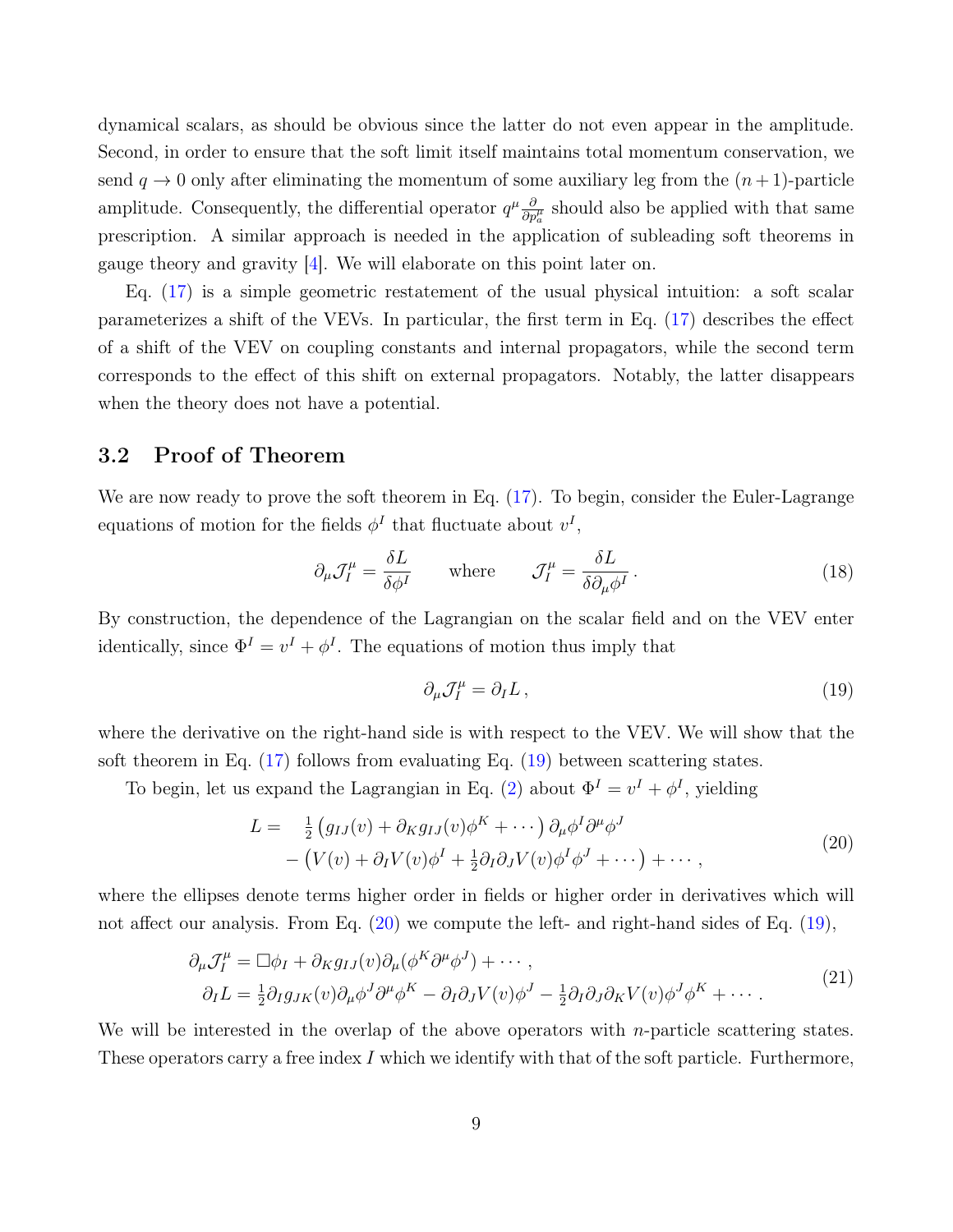

<span id="page-9-0"></span>Figure 1: Diagrams computing  $\langle \mathcal{O} \rangle_{\text{ext}}$ , which sums over the insertion of an operator  $\mathcal O$  on each external leg a of the n-particle amplitude.

the momentum q entering through each operator corresponds to that of the soft particle. So we assume that  $q^2 = 0$  and consider the  $q \to 0$  limit. For convenience, let us define the *n*-particle overlap with an operator  $\mathcal O$  to be

$$
\langle \mathcal{O} \rangle \delta^D(p_1 + \dots + p_n) = \lim_{q \to 0} \int d^D x e^{iqx} e_{i_1 I_1} \cdots e_{i_n I_n} \langle p_1^{i_1}, \cdots p_n^{i_n} | \mathcal{O}(x) | 0 \rangle. \tag{22}
$$

Now taking the *n*-particle overlap of the terms in the first line of Eq.  $(21)$ , we obtain

$$
\langle \Box \phi_I \rangle = \lim_{q \to 0} A_{I_1 \cdots I_n I}^{n+1}, \qquad (23)
$$

which implements LSZ reduction on the soft particle to give the on-shell  $(n + 1)$ -particle amplitude. Meanwhile, we also find that

$$
\langle \partial_K g_{IJ} \partial_\mu (\partial^\mu \phi^J \phi^K) \rangle = \frac{1}{2} \langle \partial_K g_{IJ} \Box (\phi^J \phi^K) \rangle - \frac{1}{2} \langle \partial_K g_{IJ} \partial_\mu (\phi^J \overleftrightarrow{\partial^\mu} \phi^K) \rangle = -\frac{1}{2} \langle \partial_K g_{IJ} \partial_\mu (\phi^J \overleftrightarrow{\partial^\mu} \phi^K) \rangle_{\text{ext}} ,
$$
(24)

dropping the term involving  $\square(\phi^I\phi^J)$  since it is proportional to  $q^2=0$ . Moreover, since the term  $\partial_{\mu}(\phi^{J} \partial^{\mu} \phi^{K})$  scales manifestly as  $\mathcal{O}(q)$ , we know that as  $q \to 0$  it can only contribute when inserted on an external propagator of a lower-point amplitude. Only in this case can a soft pole going as  $\mathcal{O}(1/q)$  arise from the external propagator, thus yielding a non-vanishing contribution. We denote contributions of this type with a corresponding subscript, so the operator insertion  $\langle \mathcal{O} \rangle_{\text{ext}}$  corresponds to the diagram in Fig. [1.](#page-9-0) Putting all of these pieces together we obtain

<span id="page-9-1"></span>
$$
\langle \partial_{\mu} \mathcal{J}_I^{\mu} \rangle = \lim_{q \to 0} A_{I_1 \cdots I_n I}^{n+1} - \frac{1}{2} \langle \partial_K g_{IJ} \partial_{\mu} (\phi^J \dot{\partial}^{\mu} \phi^K) \rangle_{\text{ext}} , \qquad (25)
$$

for the *n*-particle overlap of the first line of Eq.  $(21)$ .

Let us now compute the *n*-particle overlap of the second line of Eq.  $(21)$ . It will be crucial to distinguish between terms in the Lagrangian which are quadratic in fields, corresponding to kinetic and mass terms, versus those which are cubic order or higher, corresponding to interaction vertices. The latter contribute to  $\langle \partial_l L \rangle$  through n-particle diagrams in which the coupling in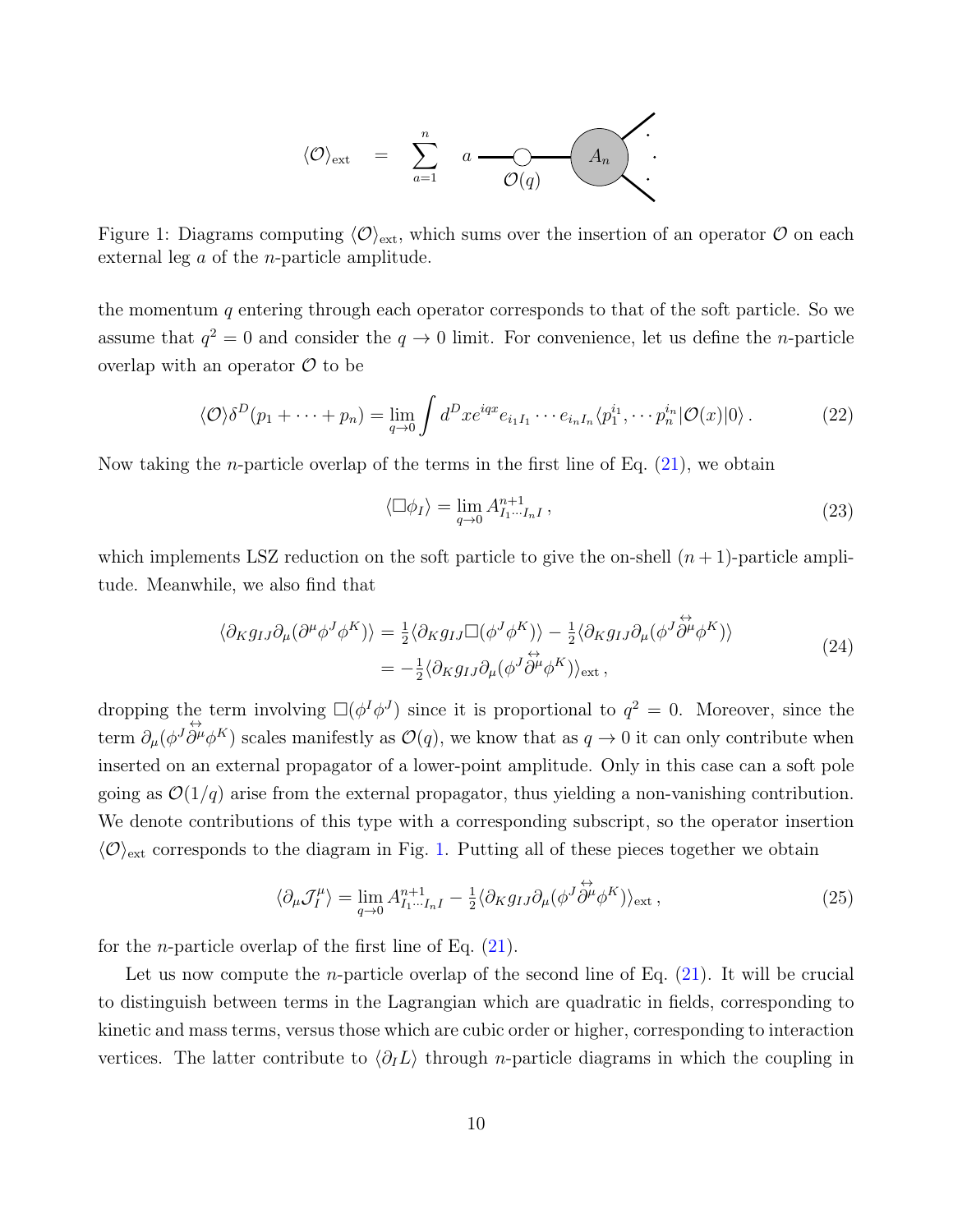each interaction vertex is replaced with the *derivative* of that coupling with respect to the VEV. Meanwhile, the former contribute to  $\langle \partial_I L \rangle$  through n-particle diagrams in which a propagator is replaced with the *derivative* of that propagator—or more precisely, the derivative of the kinetic and mass parameters in that propagator—with respect to the VEV. Thus we learn that

<span id="page-10-0"></span>
$$
\langle \partial_I L \rangle = \partial_I A_{I_1 \cdots I_n}^n + \frac{1}{2} \langle \partial_I g_{JK} \partial_\mu \phi^J \partial^\mu \phi^K - \partial_I \partial_J \partial_K V \phi^J \phi^K \rangle_{\text{ext}} , \tag{26}
$$

where we have used that  $\langle \partial_I \partial_J V (v) \phi^J \rangle$  will eventually vanish when transforming to mass eigenstate basis since the soft particle is assumed to be massless. Indeed, if the soft particle was massive then a shift of the VEV would induce a tadpole, which would be inconsistent. The first term in this expression arises from insertions of  $\partial_l L$  into interaction vertices or internal propagators. Those graphical elements are the only objects that appear in the scattering amplitude, since external propagators are amputated. Meanwhile, the second term appears when  $\partial_l L$  is inserted on an external propagator, corresponding to the deformation of the LSZ operation from a shift of the VEV.

Equating Eq.  $(25)$  and Eq.  $(26)$  by the equations of motion and rearranging terms, we obtain

$$
\lim_{q \to 0} A_{I_1 \cdots I_n I}^{n+1} = \partial_I A_{I_1 \cdots I_n}^n + \frac{1}{2} \langle \partial_K g_{IJ} \partial_\mu (\phi^J \overleftrightarrow{\partial^\mu} \phi^K) + \partial_I g_{JK} \partial_\mu \phi^J \partial^\mu \phi^K - \partial_I \partial_J \partial_K V \phi^J \phi^K \rangle_{\text{ext}}
$$
\n
$$
= \partial_I A_{I_1 \cdots I_n}^n - \langle \Gamma_{KIJ} \phi^J \Box \phi^K + \frac{1}{2} \partial_I V_{JK} \phi^J \phi^K \rangle_{\text{ext}},
$$
\n(27)

where we have used that the Christoffel symbol is  $\Gamma^I_{JK} = \frac{1}{2}$  $\frac{1}{2}g^{IL}(\partial_J g_{LK} + \partial_K g_{LJ} - \partial_L g_{JK})$ . Note that the operator inside the brackets is the cubic vertex for the scalar fields. By rewriting  $\Box$  as the linearized wave equation plus a difference term, we find that the latter contribution exactly combines with  $\partial_I V_{JK}$  to make it covariant, so

$$
\lim_{q \to 0} A_{I_1 \cdots I_n I}^{n+1} = \partial_I A_{I_1 \cdots I_n}^n - \langle \Gamma_{K I J} \phi^J (\Box \phi^K + V^K{}_L \phi^L) + \frac{1}{2} \nabla_I V_{JK} \phi^J \phi^K \rangle_{\text{ext}}.
$$
\n(28)

As noted earlier, the remaining operator insertions should be evaluated on an external propagator connecting to an *n*-particle subamplitude. By construction, we have arranged so that one of the terms will immediately pinch a neighboring propagator, so

$$
-\langle \Gamma_{KIJ}\phi^J(\Box \phi^K + V_L^K \phi^L) \rangle_{\text{ext}} = -\sum_{a=1}^n \Gamma^{J_a}{}_{I_aI} A_{I_1 \cdots J_a \cdots I_n}^n. \tag{29}
$$

This then implies the following relation between the soft limit of the  $(n + 1)$ -particle amplitude and the n-particle amplitude.

<span id="page-10-1"></span>
$$
\lim_{q \to 0} A_{I_1 \cdots I_n I}^{n+1} = \nabla_I A_{I_1 \cdots I_n}^n - \frac{1}{2} \langle \nabla_I V_{JK} \phi^J \phi^K \rangle_{\text{ext}}.
$$
\n(30)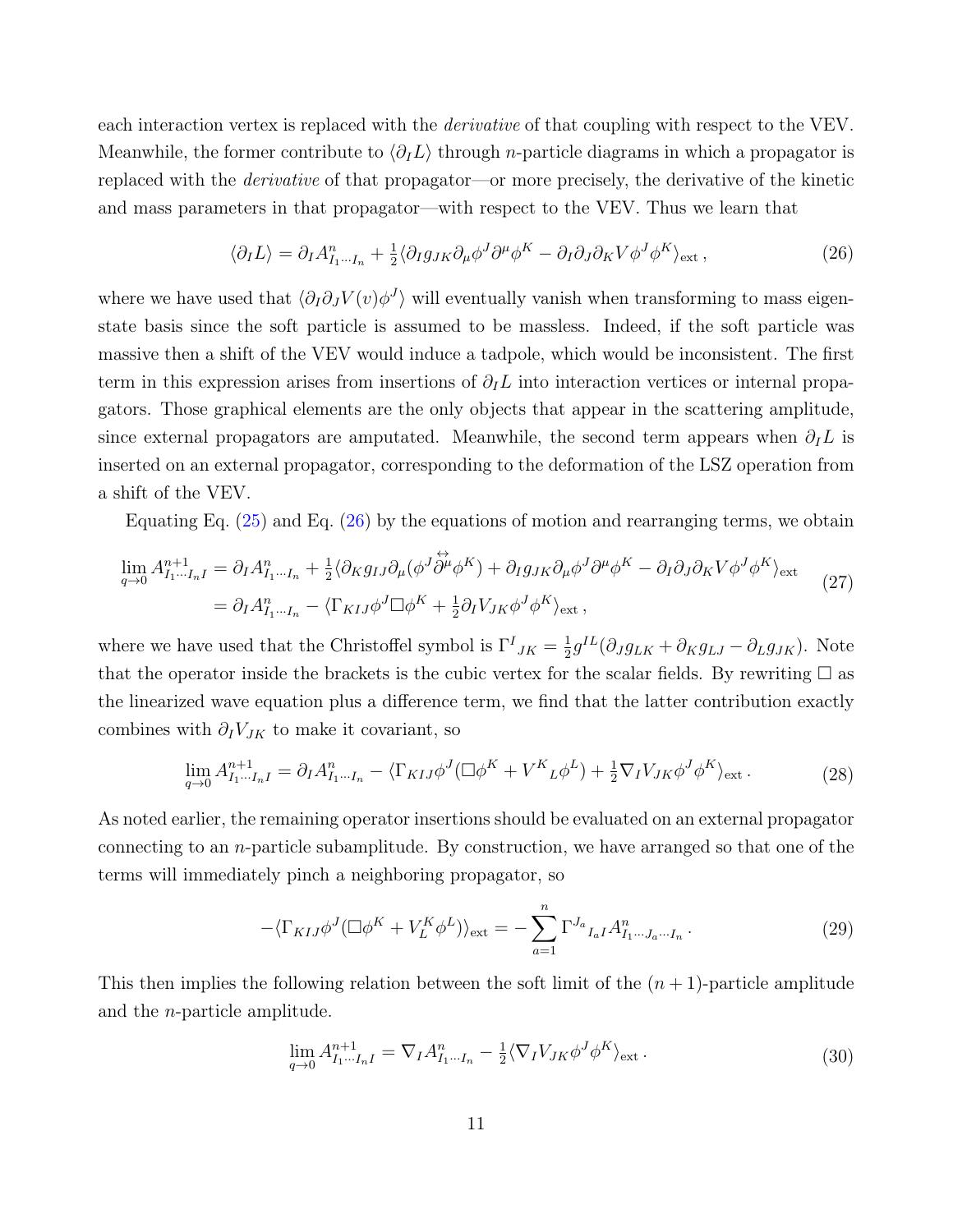The last term corresponds to all contributions to the  $(n + 1)$ -particle amplitude which arise from the cubic potential vertex attached to an n-particle subamplitude. Notably, the latter is actually an off-shell object, since one of the external legs has accumulated the soft momentum q. The potential contribution can be evaluated explicitly, and is

<span id="page-11-1"></span>
$$
-\frac{1}{2}\langle V_{IJK}\phi^{J}\phi^{K}\rangle_{\text{ext}} = \sum_{a=1}^{n} \nabla_{I} V_{I_{a}}{}^{J_{a}} \Delta(p_{a} + q)_{J_{a}}{}^{K_{a}} A_{I_{1}\cdots K_{a}\cdots I_{n}}^{n}(p_{1}, \cdots, p_{a} + q, \cdots, p_{n})
$$
(31)  

$$
= \sum_{a=1}^{n} \nabla_{I} V_{I_{a}}{}^{J_{a}} \Delta(p_{a} + q)_{J_{a}}{}^{K_{a}} \left(1 + q^{\mu} \frac{\partial}{\partial p_{a}^{\mu}}\right) A_{I_{1}\cdots K_{a}\cdots I_{n}}^{n}(p_{1}, \cdots, p_{a}, \cdots, p_{n}),
$$

where  $\Delta(p)I^J = (\delta^I J p^2 - V^I J)^{-1}$  is the propagator in the flavor eigenstate basis. In the first line, we have technically taken an off-shell continuation of the  $n$ -particle amplitude since the external leg carrying the operator insertion carries momentum  $p_a + q$  accrued from the momentum q of the soft particle. Since this object is off-shell, one might rightly worry that this expression is not invariant under changes of field basis. As we will see in the next section, however, these off-shell contributions magically cancel amongst each other in the full soft theorem. Moreover, in the second line above we have simply rewritten the shifted momentum as an operator  $1 + q^{\mu} \partial / \partial p^{\mu}_{a}$ acting on the on-shell *n*-particle amplitude. Combining Eq.  $(30)$  and Eq.  $(31)$  and trivially mapping to tetrad basis, we obtain the claimed geometric soft theorem in Eq. [\(17\)](#page-7-3).

### <span id="page-11-0"></span>3.3 Field Basis Independence

It is not a priori obvious why the soft theorem in Eq. [\(17\)](#page-7-3) is a sensible on-shell operation. The left-hand side is the limit of an on-shell quantity, but the right-hand side is the differential of an on-shell quantity. If the derivative in question does not preserve the on-shell conditions then one could rightly worry that the resulting expression is inherently off-shell and thus dependent on choice of field basis. Here we address those concerns and show that they are not a problem.

First, we study the question of total momentum conservation. Consider the addition of "zero" to the *n*-particle amplitude by adding

<span id="page-11-2"></span>
$$
\delta A_n^{i_1\cdots i_n} = (p_1 + \cdots + p_n)^{\mu} \mathcal{O}_{\mu}^{i_1\cdots i_n},\tag{32}
$$

which is simply the total momentum contracted with an arbitrary tensor. By construction,  $\delta A_n^{i_1\cdots i_n} = 0$  is zero on-shell, so we would be permitted to include or discard it at our convenience. However, let us instead consider the action of the soft theorem in Eq. [\(17\)](#page-7-3) on this contribution. Obviously,  $\nabla^i \delta A_n^{i_1 \cdots i_n} = 0$  since  $\nabla^i$  commutes with total momentum. On the other hand, it is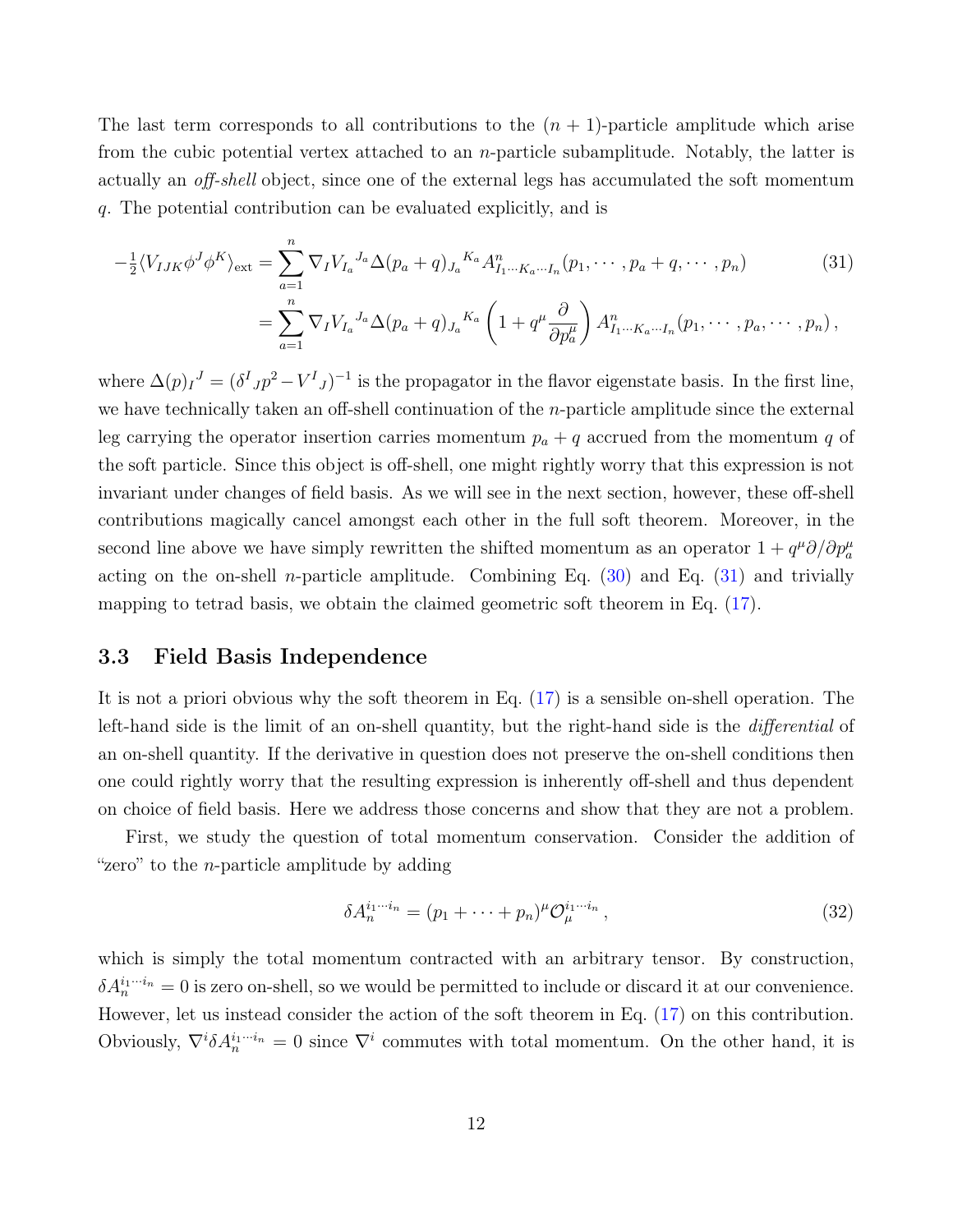evident that  $q^{\mu}\frac{\partial}{\partial p^{\mu}_a}\delta A_n^{i_1\cdots i_n}\neq 0$ . Thus, the soft theorem naively does not preserve total momentum conservation.

The resolution to this issue is that the soft limit itself requires a prescription in order to preserve momentum conservation. This is because sending  $q \to 0$  with all other momenta fixed does not preserve total momentum conservation. Consequently, the soft limit must be defined with the prescription that the momentum of some auxiliary particle—distinct from the soft particle—has been eliminated from the  $(n + 1)$ -particle amplitude to begin with. The same prescription should then be applied to the *n*-particle amplitude, in which case Eq.  $(32)$  is algebraically zero.

Second, let us consider the on-shell conditions. Again we add "zero" to the *n*-particle amplitude, this time via

<span id="page-12-0"></span>
$$
\delta A_n^{i_1 \cdots i_n} = \Delta^{-1} (p_a)^{i_a}{}_{j_a} \mathcal{O}^{i_1 \cdots j_a \cdots i_n} = (\delta^{i_a}{}_{j_a} p_a^2 - V^{i_a}{}_{j_a}) \mathcal{O}^{i_1 \cdots j_a \cdots i_n},\tag{33}
$$

which is the on-shell condition for particle  $a$  contracted with an arbitrary tensor. Plugging  $\delta A_n^{i_1 \cdots i_n}$  into the soft theorem in Eq. [\(17\)](#page-7-3), we find that the first term is

$$
-\nabla^i V^{i_a}{}_{j_a} \mathcal{O}^{i_1 \cdots j_a \cdots i_n} \,, \tag{34}
$$

while the second term evaluates to

$$
\nabla^i V^{i_a}{}_{j_a} \Delta(p_a+q)^{j_a}{}_{k_a} \Delta^{-1}(p_a+q)^{k_a}{}_{l_a} \mathcal{O}^{i_1 \cdots l_a \cdots i_n} = \nabla^i V^{i_a}{}_{j_a} \mathcal{O}^{i_1 \cdots j_a \cdots i_n},\tag{35}
$$

where we have ignored all terms in which the differentials act on factors other than the on-shell condition. Remarkably, we see that the first and second terms exactly cancel, so  $\delta A_n^{i_1\cdots i_n}$  has no effect on the soft theorem.

In general, one might worry that a factor of the on-shell condition can appear in the  $n$ -particle amplitude in more complicated ways than in Eq. [\(33\)](#page-12-0). For example, the on-shell condition might appear quadratically or higher. Fortunately, this scenario is not an issue because the differential operators will always leave a residual factor that is linear or higher in the on-shell condition, which will in turn vanish. Another possibility is that the on-shell condition enters deep inside the n-particle amplitude, for instance through an interaction vertex. However, even in this case, any factor of  $p_a^2$  which appears can be reassociated with the  $\delta^{i_a}{}_{j_a}$  that necessarily sits out in front of the amplitude, in which case Eq. [\(33\)](#page-12-0) applies once again.

To summarize, we have shown that the soft theorem in Eq. [\(17\)](#page-7-3) preserves on-shell kinematics, and is thus a sensible operation. As a corollary, all quantities on the left- and right-hand sides of this formula will appear in combinations which are invariant under changes of field basis.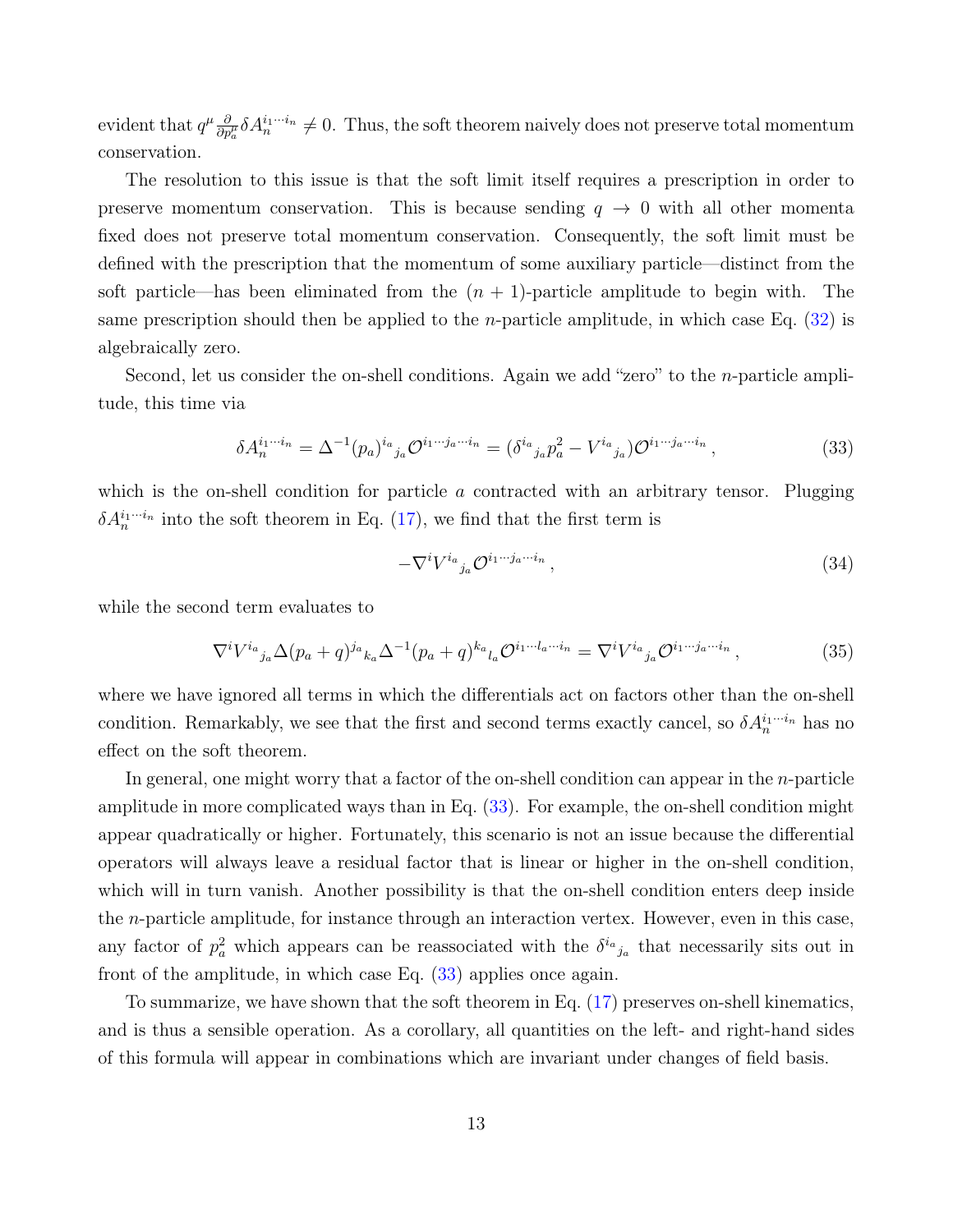### <span id="page-13-0"></span>4 Examples

In this section we apply the geometric soft theorem to some concrete examples. Of course, one can study a theory of maximal generality such as the one defined in Eq. [\(2\)](#page-4-1), which includes arbitrary potential terms as well as two- and higher-derivative interactions. In fact, we have verified via explicit calculation that our soft theorem is valid up to seven-particle scattering in this general theory. Unsurprisingly, the resulting amplitudes expressions are quite complicated and not particularly illuminating. So it will be more instructive to instead consider the soft theorem in some explicit examples in which only a subset of the couplings is active.

### <span id="page-13-1"></span>4.1 General Potential

To start, consider a theory with a flat field-space manifold but with an arbitrary potential,

$$
L = \frac{1}{2} \delta_{IJ} \partial_\mu \Phi^I \partial^\mu \Phi^J - V(\Phi). \tag{36}
$$

Since the field-space metric is flat, the tetrad is trivial and the covariant derivative,  $\nabla_I$ , and partial derivative,  $\partial_I$ , are interchangeable. A straightforward computation yields the three-, four-, and five-particle scattering amplitudes,

$$
A_4^{i_1 i_2 i_3 i_4} = -V^{i_1 i_2 i_3 i_4} - \sum_j \left( \frac{V^{i_1 i_2 j} V_j^{i_3 i_4}}{s_{12} - m_j^2} + \frac{V^{i_2 i_3 j} V_j^{i_1 i_4}}{s_{23} - m_j^2} + \frac{V^{i_1 i_3 j} V_j^{i_2 i_4}}{s_{13} - m_j^2} \right),
$$
  
\n
$$
A_5^{i_1 i_2 i_3 i_4 i_5} = -V^{i_1 i_2 i_3 i_4 i_5} - \sum_j \left( \frac{V^{i_1 i_2 j} V_j^{i_3 i_4 i_5}}{s_{12} - m_j^2} + \text{perm.} \right)
$$
  
\n
$$
- \sum_{j,k} \left( \frac{V^{i_1 i_2 j} V_j^{i_3 k} V_k^{i_4 i_5}}{(s_{12} - m_j^2)(s_{45} - m_k^2)} + \text{perm.} \right),
$$
\n(37)

where here and throughout we define the Mandelstam invariants to be  $s_{ij} = (p_i + p_j)^2$  and  $s_{ijk} = (p_i + p_j + p_k)^2.$ 

We can now verify the validity of the soft theorem in Eq. [\(17\)](#page-7-3). For example, consider the  $p_4 \to 0$  limit of the four-particle amplitude. The four-particle contact contribution  $-V^{i_1 i_2 i_3 i_4}$ maps correctly onto  $-\partial^{i_4}V^{i_1i_2i_3}$ . Furthermore, the four-particle factorization contributions map correctly onto the terms in Eq. [\(17\)](#page-7-3) involving the cubic potential terms. As noted previously, these terms have the interpretation as the variation of the external propagators with respect to the VEV. The soft theorem similarly holds for the  $p_5 \rightarrow 0$  soft limit of the five-particle amplitude, and so on and so forth.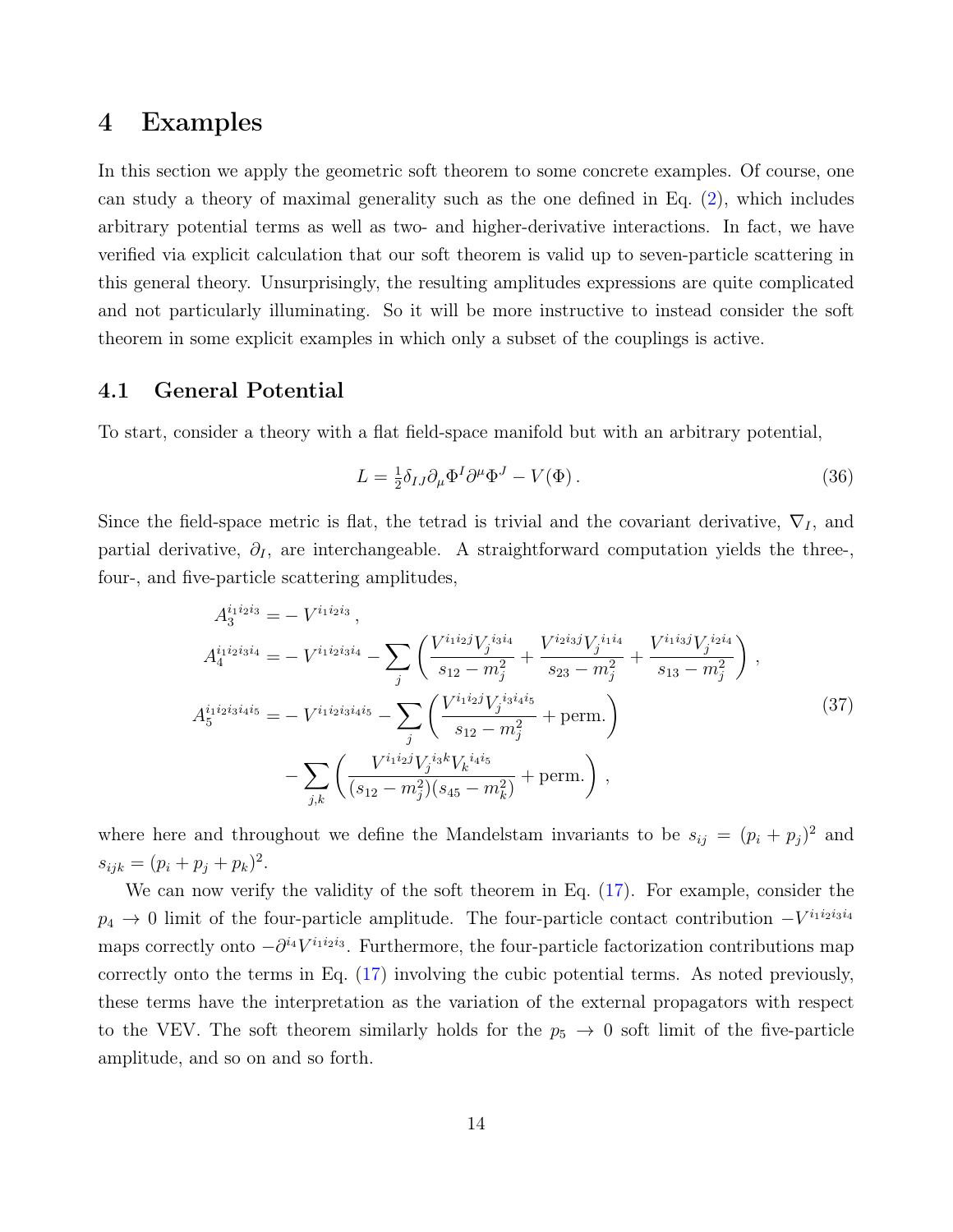The above analysis incorporates all possible potential operators. It is of course natural to ask what happens if we restrict to a subset of interactions, for example as would arise in  $\Phi^4$  theory. However, we should emphasize here that our geometric soft theorem requires the inclusion of all interactions generated by an infinitesimal shift of the VEV. This is necessary because the covariant derivative effectively probes a small region in field space about the VEV. So to apply our geometric soft theorem to  $\Phi^4$  theory one would need to compute amplitudes in a neighborhood of the original theory in field space, which in effect requires including  $\Phi^3$ operators as well.

#### <span id="page-14-0"></span>4.2 Two-Derivative Interactions

Next, let us examine a theory of massless scalars with general two-derivative interactions and no potential, also known as the non-linear sigma model (NLSM). The Lagrangian is

<span id="page-14-2"></span>
$$
L = \frac{1}{2}g_{IJ}(\Phi)\partial_\mu\Phi^I\partial^\mu\Phi^J = \frac{1}{2}(\delta_{IJ} - \frac{1}{3}R_{IKJL}\phi^K\phi^L - \frac{1}{6}\nabla_KR_{ILJM}\phi^K\phi^L\phi^M + \cdots)\partial_\mu\phi^I\partial^\mu\phi^J,
$$
\n(38)

where in the second equation we have expanded about the VEV using the analog of Riemann normal coordinates. This choice of field basis makes the dependence on geometric quantities manifest. Note that the three-particle vertex is identically zero, since the Christoffel connection evaluated at the vacuum is zero in Riemann normal coordinates. This fact can also be understood purely from the perspective of amplitudes: the on-shell three-particle amplitude in a derivatively coupled theory of scalars is always zero, so the corresponding Lagrangian term can be eliminated by a field redefinition.

It is a simple but tedious exercise to compute the three-, four-, five-, and six-particle scattering amplitudes,

<span id="page-14-1"></span>
$$
A_{4}^{i_1 i_2 i_3 i_4} = 0,
$$
  
\n
$$
A_{4}^{i_1 i_2 i_3 i_4 i_5} = \nabla^{i_1 i_3 i_2 i_4} s_{34} + R^{i_1 i_2 i_3 i_4} s_{24},
$$
  
\n
$$
A_{5}^{i_1 i_2 i_3 i_4 i_5} = \nabla^{i_3} R^{i_1 i_4 i_2 i_5} s_{45} + \nabla^{i_4} R^{i_1 i_3 i_2 i_5} s_{35} + \nabla^{i_4} R^{i_1 i_2 i_3 i_5} s_{25}
$$
  
\n
$$
+ \nabla^{i_5} R^{i_1 i_3 i_2 i_4} s_{34} + \nabla^{i_5} R^{i_1 i_2 i_3 i_4} (s_{24} + s_{45}),
$$
  
\n
$$
A_{6}^{i_1 i_2 i_3 i_4 i_5 i_6} = -\frac{1}{72} (R^{i_1 i_3 i_2 j} s_{12} + R^{i_1 i_2 i_3 j} s_{13}) \frac{1}{s_{123}} (R_j^{i_6 i_5 i_4} s_{46} + R_j^{i_5 i_6 i_4} s_{45})
$$
  
\n
$$
+ \frac{1}{108} (R^{i_1 i_3 i_2 j} (s_{12} - \frac{1}{6} s_{123}) + R^{i_1 i_2 i_3 j} (s_{13} - \frac{1}{6} s_{123})) (R_j^{i_6 i_5 i_4} + R_j^{i_5 i_6 i_4})
$$
  
\n
$$
+ \frac{1}{90} R^{i_1 i_6 i_5 j} R_j^{i_2 i_3 i_4} s_{13} + \frac{1}{80} \nabla^{i_6} \nabla^{i_5} R^{i_1 i_2 i_3 i_4} s_{13} + \text{perm.}
$$
\n(39)

We are now equipped to verify the validity of the soft theorem in Eq. [\(17\)](#page-7-3) for the two-derivative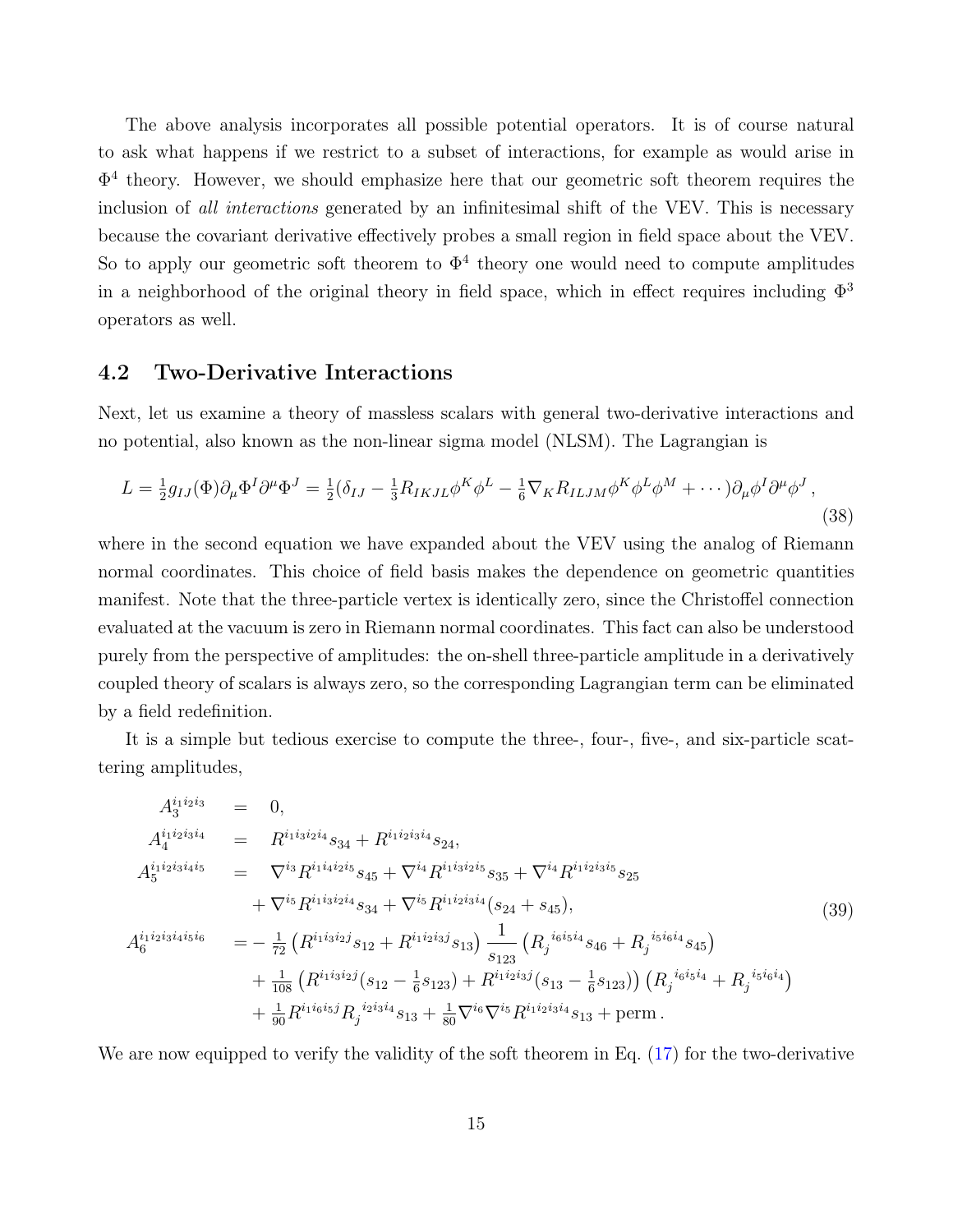theory.<sup>[3](#page-0-0)</sup> The  $p_4 \rightarrow 0$  limit of the four-particle amplitude is zero,

$$
\lim_{p_4 \to 0} A_4^{i_1 i_2 i_3 i_4} = 0 = \nabla^{i_4} A_3^{i_1 i_2 i_3},\tag{40}
$$

which is consistent since the three-particle amplitude vanishes identically. Meanwhile, taking the  $p_5 \rightarrow 0$  limit of the five-particle amplitude yields

$$
\lim_{p_5 \to 0} A_5^{i_1 i_2 i_3 i_4 i_5} = \nabla^{i_5} R^{i_1 i_3 i_2 i_4} s_{34} + \nabla^{i_5} R^{i_1 i_2 i_3 i_4} s_{24} = \nabla^{i_5} A_4^{i_1 i_2 i_3 i_4} ,\tag{41}
$$

which again accords with the soft theorem. Last of all, the  $p_6 \rightarrow 0$  limit of the six-particle amplitude also satisfies the soft theorem in a quite non-trivial fashion, as factorizable and nonfactorizable terms conspire to give the covariant derivative of the five-particle amplitude. While the above analysis applies to any two-derivative theory, we will discuss in Sec. [5](#page-16-0) the case where the soft limit vanishes, i.e. there is an Adler zero.

### <span id="page-15-0"></span>4.3 Higher-Derivative Interactions

Last but not least, let us consider the two-derivative theory augmented by the leading higherderivative interaction. This theory is described by the Lagrangian,

<span id="page-15-1"></span>
$$
L = \frac{1}{2}g_{IJ}(\Phi)\partial_{\mu}\Phi^{I}\partial^{\mu}\Phi^{J} + \frac{1}{4}\lambda_{IJKL}(\Phi)\partial_{\mu}\Phi^{I}\partial^{\mu}\Phi^{J}\partial_{\nu}\Phi^{K}\partial^{\nu}\Phi^{L}.
$$
\n(42)

The  $\lambda$ -dependent contributions to three-, four-, five-, and six-particle scattering amplitudes are

$$
A_{3,\lambda}^{i_1i_2i_3i_4} = 0,
$$
  
\n
$$
A_{4,\lambda}^{i_1i_2i_3i_4} = \frac{1}{2}s_{12}s_{34}\lambda^{i_1i_2i_3i_4} + \frac{1}{2}s_{13}s_{24}\lambda^{i_1i_3i_2i_4} + \frac{1}{2}s_{23}s_{14}\lambda^{i_2i_3i_1i_4},
$$
  
\n
$$
A_{5,\lambda}^{i_1i_2i_3i_4i_5} = \frac{1}{2}s_{12}s_{34}\nabla^{i_5}\lambda^{i_1i_2i_3i_4} + \frac{1}{2}s_{13}s_{24}\nabla^{i_5}\lambda^{i_1i_3i_2i_4} + \frac{1}{2}s_{23}s_{14}\nabla^{i_5}\lambda^{i_2i_3i_1i_4}
$$
  
\n
$$
+ \frac{1}{2}s_{23}s_{45}\nabla^{i_1}\lambda^{i_2i_3i_4i_5} + \frac{1}{2}s_{24}s_{35}\nabla^{i_1}\lambda^{i_2i_4i_3i_5} + \frac{1}{2}s_{34}s_{25}\nabla^{i_1}\lambda^{i_3i_4i_2i_5}
$$
  
\n
$$
+ \frac{1}{2}s_{13}s_{45}\nabla^{i_2}\lambda^{i_1i_3i_4i_5} + \frac{1}{2}s_{14}s_{35}\nabla^{i_2}\lambda^{i_1i_4i_3i_5} + \frac{1}{2}s_{34}s_{15}\nabla^{i_2}\lambda^{i_3i_4i_1i_5}
$$
  
\n
$$
+ \frac{1}{2}s_{12}s_{45}\nabla^{i_3}\lambda^{i_1i_2i_4i_5} + \frac{1}{2}s_{14}s_{25}\nabla^{i_3}\lambda^{i_1i_4i_2i_5} + \frac{1}{2}s_{24}s_{15}\nabla^{i_3}\lambda^{i_2i_4i_1i_5}
$$
  
\n
$$
+ \frac{1}{2}s_{12}s_{35}\nabla^{i_4}\lambda^{i_1i_2i_3i_5} + \frac{1}{2}s_{13}s_{25}\nabla^{i_4}\lambda
$$

<sup>3</sup>Note that in all subsequent analysis it is necessary to reduce to a minimal basis of Riemann curvature tensors and their derivatives using the first and second Bianchi identities. Furthermore one must place covariant derivatives in a canonical order.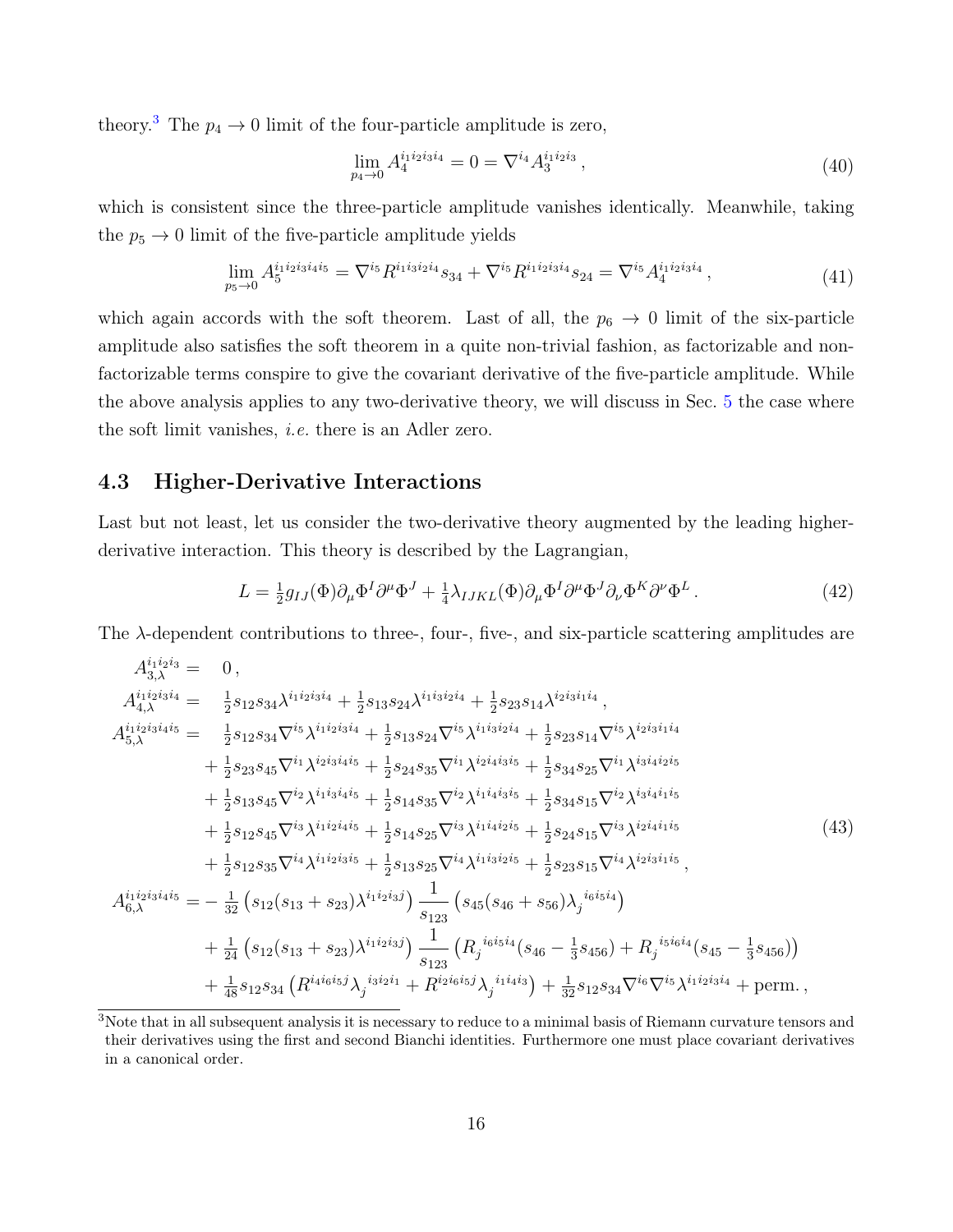which should be added to the two-derivative amplitudes computed in Eq. [\(39\)](#page-14-1). In accordance with Eq. [\(17\)](#page-7-3), the  $p_4 \rightarrow 0$  soft limit of the four-particle amplitude vanishes. Furthermore, the  $p_5 \rightarrow 0$  soft limit for the five-particle scattering amplitude also satisfies the soft theorem. The soft theorem also holds for the  $p_6 \rightarrow 0$  soft limit of the six-particle amplitude, with delicate cancellations between contact terms and factorizable terms.

# <span id="page-16-0"></span>5 Theories with Symmetry

Historically, soft theorems were discovered in the context of spontaneous symmetry breaking. For each broken generator of the internal symmetry, a NGB emerges at low energies. This state transforms non-linearly under the symmetry and can exhibit certain universal soft behaviors.

For these reasons we dedicate the present section solely to the application of our geometric soft theorems to theories with symmetry. Our analysis will apply to any theory whose scalars exhibit a symmetry of linear or non-linear type. The case of NGBs will be a subset of our results. As we will see, our framework offers a new unified perspective on well-established phenomena such as the Adler zero and the dilaton soft theorem.

### <span id="page-16-1"></span>5.1 Geometry of Symmetry

Let us consider a general theory of scalars that is invariant under the following symmetry transformation of the fields,

<span id="page-16-2"></span>
$$
\Phi^I \quad \to \quad \Phi^I + \mathcal{K}^I(\Phi) \,. \tag{44}
$$

The symmetry in question may be linear or non-linear. Invariance implies that the Lagrangian is unchanged under Eq. [\(44\)](#page-16-2). Applying the transformation to the general Lagrangian in Eq. [\(2\)](#page-4-1), we find that the couplings are effectively shifted by

$$
g_{IJ}(\Phi) \rightarrow g_{IJ}(\Phi) + \mathcal{L}_{\kappa} g_{IJ}(\Phi),
$$
  
\n
$$
V(\Phi) \rightarrow V(\Phi) + \mathcal{L}_{\kappa} V(\Phi),
$$
  
\n
$$
\lambda_{IJKL}(\Phi) \rightarrow \lambda_{IJKL}(\Phi) + \mathcal{L}_{\kappa} \lambda_{IJKL}(\Phi),
$$
\n(45)

and so on, and where  $\mathcal{L}_K$  is the Lie derivative with respect to  $\mathcal{K}^I(\Phi)$ . Since each term in Eq. [\(2\)](#page-4-1) has different derivative structure, they are each separately invariant, so

<span id="page-16-3"></span>
$$
\mathcal{L}_{\mathcal{K}}g_{IJ}(v) = \mathcal{L}_{\mathcal{K}}V(v) = \mathcal{L}_{\mathcal{K}}\lambda_{IJKL}(v) = 0, \qquad (46)
$$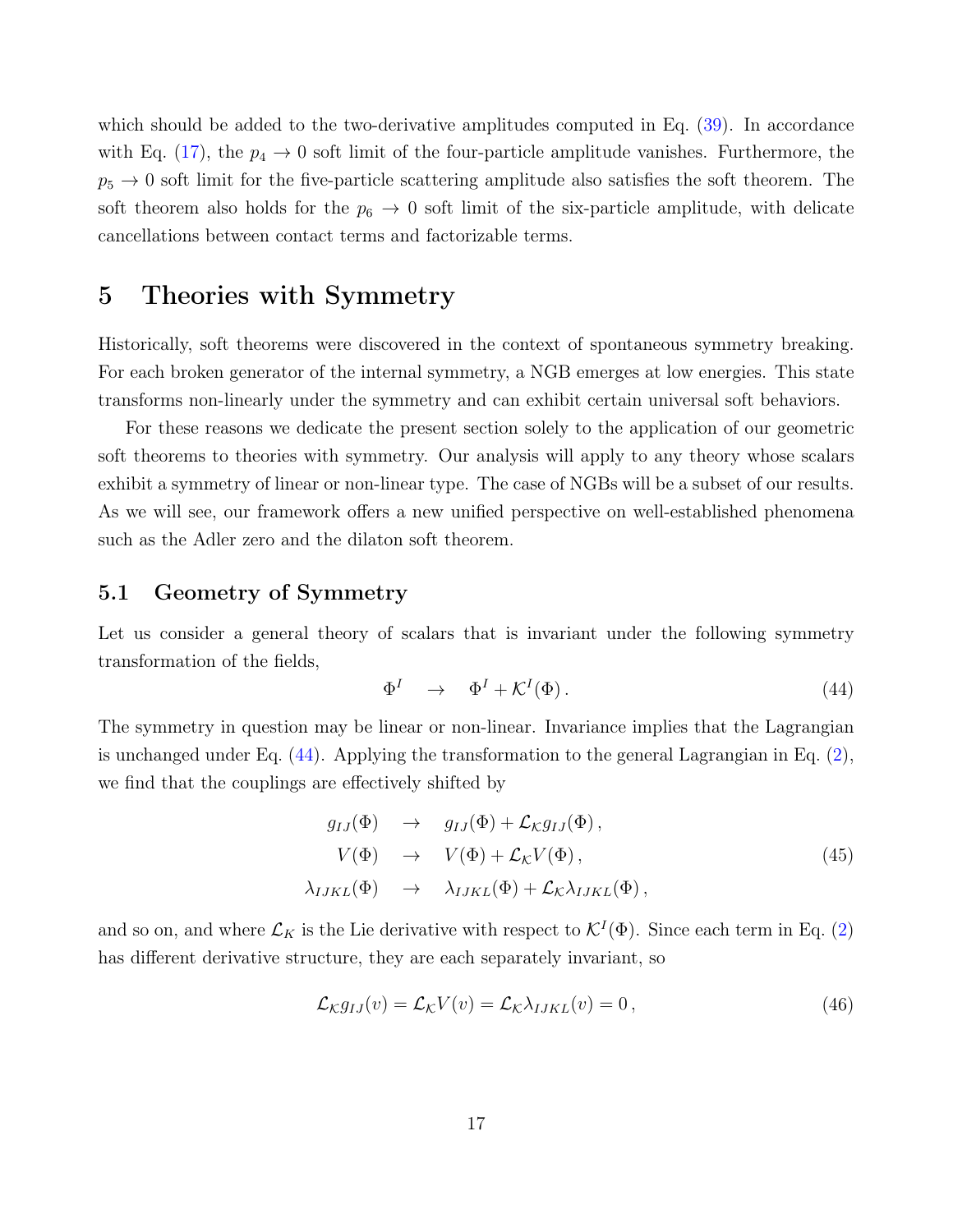where we have chosen to evaluate these expressions at the VEV. Crucially, we observe that the first condition in Eq.  $(46)$  implies that

<span id="page-17-1"></span>
$$
\mathcal{L}_{\mathcal{K}}g_{IJ}(v) = \nabla_I \mathcal{K}_J(v) + \nabla_J \mathcal{K}_I(v) = 0, \qquad (47)
$$

so  $\mathcal{K}^{I}(v)$  is in fact a Killing vector of the field-space manifold at the VEV.

Note that if a tensor is annihilated by  $\mathcal{L}_{\mathcal{K}}$ , then so too is the covariant derivative of that tensor, so in particular

$$
\mathcal{L}_{\mathcal{K}}\mathcal{O}_{I_1\cdots I_n}(v) = 0 \qquad \text{implies that} \qquad \mathcal{L}_{\mathcal{K}}\nabla_J \mathcal{O}_{I_1\cdots I_n}(v) = 0. \tag{48}
$$

Altogether, this means that the tensor couplings in the Lagrangian as well as their covariant derivatives are all annihilated by  $\mathcal{L}_{\mathcal{K}}$ . Since on-shell amplitudes are composed precisely out these objects, they are also annihilated,

$$
\mathcal{L}_{\mathcal{K}} A_n^{i_1 \cdots i_n} = \mathcal{K}_i \nabla^i A_n^{i_1 \cdots i_n} - \sum_{a=1}^n \nabla_{j_a} \mathcal{K}^{i_a} A_n^{i_1 \cdots j_a \cdots i_n} = 0.
$$
 (49)

This is the geometric statement that scattering exhibits the symmetry.

Thus far, we have not drawn any distinctions between linear and non-linear symmetries. To do so, let us expand Eq. [\(44\)](#page-16-2) about the VEV using  $\Phi^I = v^I + \phi^I$ , yielding the symmetry transformation

$$
\phi^I \quad \to \quad \phi^I + \mathcal{K}^I(v) + \partial_J \mathcal{K}^I(v) \phi^J + \cdots \tag{50}
$$

If the symmetry is linear at the VEV, then  $\mathcal{K}^I(v) = 0$  and we identify  $\partial_J \mathcal{K}^I(v) = T^I{}_J$  as the corresponding generator. In this case Eq. [\(49\)](#page-17-0) becomes

<span id="page-17-0"></span>
$$
\sum_{a=1}^{n} T^{i_a}{}_{j_a} A_n^{i_1 \cdots j_a \cdots i_n} = 0 \,, \tag{51}
$$

which is the usual Ward identity for the amplitude associated with an unbroken symmetry.

If, on the other hand, the transformation has an affine component,  $\mathcal{K}^I(v) \neq 0$ , then the symmetry is non-linear. Moreover, using that the Lie derivative of the covariant derivative of the potential is zero, we find that

$$
0 = \mathcal{L}_{\mathcal{K}} V_I(v) = \mathcal{K}^J \nabla_J V_I(v) + \nabla_I \mathcal{K}^J V_J(v) = \mathcal{K}^J V_{IJ}(v).
$$
\n(52)

This implies that the Killing vector is a null eigenvector of the mass matrix, and thus defines a massless state. The massless particle associated with  $\mathcal{K}^I(v)$  is defined by  $\mathcal{K}_i(v)|p^i\rangle$ . For obvious reasons, we dub this massless particle a NGB, since this is its identity in theories of spontaneous symmetry breaking. In the next section, we derive the corresponding soft theorem for this NGB.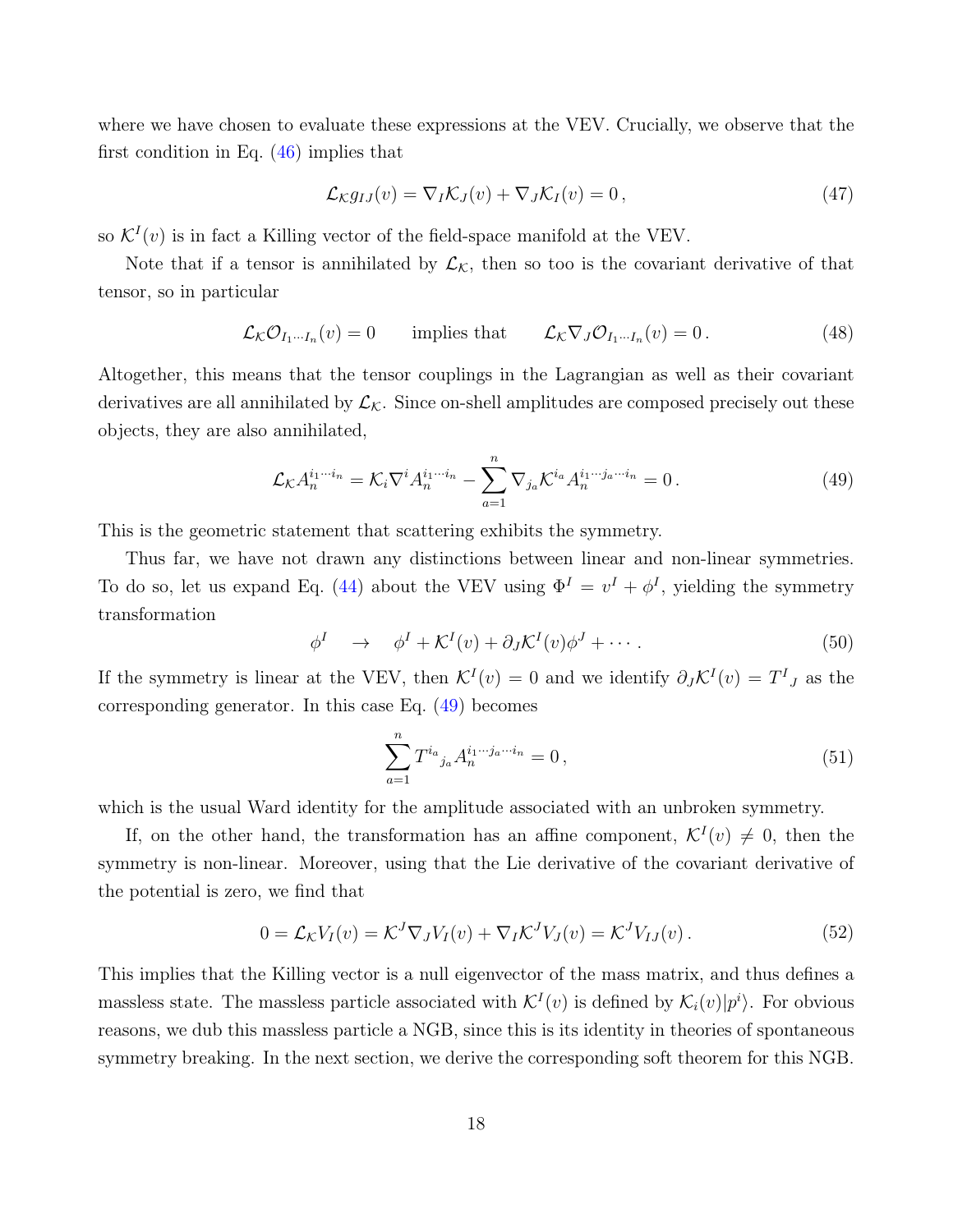### <span id="page-18-0"></span>5.2 Nambu-Goldstone Bosons

We are now ready to study the interplay between symmetry and soft limits. We restrict to the case of non-linear symmetries in which the spectrum includes a massless NGB. For simplicity we also assume a vanishing potential. In this case, the soft limit of the NGB is given by

<span id="page-18-1"></span>
$$
\lim_{q \to 0} \mathcal{K}_i A_{n+1}^{i_1 \cdots i_n i} = \mathcal{K}_i \nabla^i A_n^{i_1 \cdots i_n}, \tag{53}
$$

which is simply the geometric soft theorem in Eq. [\(17\)](#page-7-3) contracted against the Killing vector corresponding to that NGB.

Combining the geometric soft theorem in Eq. [\(17\)](#page-7-3) together with the fact that the Lie derivative of the amplitude with respect to the Killing vector is zero in Eq.  $(49)$ , we obtain<sup>[4](#page-0-0)</sup>

$$
\lim_{q \to 0} \mathcal{K}_i A_{n+1}^{i_1 \cdots i_n i} = \sum_{a=1}^n \nabla_{j_a} \mathcal{K}^{i_a} A_n^{i_1 \cdots j_a \cdots i_n},\tag{54}
$$

which is a non-zero soft theorem. In particular, the soft limit of the  $(n + 1)$ -particle amplitude produces a linear combination of n-particle amplitudes.

Non-zero soft theorems have appeared recently in [\[20\]](#page-33-4) in the context of two-derivative theories of NGBs, and indeed those are a subcase of the soft theorem described above. Our framework clarifies the content of these non-zero soft theorems by presenting them in terms of geometric quantities which are invariant under changes of field basis.

A broad class of NGB theories describe the symmetry breaking pattern of a group G to a subgroup  $H$ . The corresponding effective theory is of course given by a NLSM whose target space is the coset  $G/H$ . Such manifold is endowed with a set of Killing vectors,  $\mathcal{K}_{\alpha}^{I}(\Phi)$  for  $\alpha = 1, \dots$ , dim(G), which descend from the right-invariant vector fields on the group manifold G. These Killing vectors satisfy

$$
[\mathcal{K}_{\alpha}, \mathcal{K}_{\beta}] = f_{\alpha\beta}^{\gamma} \mathcal{K}_{\gamma},\tag{55}
$$

which are the commutation relations of the Lie algebra of G.

Consider a specific point on  $G/H$  labelled by the VEV of the fields,  $v<sup>I</sup>$ . The full set of Killing vectors  $\mathcal{K}_{\alpha}(v)$  can be subdivided into the set of unbroken generators  $\mathcal{K}_{\alpha}(v)$  and broken generators  $\mathcal{K}_i(v)$ . We define the unbroken generators by

$$
\mathcal{K}_a(v) = \mathcal{T}_a(v) \qquad \text{for} \qquad a = 1, \cdots, \dim(H), \tag{56}
$$

<sup>4</sup>This formulation of the geometric soft theorem can also be proven directly using current algebra arguments for the Noether current,  $j_{\mu} = \mathcal{K}(\Phi)_I \partial_{\mu} \Phi^I$ , associated with the symmetry transformation.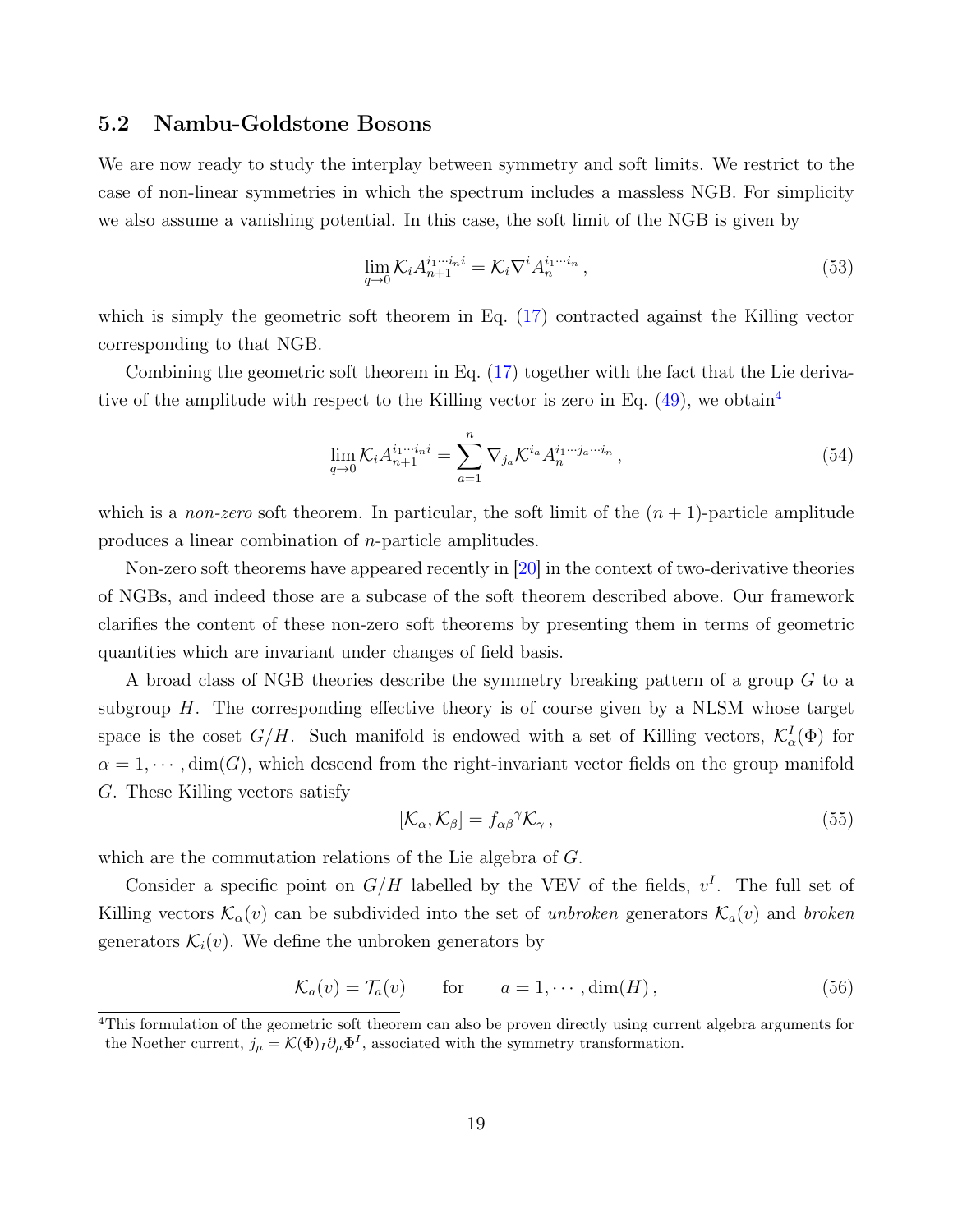which satisfy the commutation relations of the Lie algebra of  $H$ ,

$$
[\mathcal{T}_a, \mathcal{T}_b] = f_{ab}{}^c \mathcal{T}_c. \tag{57}
$$

Since the unbroken generators stabilize  $v<sup>I</sup>$ , they vanish precisely at that value of the VEV, so

<span id="page-19-0"></span>
$$
\mathcal{T}_a^I(v) = 0. \tag{58}
$$

Note that the identity of the unbroken generators will in general change for different values of the VEV, but the above equation will still hold. Moreover, Eq. [\(58\)](#page-19-0) only holds at the VEV and not at every point on the manifold, so in general covariant derivatives of the broken generator will not be zero at the VEV.

On the other hand, the broken generators are defined by

$$
\mathcal{K}_i(v) = \mathcal{X}_i(v) \quad \text{for} \quad i = 1, \cdots, \dim(G/H), \tag{59}
$$

which do not vanish at the VEV and which satisfy the commutation relations

<span id="page-19-2"></span>
$$
[\mathcal{T}_a, \mathcal{X}_i] = f_{ai}{}^j \mathcal{X}_j \,, \tag{60}
$$

$$
[\mathcal{X}_i, \mathcal{X}_j] = f_{ij}{}^a \mathcal{T}_a + f_{ij}{}^k \mathcal{X}_k \,. \tag{61}
$$

Note that we have used the indices  $i, j, k$ , etc. for the broken generators because they precisely span the tangent space of the field manifold.

At last we are ready to derive a geometric soft theorem for a theory of  $G/H$  symmetry breaking. In particular, we consider Eq. [\(54\)](#page-18-1) where the soft NGB is defined by the Killing vector  $\mathcal{X}_j$  for a broken generator, so

<span id="page-19-1"></span>
$$
\lim_{q \to 0} (\mathcal{X}_j)_i A_{n+1}^{i_1 \dots i_n i} = \sum_{a=1}^n \nabla_{j_a} (\mathcal{X}_j)^{i_a} A_n^{i_1 \dots i_a \dots i_n} . \tag{62}
$$

In order to simplify the right-hand side we need to compute the quantity  $\nabla_{j_a}(\mathcal{X}_j)^{i_a}$ . To this end we define  $(t_{\alpha})_{\beta}$ <sup> $\gamma$ </sup> =  $f_{\beta\alpha}$ <sup> $\gamma$ </sup>, which is the generator of the adjoint of G. The Killing vectors at an arbitrary point  $\Phi^I = v^I + \phi^I$  on the field manifold are related to those at  $v^I$  by the adjoint action of  $G$  [\[12\]](#page-33-5), which in components are

$$
\mathcal{K}_{\alpha}^{i}(\Phi) = [e^{\phi^{j}t_{i}}]_{\alpha}{}^{\beta} \mathcal{K}_{\beta}{}^{i}(v) = [e^{\phi^{j}t_{i}}]_{\alpha}{}^{k} \mathcal{K}_{k}{}^{i}(v) \n= \delta_{\alpha}{}^{k} \mathcal{K}_{k}{}^{i}(v) + \phi^{i} f_{\alpha i}{}^{k} \mathcal{K}_{k}{}^{i}(v) + \phi^{i} \phi^{j} f_{\alpha i}{}^{\gamma} f_{\gamma j}{}^{k} \mathcal{K}_{k}{}^{i}(v) + \cdots,
$$
\n(63)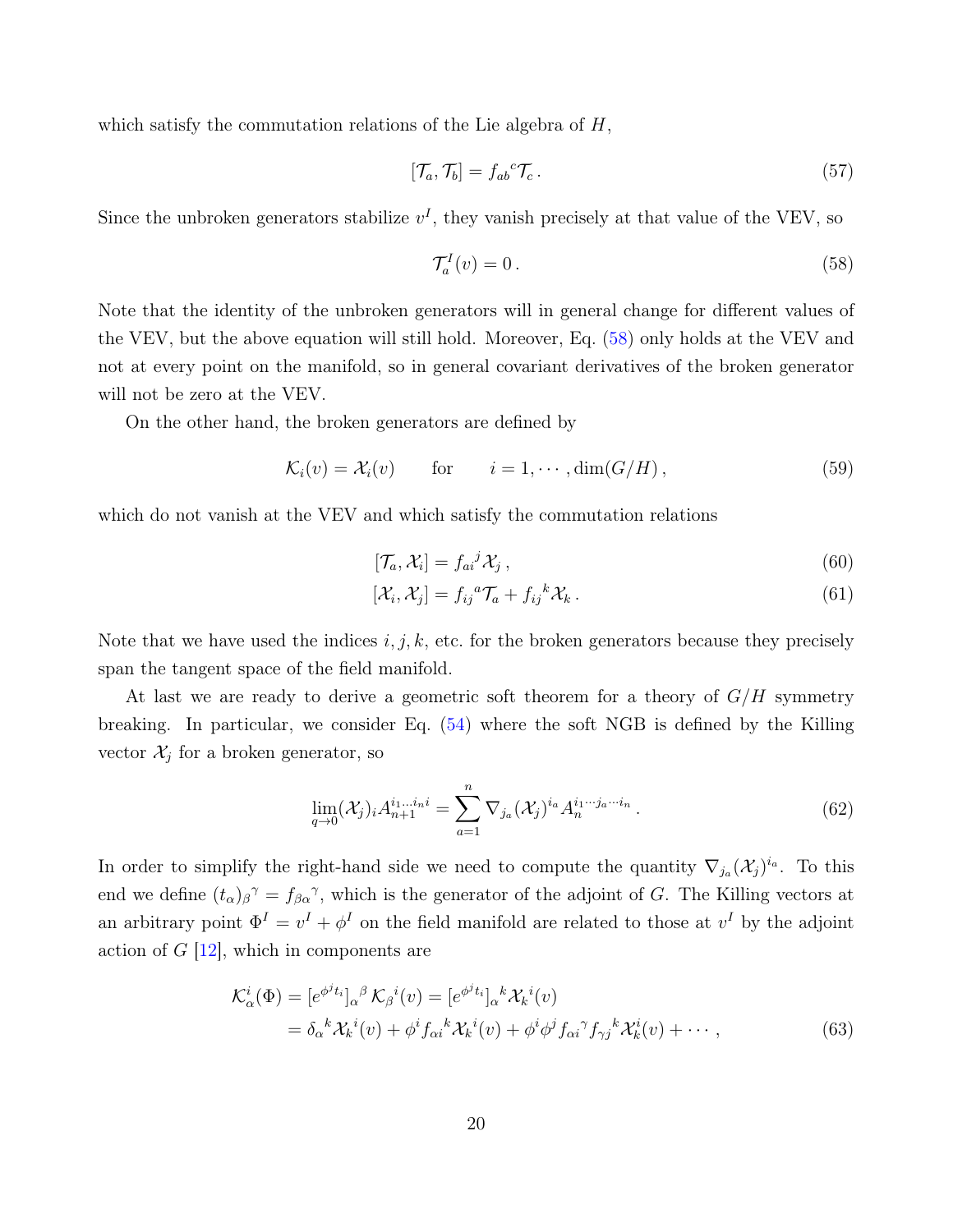where we have used Eq. [\(58\)](#page-19-0) to drop the unbroken generators, which vanish at the VEV. We will also need the components of the spin connection, which are given in [\[21\]](#page-33-6):

$$
\omega_{ij}{}^{k}(\Phi) = \frac{1}{2}f_{ij}{}^{k} + f_{aj}{}^{k}\mathcal{K}^{a}{}_{i}(\Phi).
$$
\n(64)

Combining the above expressions we find that

<span id="page-20-1"></span>
$$
\nabla_i(\mathcal{X}_j)_k = \partial_i(\mathcal{X}_j)_k + \omega_{ik}{}^l(\mathcal{X}_j)_l
$$
  
=  $f_{ki}{}^l(\mathcal{X}_j)_l + \frac{1}{2}f_{ik}{}^l(\mathcal{X}_j)_l + f_{ak}{}^l\mathcal{T}^a{}_i = -\frac{1}{2}f_{ik}{}^l(\mathcal{X}_j)_l ,$  (65)

where again we have used the vanishing of the broken generators in Eq. [\(58\)](#page-19-0). Plugging Eq. [\(65\)](#page-20-1) back into Eq.  $(62)$ , we obtain the geometric soft theorem for a  $G/H$  coset space,

$$
\lim_{q \to 0} A_{n+1}^{i_1 \dots i_n i} = -\frac{1}{2} \sum_{a=1}^n f_{j_a}^{i_a i} A_n^{i_1 \dots i_a \dots i_n}, \tag{66}
$$

where we have stripped off the contraction with  $\mathcal{X}_i$  since it appears on both sides of the soft theorem, which must hold for any  $j$ . Note that the right-hand side of Eq. [\(66\)](#page-20-2) depends solely on the structure constants of broken generators in Eq. [\(61\)](#page-19-2).

This result has an interesting geometric interpretation. In addition to the Levi-Civita connection, coset manifolds are endowed with a distinct "H-connection",  $\overline{\nabla}$ , which is also metric compatible but not torsion free [\[22\]](#page-33-7). The components of the torsion  $S = \overline{\nabla} - \nabla$  are given by the structure constants [\[21\]](#page-33-6),

<span id="page-20-2"></span>
$$
S_i{}^{jk} = \frac{1}{2} f_i{}^{kj} \,. \tag{67}
$$

Thus, when the geometric soft theorem in Eq. [\(66\)](#page-20-2) is non-zero, the right-hand side measures the torsion of the H-connection of  $G/H$ . For a detailed discussion of torsion in NLSM see [\[23\]](#page-34-0).

### <span id="page-20-0"></span>5.3 Adler Zero Revisited

Let us now turn to the scenario in which the right-hand side of the geometric soft theorem is vanishing, i.e. exhibits an Adler zero. We will see how our approach offers a new geometric perspective on the classic soft theorems of the NLSM [\[5\]](#page-32-2).

To begin, let us turn to the general two-derivative theory described in Sec. [4.2,](#page-14-0) assuming an Adler zero condition for all amplitudes. For the soft limit of the five-particle am-plitude in Eq. [\(39\)](#page-14-1) this implies that  $\nabla^{i_5} R^{i_1 i_2 i_3 i_4} = 0$ , while for six-particle scattering this implies that  $\nabla^{(i_5}\nabla^{i_6)}R^{i_1i_2i_3i_4} = 0$ . For *n*-particle scattering, the Adler zero enforces that  $\nabla^{(i_5} \cdots \nabla^{i_n)} R^{i_1 i_2 i_3 i_4} = 0$ . In the limit that n goes to infinity, this implies that all symmetric derivatives of the Riemann curvature are zero at the VEV. This is equivalent to saying that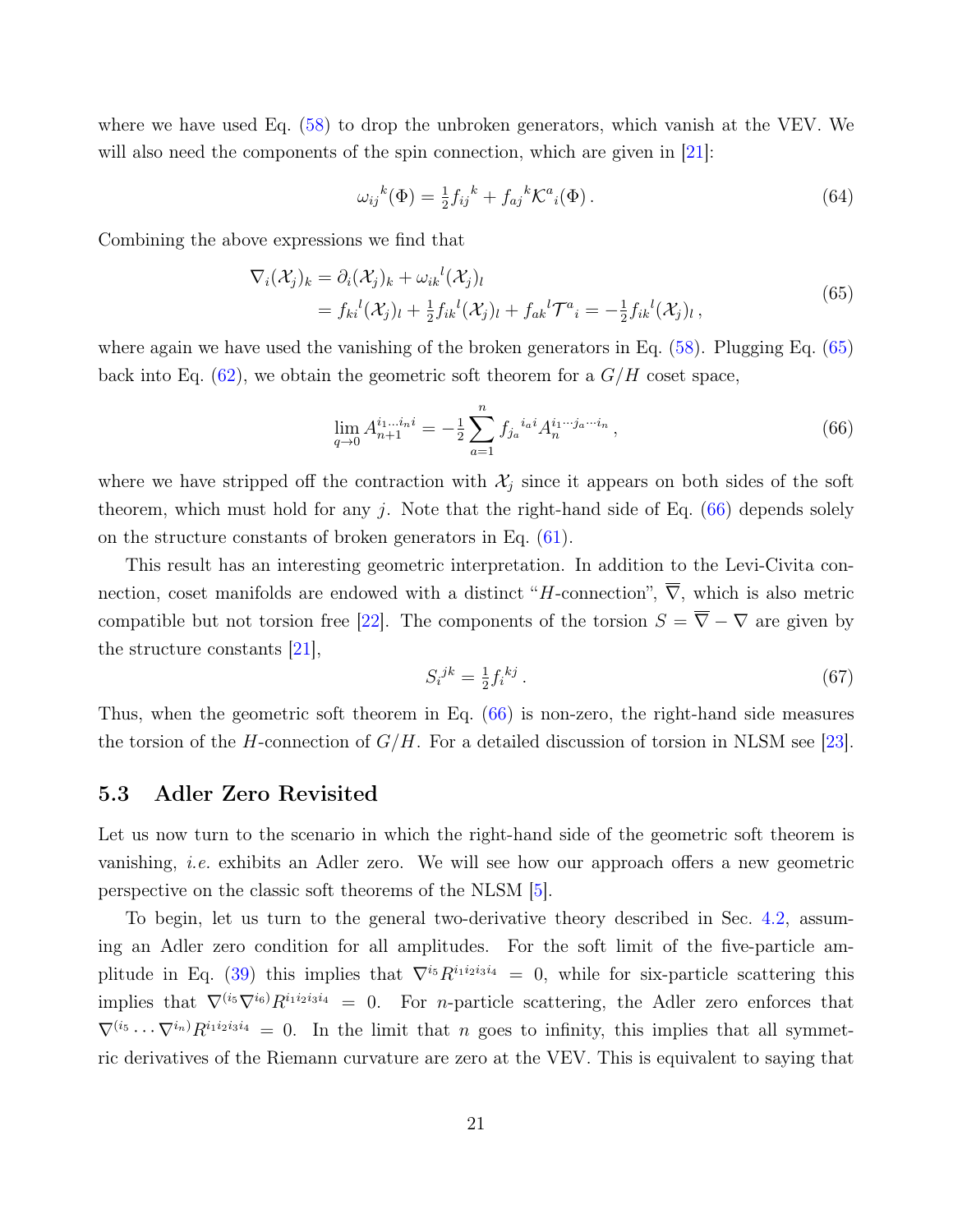$\nabla^{i_5}R^{i_1i_2i_3i_4} = 0$  at any arbitrary point in field space, and so the Riemann curvature is covariantly constant. This is possible if and only if the manifold is a locally symmetric space or symmetric coset  $[24, 25]$  $[24, 25]$  $[24, 25]$ . In conclusion, there is an Adler zero *if and only if* the field-space manifold is symmetric. The fact that the Adler zero only holds for symmetric cosets is known [\[26,](#page-34-3) [27\]](#page-34-4), but our result explains that this is the only class of target space manifolds for which it holds.

A natural question is then: in what circumstances do higher-derivative deformations of the NLSM preserve the Adler zero [\[28\]](#page-34-5)? Our soft theorem provides a clear answer. The Adler zero is maintained by any higher-derivative coupling that is a covariantly constant tensor in field space. For instance, the general four-derivative interaction in the Lagrangian in Eq. [\(42\)](#page-15-1) only preserves the Adler zero if  $\nabla^{i_5} \lambda^{i_1 i_2 i_3 i_4} = 0$  at all points in field space.

Amusingly, if the field-space manifold is a symmetric space then products of Riemann tensors satisfy additional sets of identities such as

<span id="page-21-1"></span>
$$
0 = [\nabla^{i_1}, \nabla^{i_2}] R^{i_3 i_4 i_5 i_6} = R^{i_1 i_2 i_3}{}_j R^{j i_4 i_5 i_6} + R^{i_1 i_2 i_4}{}_j R^{i_3 j i_5 i_6} + R^{i_1 i_2 i_5}{}_j R^{i_3 i_4 j i_6} + R^{i_1 i_2 i_6}{}_j R^{i_3 i_4 i_5 j} ,
$$
 (68)

which follow from the fact that the Riemann curvature is covariantly constant. This reduces the number of independent tensor structures that can be constructed. For *n*-particle scattering, this number is  $(n-2)!$ , which exactly coincides with the number of independent color structures in gauge theory [\[29,](#page-34-6) [30\]](#page-34-7). This concordance was required in order for color-kinematics duality and the double copy [\[31–](#page-34-8)[34\]](#page-34-9) to be applicable to amplitudes in the NLSM on a symmetric coset.

Yet another way to understand the Adler zero is in terms of Killing vectors. By definition, a symmetric space is a coset whose generators exhibit a  $\mathbb{Z}_2$  parity under which the broken generators are odd, so

$$
\mathcal{T}_a \to \mathcal{T}_a \quad \text{and} \quad \mathcal{X}_i \to -\mathcal{X}_i. \tag{69}
$$

Compatibility with this parity requires that the commutation relations take the form

$$
[\mathcal{T}_a, \mathcal{X}_i] = f_{ai}{}^j \mathcal{X}_j \,, \tag{70}
$$

$$
[\mathcal{X}_i, \mathcal{X}_j] = f_{ij}{}^a \mathcal{T}_a \,, \tag{71}
$$

which is to say that  $f_{ij}^k = 0$  in Eq. [\(61\)](#page-19-2). As a consequence, the covariant derivatives of broken generators are zero [\[35\]](#page-35-0),

<span id="page-21-0"></span>
$$
\nabla_i \mathcal{K}_j{}^I(v) = \nabla_i \mathcal{X}_j{}^I(v) = 0, \qquad (72)
$$

which can be shown using Eq.  $(65)$ . Using Eq.  $(54)$  or Eq.  $(66)$ , we see that right-hand side of the soft theorem vanishes for symmetric spaces, thus yielding the Adler zero.

Our reformulation of the Adler zero in terms of Killing vectors reveals an unnecessary assumption in the usual current algebra proof of the Adler zero for two-derivative theories without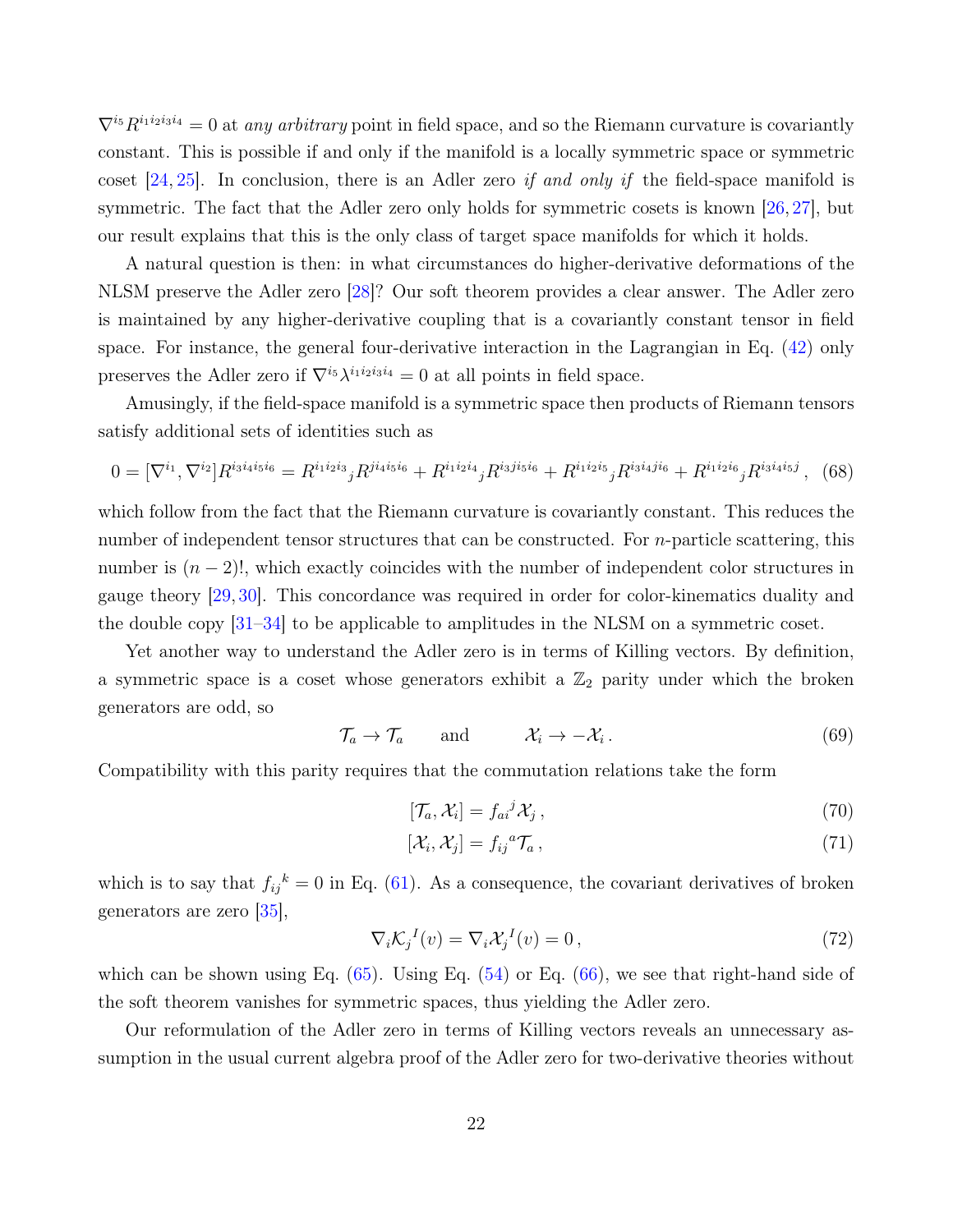a potential  $[5]$ . In particular, it is *not necessary* to require the absence of three-point interactions and linear terms in the symmetry transformation. So their presence cannot ever preclude a vanishing soft limit. Indeed, by solving the Killing equation [\(47\)](#page-17-1) as a power series about the VEV and using Eq.  $(72)$ ,

$$
\mathcal{K}_I(\Phi) = \mathcal{K}_I(v) + \Gamma^J{}_{IK}(v)\mathcal{K}_J(v)\phi^K + \cdots, \qquad (73)
$$

and also noting that

$$
g_{IJ}(\Phi) = g_{IJ}(v) + 2 \Gamma_{(IJ)K}(v) \phi^K + \cdots, \qquad (74)
$$

we see that the linear term of the symmetry transformation Eq.  $(44)$  and the three-point twoderivative interaction are both related to the Christoffel symbol. In fact, the relation is such that their effects precisely cancel in an amplitude, which can be easily confirmed by performing a field redefinition to Riemann normal coordinates, where the Christoffel symbol is zero. This simultaneously eliminates both the cubic interaction and the linear term in the symmetry transformation. In hindsight this had to be true given that the presence of three-point interactions is a field-basis-dependent statement, whereas the Adler zero is not.

Last but not least, it is natural to ask whether there are alternative ways that an Adler zero can arise on the right-hand side of Eq. [\(54\)](#page-18-1). For example, is it possible to have  $\nabla_i \mathcal{K}^i = 0$ at all points in field space? This is equivalent to asking whether the Killing vector associated with the NGB can be covariantly constant. While this is possible, it is simple to show that such a degree of freedom couples rather trivially. Since the Lie derivative  $\mathcal{L}_{\mathcal{K}}$  annihilates all coupling tensors and their covariant derivatives, then so too does  $n$  powers of the Lie derivative, which for covariantly constant K is equal to  $\mathcal{L}_{\mathcal{K}}^n = \mathcal{K}^{i_1} \cdots \mathcal{K}^{i_n} \nabla_{(i_1} \cdots \nabla_{i_n)}$ . The fact that every coupling is annihilated by  $\mathcal{L}_{\mathcal{K}}^n$  implies that there is a field basis in which the coupling tensors have no dependence on the corresponding NGB. So for example in the Lagrangian in Eq.  $(2)$ , the couplings  $g_{IJ}$ , V, and  $\lambda_{IJKL}$  would have no dependence on the NGB, although the NGB could still appear derivatively coupled through  $\partial_{\mu} \Phi^{I}$ .

#### <span id="page-22-0"></span>5.4 Dilatons

The soft dilaton theorem [\[36–](#page-35-1)[39\]](#page-35-2) is actually a corollary of our geometric soft theorem. To understand why, let us construct the effective Lagrangian for a dilaton coupled to an arbitrary theory of scalar "matter" fields. By definition, the dilaton is a compensator for scale transformations, so one can construct its interactions via the so-called Stueckelberg trick. In particular, starting from the scalar matter field Lagrangian, we apply a scale transformation and then promote the scale parameter to a dynamical dilaton.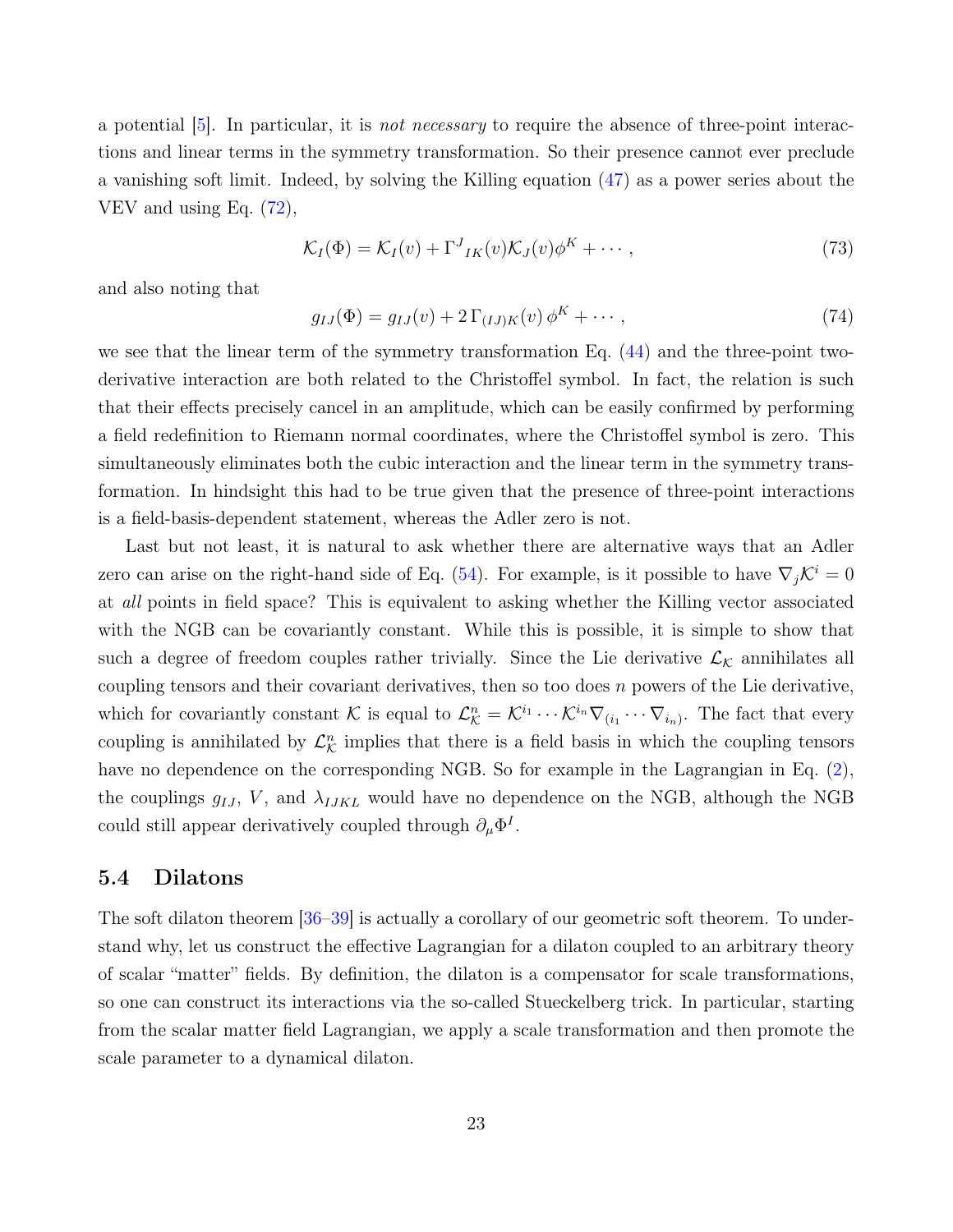To start, consider a theory of scalar matter fields described by Eq. [\(2\)](#page-4-1). Previously, we expanded  $\Phi^I = v^I + \phi^I$  about an arbitrary VEV. In the case of the dilaton this is not permitted, however. The reason for this is that the dilaton is by definition the compensator for all scales, including VEVs. Said another way, if there are any fields in the theory that acquire VEVs other than the dilaton, then these states will necessarily mix with the dilaton. To simplify our analysis, we eliminate this mixing from the start by assuming  $v^I = 0$  for the scalar matter fields.

In this basis the scalar matter field Lagrangian is

<span id="page-23-1"></span>
$$
L = \frac{1}{2}g_{IJ}(\phi)\partial_\mu\phi^I\partial^\mu\phi^J - V(\phi) + \cdots, \qquad (75)
$$

where the ellipses denote higher-derivative interactions. Next, consider a scale transformation,

<span id="page-23-0"></span>
$$
x^{\mu} \rightarrow \xi^{1/\Delta} x^{\mu} \quad \text{and} \quad \phi^{I} \rightarrow \xi^{-1} \phi^{I}, \qquad (76)
$$

where by convention we have chosen  $\xi$  to have the scaling dimension  $\Delta = \frac{D-2}{2}$  of a scalar in D dimensions. Applying Eq. [\(76\)](#page-23-0) to Eq. [\(75\)](#page-23-1) and promoting the scale parameter  $\xi$  to a dynamical dilaton, we obtain the dilaton effective Lagrangian,

$$
L = \frac{1}{2}\partial_{\mu}\xi\partial^{\mu}\xi + \frac{1}{2}g_{IJ}(\xi^{-1}\phi)\partial_{\mu}\phi^{I}\partial^{\mu}\phi^{J} - \xi^{D/\Delta}V(\xi^{-1}\phi) + \cdots. \tag{77}
$$

Note that the dilaton kinetic term is fixed by its scaling dimension. Naively, the appearance of inverse powers of the dilaton may seem peculiar but this is not an issue because the VEV of the dilaton,  $\langle \xi \rangle$ , is assumed to be non-zero.

Let us now study the dilaton effective Lagrangian expanded about the vanishing VEVs of the scalar matter fields. First, we consider the two-derivative terms,

$$
\frac{1}{2}g_{IJ}(\xi^{-1}\phi) = \frac{1}{2}(g_{IJ}(0) + \partial_K g_{IJ}(0)\xi^{-1}\phi^K + \cdots)\partial_\mu\phi^I\partial^\mu\phi^J.
$$
\n(78)

Crucially, the lowest order coupling of the dilaton is to three scalar matter fields. Hence, the theory includes a dilaton-matter-matter-matter coupling but no dilaton-matter-matter coupling. The absence of the latter then implies that any Christoffel symbol involving the dilaton—which encodes the corresponding cubic vertices—is zero. This implies the geometric statement,

$$
\nabla_{\langle \xi \rangle} = \partial_{\langle \xi \rangle} \,, \tag{79}
$$

so covariant and partial derivatives with respect to the VEV of the dilaton are one and the same. More invariantly, this means that the dilaton parameterizes a flat direction in field space that non-linearly realizes scale transformations.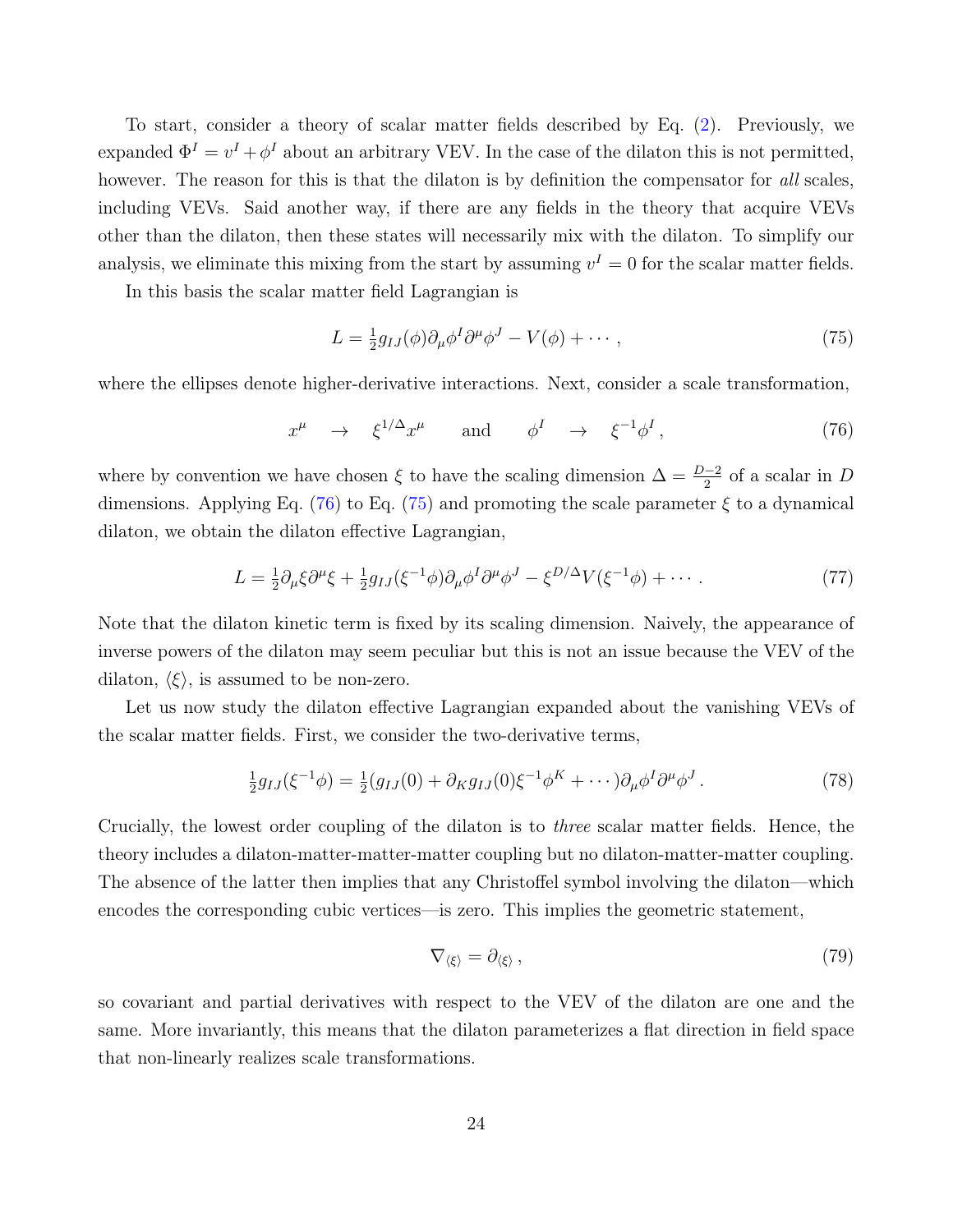Second, let us consider the expansion of the potential terms about the VEVs, yielding

$$
\xi^{D/\Delta} V(\xi^{-1} \phi) = \dots + \frac{1}{2} \xi^{2/\Delta} \partial_I \partial_J V(0) \phi^I \phi^J + \dots \tag{80}
$$

Here we see that the mass term for the scalar matter field is simply dressed by a factor of  $\xi^{2/\Delta}$ . This is of course expected, since the dilaton modulates the mass spectrum uniformly. It will be useful later to realize then that

$$
\nabla_{\langle \xi \rangle} V_{IJ} = \frac{2}{\Delta \langle \xi \rangle} V_{IJ},\tag{81}
$$

so the covariant derivative of the mass matrix with respect to the dilaton VEV acts as a simple multiplicative factor.

At last, we are now equipped to apply the geometric soft theorem in Eq. [\(17\)](#page-7-3) to the case of the dilaton. The soft limit of an amplitude with a single dilaton and  $n$  scalar matter fields is

<span id="page-24-2"></span>
$$
\lim_{q \to 0} A_{n+1}^{i_1 \cdots i_n \langle \xi \rangle} = \nabla^{\langle \xi \rangle} A_n^{i_1 \cdots i_n} + \sum_{a=1}^n \frac{\nabla^{\langle \xi \rangle} V_{ja}^{i_a}}{(p_a + q)^2 - m_{ja}^2} \left( 1 + q^\mu \frac{\partial}{\partial p_a^\mu} \right) A_n^{i_1 \cdots j_a \cdots i_n}
$$
\n
$$
= \partial_{\langle \xi \rangle} A_n^{i_1 \cdots i_n} + \frac{1}{\Delta \langle \xi \rangle} \sum_{a=1}^n \frac{m_{i_a}^2}{p_a \cdot q} \left( 1 + q^\mu \frac{\partial}{\partial p_a^\mu} \right) A_n^{i_1 \cdots i_a \cdots i_n}.
$$
\n(82)

The above expression is secretly identical to the dilaton soft theorem described in [\[36–](#page-35-1)[39\]](#page-35-2). To understand why, recall that dimensional analysis implies that

<span id="page-24-1"></span>
$$
\left(\Delta\langle\xi\rangle\partial_{\langle\xi\rangle}+\sum_{a=1}^{n}p_{a}^{\mu}\frac{\partial}{\partial p_{a}^{\mu}}\right)A_{n}^{i_{1}\cdots i_{n}}=(D-n\Delta)A_{n}^{i_{1}\cdots i_{n}}.
$$
\n(83)

The left-hand side extracts the total mass dimension of the amplitude by counting the overall powers of momenta and dimensionful coupling constants. By definition, the latter enter every-where with factors of the dilaton VEV. Plugging Eq. [\(83\)](#page-24-1) into Eq. [\(82\)](#page-24-2) to eliminate  $\partial_{\langle \xi \rangle}$ , we obtain the soft dilaton theorem in its more standard form,

$$
\lim_{q \to 0} A_{n+1}^{i_1 \cdots i_n \langle \xi \rangle} = \frac{1}{f} \left[ D - n \Delta - \sum_{a=1}^n \left( p_a^{\mu} \frac{\partial}{\partial p_a^{\mu}} + \frac{m_{i_a}^2}{p_a \cdot q} \left( 1 + q^{\mu} \frac{\partial}{\partial p_a^{\mu}} \right) \right) \right] A_n^{i_1 \cdots i_a \cdots i_n}, \tag{84}
$$

where we have defined the decay constant of the dilaton,  $f = \Delta \langle \xi \rangle$  [\[40\]](#page-35-3).

# <span id="page-24-0"></span>6 Multiple-Soft Theorems

In this section we consider multiple-soft theorems that govern the behavior of amplitudes as a set of particles are taken soft, either consecutively or simultaneously. In the former, the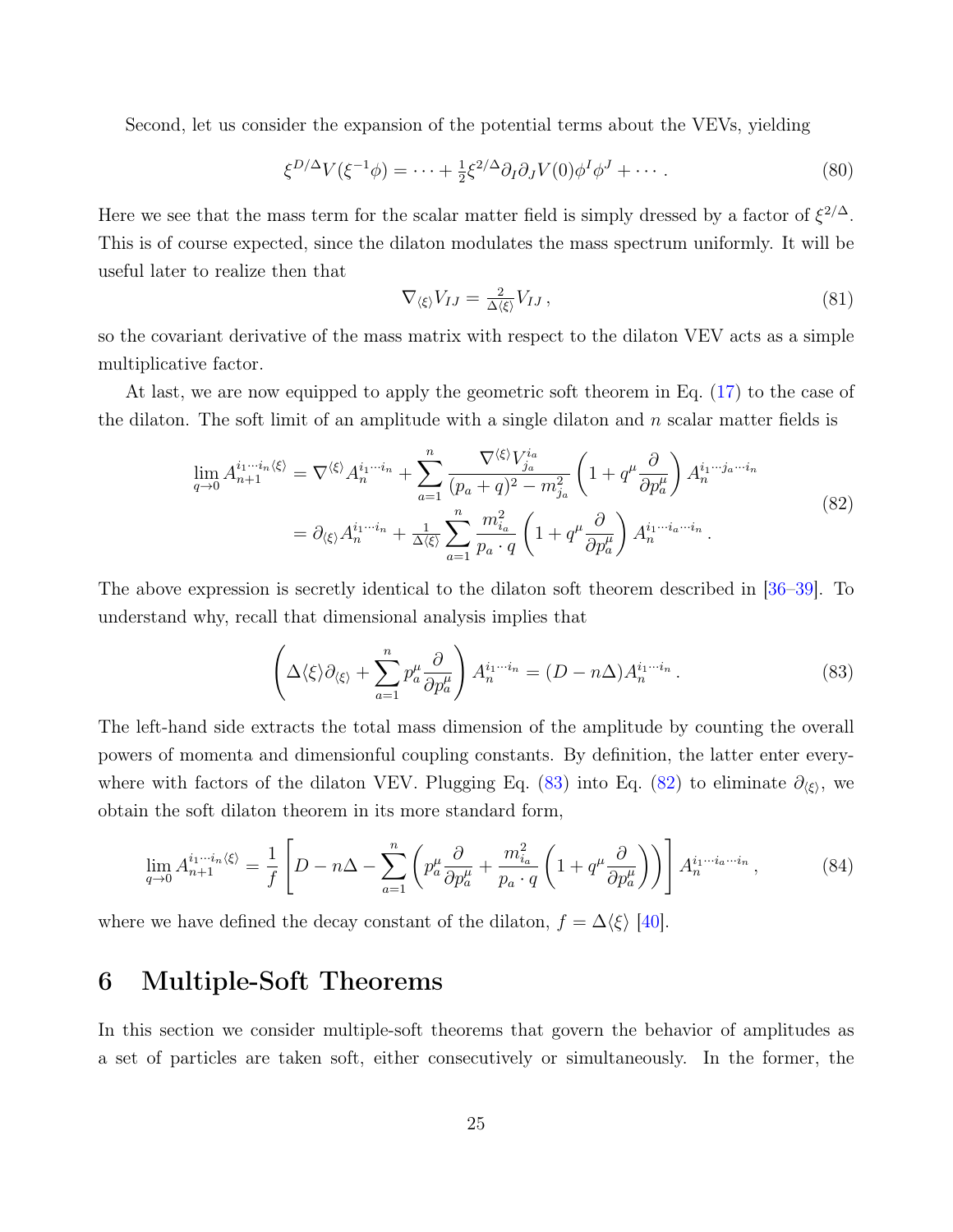soft particles exhibit a hierarchy of softness that dictates their ordering. In the latter, all soft particles are on the same footing. Throughout this analysis we focus on the leading non-trivial order, dropping contributions  $\mathcal{O}(q)$  and higher. Furthermore, for simplicity we consider scalar field theories in which the potential is vanishing.

### <span id="page-25-0"></span>6.1 Consecutive Double-Soft Theorem

The consecutive double-soft theorem is trivially obtained by applying the geometric soft theorem in Eq. [\(17\)](#page-7-3) on a pair of particles in sequence. A quantity of particular interest is the commutator of consecutive double-soft limits, which a trivial calculation shows to be

<span id="page-25-2"></span>
$$
\left[\lim_{q_a \to 0}, \lim_{q_b \to 0}\right] A^{i_1 \cdots i_n i_a i_b}_{n+2} = [\nabla^{i_a}, \nabla^{i_b}] A^{i_1 \cdots i_n}_{n} = \sum_{c \neq a,b} R^{i_a i_b i_c}{}_{j_c} A^{i_1 \cdots j_c \cdots i_n}_{n} .
$$
\n(85)

The above expression is beautifully intuitive, since the commutator of soft limits measures the change of the amplitude when transported around an infinitesimal square in field space—thus probing the local curvature. Note also that Eq.  $(85)$  holds generally, *i.e.* for arbitrary two- and higher-derivative interactions.

For the special case of the NLSM on a symmetric manifold, the right-hand side of Eq. [\(85\)](#page-25-2) sums to zero by the Jacobi identities, which are automatically satisfied by the Riemann curvature on account of Eq. [\(68\)](#page-21-1). This is necessary for consistency with the Adler zero in the single-soft limit, which directly implies that the consecutive double-soft limit is also vanishing.

### <span id="page-25-1"></span>6.2 Simultaneous Double-Soft Theorem

Next, let us consider the simultaneous double-soft theorem, whereby a pair of particles is taken soft at the same rate. Such a setup has previously been studied in the NLSM [\[41](#page-35-4)[–45\]](#page-35-5), both at leading and subleading order. Here we prove that the leading double-soft limit for a general scalar theory is

<span id="page-25-3"></span>
$$
\lim_{q_a, q_b \to 0} A_{n+2}^{i_1 \cdots i_n i_a i_b} = \frac{1}{2} \sum_{c \neq a,b} \frac{s_{ac} - s_{bc}}{s_{ac} + s_{bc}} R^{i_a i_b i_c}{}_{j_c} A_n^{i_1 \cdots j_c \cdots i_n} + \nabla^{(i_a \nabla^{i_b})} A_n^{i_1 \cdots i_n} \,. \tag{86}
$$

The first term already appears in the NLSM but the second term appears for a general theory without a potential. One can verify directly that this double-soft theorem holds for the amplitudes in Secs. [4.2](#page-14-0) and [4.3.](#page-15-0)

Our proof of Eq.  $(86)$  is a generalization of the analysis in  $|45|$  for the NLSM. The amplitude is organized into potentially singular terms, which have diagrammatic structure as in Fig. [2,](#page-26-0)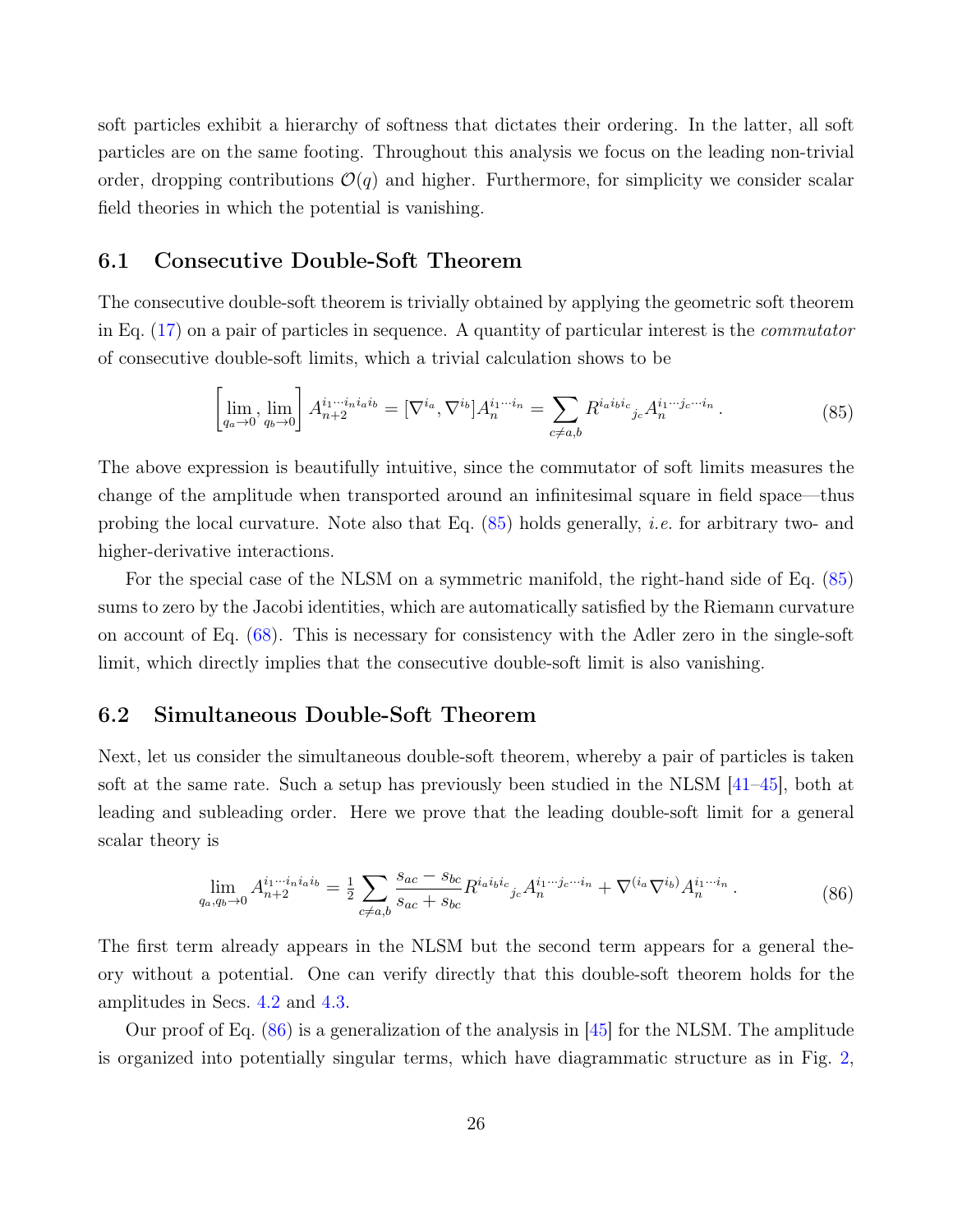<span id="page-26-2"></span>

<span id="page-26-0"></span>Figure 2: Diagram containing potentially singular terms in the simultaneous double-soft theorem.

and regular terms, which we denote by  $\mathcal{R}$ , as follows

$$
A_{n+2}^{i_1\cdots i_n i_a i_b}(p_1, \cdots, p_n, q_a, q_b) = \sum_{c \neq a,b} A_4^{i_a i_b i_c}{}_{j_c}(q_a, q_b, p_c, -\tilde{p}_c) \frac{1}{\tilde{p}_c^2} A_n^{i_1\cdots j_c\cdots i_n}(p_1, \cdots, \tilde{p}_c, \cdots p_n) + \mathcal{R}^{i_1\cdots i_n i_a i_b}(p_1, \cdots, p_n, q_a, q_b),
$$
\n
$$
(87)
$$

where  $A_n$  is the amputated *n*-particle current with the momentum  $\tilde{p}_c = p_c - q_a - q_b$  taken off-shell. The function  $\mathcal R$  is a remainder function that is local in the soft momenta. By explicit calculation we find that the four-particle current is

<span id="page-26-1"></span>
$$
A_4^{i_a i_b i_c}{}_{j_c} = \frac{1}{2} R^{i_a i_b i_c}{}_{j_c} (s_{ac} - s_{bc}) + \frac{1}{6} (R^{i_c i_a i_b}{}_{j_c} + R^{i_c i_b i_a}{}_{j_c}) (s_{ac} + s_{bc} - 2s_{ab}) + \frac{1}{2} s_{ab} s_{c\tilde{c}} \lambda^{i_a i_b i_c}{}_{j_c} + \frac{1}{2} s_{ac} s_{b\tilde{c}} \lambda^{i_a i_c i_b}{}_{j_c} + \frac{1}{2} s_{bc} s_{a\tilde{c}} \lambda^{i_b i_c i_a}{}_{j_c},
$$
\n
$$
(88)
$$

as shown in Fig. [2.](#page-26-0) Here we have explicitly included the four-derivative coupling,  $\lambda$ , but all of our results will equally apply when including other higher-derivative interactions. Dropping contributions subleading in the soft expansion, we can effectively set  $s_{ab} = s_{a\tilde{c}} = s_{b\tilde{c}} = c_{\tilde{c}} = 0$ and  $\tilde{p}_c^2 = s_{ac} + s_{bc}$ , while setting the momenta  $\tilde{p}_c$  in the subamplitudes equal to  $p_c$ . Combining Eq.  $(88)$  with Eq.  $(87)$  we obtain

<span id="page-26-3"></span>
$$
\lim_{q_a, q_b \to 0} A_{n+2}^{i_1 \cdots i_n i_a i_b} = \frac{1}{2} \sum_{c \neq a,b} \frac{s_{ac} - s_{bc}}{s_{ac} + s_{bc}} R^{i_a i_b i_c}{}_{j_c} A_n^{i_1 \cdots j_c \cdots i_n} + \frac{1}{6} \sum_{c \neq a,b} (R^{i_c i_a i_b}{}_{j_c} + R^{i_c i_b i_a}{}_{j_c}) A_n^{i_1 \cdots j_c \cdots i_n} + \lim_{q_a, q_b \to 0} \mathcal{R}^{i_1 \cdots i_n i_a i_b}.
$$
\n(89)

Note that the four-derivative coupling,  $\lambda$ , does not affect the result at this order. The same is true of other higher-derivative couplings. To simplify the above expression, we compute the anti-commutator of consecutive soft limits of Eq. [\(87\)](#page-26-2), yielding

<span id="page-26-4"></span>
$$
\frac{1}{2} \left\{ \lim_{q_a \to 0} \lim_{q_b \to 0} \right\} A^{i_1 \cdots i_n i_a i_b}_{n+2} = \frac{1}{6} \sum_{c \neq a,b} (R^{i_c i_a i_b}_{\qquad c} + R^{i_c i_b i_a}_{\qquad c}) A^{i_1 \cdots j_c \cdots i_n}_{n} + \lim_{q_a, q_b \to 0} \mathcal{R}^{i_1 \cdots i_n i_a i_b} \,. \tag{90}
$$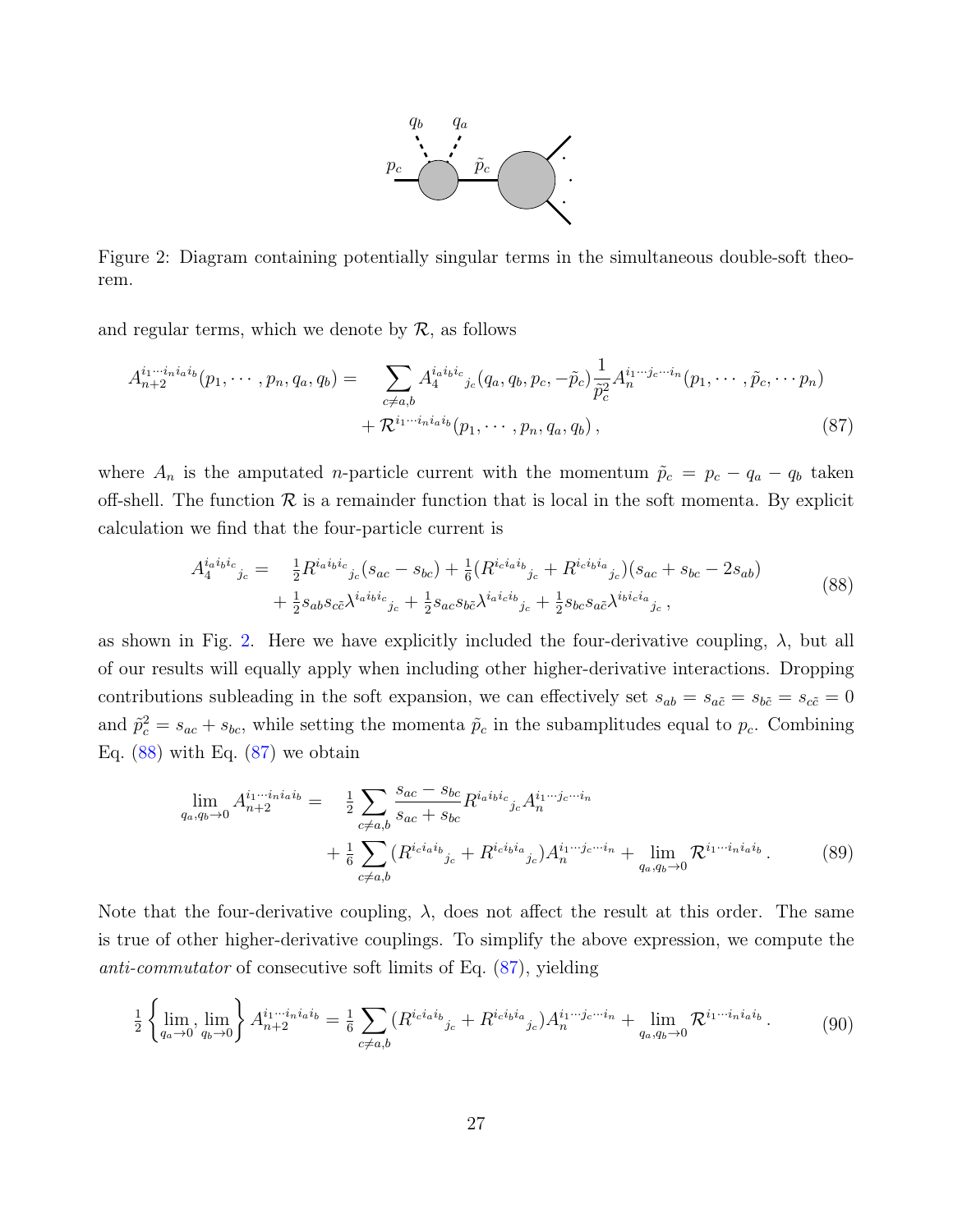We now compare this to the anti-commutator of consecutive soft limits computed directly from our geometric soft theorem,

<span id="page-27-2"></span>
$$
\frac{1}{2} \left\{ \lim_{q_a \to 0} \lim_{q_b \to 0} \right\} A_{n+2}^{i_1 \cdots i_n i_a i_b} = \nabla^{(i_a} \nabla^{i_b)} A_n^{i_1 \cdots i_n} . \tag{91}
$$

Combining Eq. [\(89\)](#page-26-3) with Eq. [\(90\)](#page-26-4) and Eq. [\(91\)](#page-27-2), we obtain the claimed simultaneous double-soft theorem in Eq.  $(86)$ .

### <span id="page-27-0"></span>6.3 Simultaneous Triple-Soft Theorem

It is straightforward to generalize our proof of the simultaneous double-soft theorem to a triplet of particles. Applying parallel reasoning, we can prove a new simultaneous triple-soft theorem,

$$
\lim_{q_a,q_b,q_c \to 0} A^{i_1 \cdots i_n i_a i_b i_c}_{n+3} = \sum_{d \neq a,b,c} \left( \frac{1}{2} \frac{s_{ad} - s_{bd}}{s_{ad} + s_{bd}} R^{i_a i_b i_d}_{j_d} \nabla^{i_c} + \frac{1}{3} \frac{s_{ad} - s_{bd}}{s_{ad} + s_{bd} + s_{cd}} \nabla^{i_c} R^{i_a i_b i_d}_{j_d} \right) A^{i_1 \cdots j_d \cdots i_n}_{n} + \frac{1}{3} \frac{s_{ac} - s_{bc}}{s_{ab} + s_{ac} + s_{bc}} R^{i_a i_b i_c}_{j_d} \nabla^{j_d} A^{i_1 \cdots i_n}_{n} + (a \leftrightarrow c) + (b \leftrightarrow c) + \nabla^{(i_a} \nabla^{i_b} \nabla^{i_c}) A^{i_1 \cdots j_d \cdots i_n}_{n},
$$
\n(92)

which is applicable to any theory without a potential. Note that this formula has no analog in the NLSM, for which all amplitudes with odd numbers of particles are trivially zero. We have checked explicitly that this triple-soft theorem holds for seven-particle amplitudes in theories without a potential.

# <span id="page-27-1"></span>7 On-Shell Recursion Relations

It has long been appreciated that the Adler zero condition can be leveraged to bootstrap the scattering amplitudes of the NLSM  $[46, 47]$  $[46, 47]$  $[46, 47]$ . More recently, similar logic has been applied to a broader class of scalar effective field theories which exhibit enhanced symmetries [\[48,](#page-36-0) [49\]](#page-36-1), including Dirac-Born-Infeld (DBI) theory and the special Galileon (SG) theory [\[50\]](#page-36-2). Notably, this soft bootstrap can be systematized using on-shell recursion relations [\[51\]](#page-36-3) that directly exploit the soft behavior of amplitudes. See [\[52–](#page-36-4)[59\]](#page-36-5) for other recent work on the soft bootstrap.

These earlier explorations all suggest an intimate correlation between enhanced symmetry, vanishing soft limits, and on-shell constructibility. In the present work, we have shown that completely generic theories exhibit a geometric soft theorem even in the absence of symmetry. Interestingly, in many cases the soft limit does not even vanish. As we will see, we can still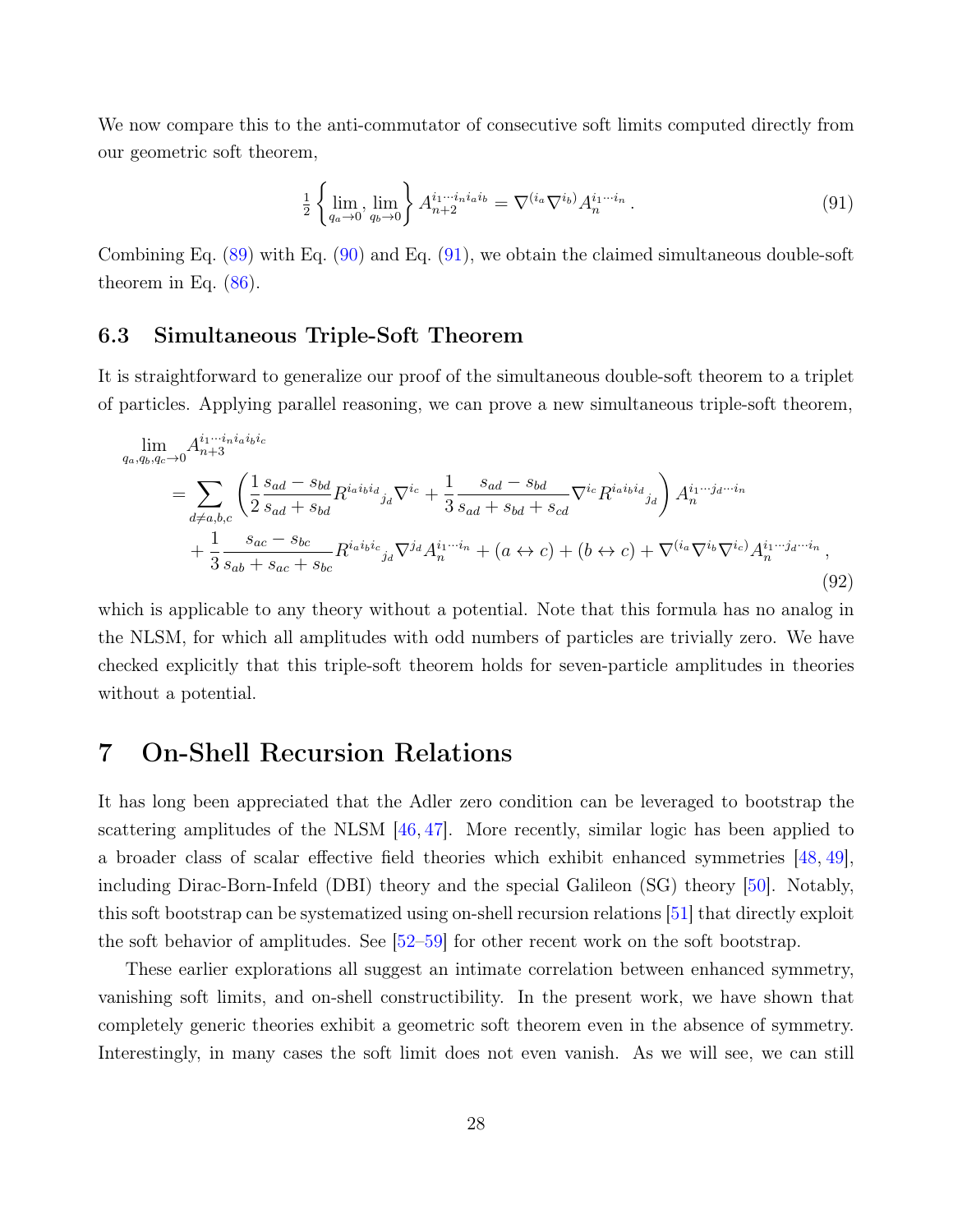exploit the geometric soft theorem to build an on-shell recursion relation for any arbitrary twoderivative scalar field theory. A priori, it is rather unintuitive that such generic theories should be on-shell constructible. However, one should bear in mind that the extra amplitudes data that is implicitly input into the recursion is the behavior of amplitudes in a small neighborhood about the VEV.

Before we begin, let us review the original Britto-Cachazo-Feng-Witten (BCFW) recursion relations [\[60,](#page-37-0) [61\]](#page-37-1). We deform a pair of external momenta,

$$
p_1 \to p_1 + zq \qquad \text{and} \qquad p_2 \to p_2 - zq, \tag{93}
$$

where z is a complex number and q is reference momentum satisfying  $q \cdot p_1 = q \cdot p_2 = q^2 = 0$ . We then apply Cauchy's theorem to write the on-shell *n*-particle scattering amplitude as

$$
A_n(0) = \frac{1}{2\pi i} \oint \frac{dz}{z} A_n(z) = -\sum_{\alpha} \text{Res}_{z=z_{\alpha}} \left( \frac{A_n(z)}{z} \right). \tag{94}
$$

The right-hand side is composed of a sum of residues corresponding to on-shell factorization diagrams and a contribution at  $z = \infty$ . If the residue at  $z = \infty$  is zero then the  $A_n(0)$  can be calculated recursively from on-shell lower-particle amplitudes.

Theories with derivative interactions typically have poor high energy behavior, in which case the residue at  $z = \infty$  will generically non-zero. Nevertheless, the residue at infinity can actually be eliminated if the soft limit is known [\[51\]](#page-36-3). To do so, we define a soft momentum shift,

<span id="page-28-0"></span>
$$
p_a \to p_a \left( 1 - z c_a \right), \tag{95}
$$

with the condition that the deformed momenta should maintain total momentum conservation.<sup>[5](#page-0-0)</sup> Now we apply Cauchy's theorem to a slightly modified integrand,

$$
A_n(0) = \frac{1}{2\pi i} \oint \frac{dz}{z} \frac{A_n(z)}{F_{n,m}(z)} = -\sum_{\alpha} \text{Res}_{z=z_{\alpha}^{\pm}} \left( \frac{A_n(z)}{z F_{n,m}(z)} \right), \tag{96}
$$

where we have defined the form factor

$$
F_{n,m}(z) = \prod_{a=1}^{n} (1 - c_a z)^m.
$$
\n(97)

In the case of a vanishing soft limit, the the poles generated by  $F_{n,m}(z)$  in the denominator are cancelled by the zeros in the amplitude. Hence, the only residues which contribute arise from

<sup>&</sup>lt;sup>5</sup>For  $n > D + 1$  it is possible to find distinct  $c_i$  for generic  $p_i$ .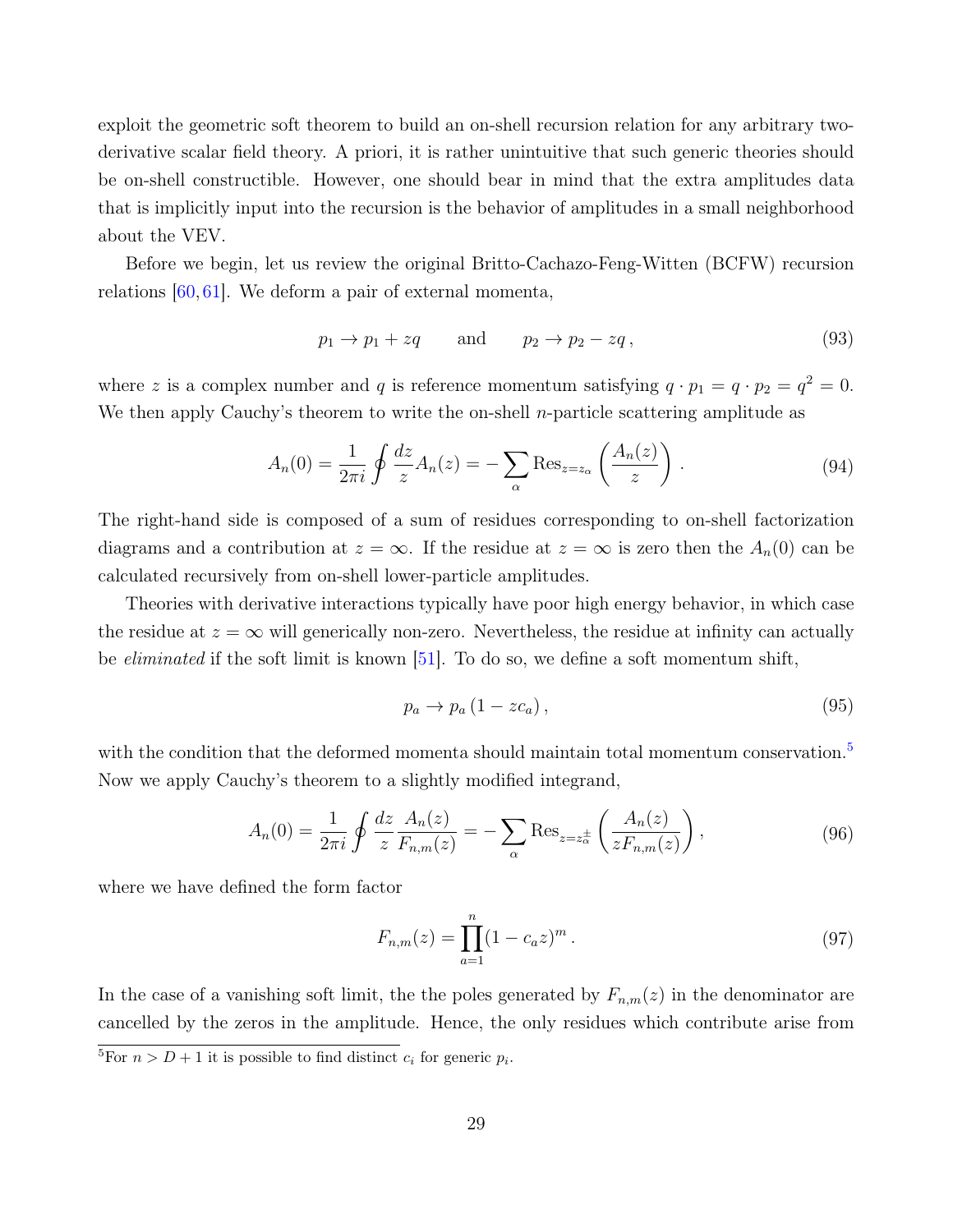factorization channels, each with a residue equal to the product of lower-particle amplitudes as dictated by unitarity

$$
A_n(z) = \frac{A_L(z)A_R(z)}{P_\alpha^2(z)} + \cdots , \qquad (98)
$$

where the propagator denominator is

$$
P_{\alpha}^{2}(z) = P_{\alpha}^{2} + 2zP_{\alpha} \cdot Q_{\alpha} + z^{2}Q_{\alpha}^{2} = P_{\alpha}^{2} (1 - z/z_{\alpha}^{+})(1 - z/z_{\alpha}^{-}),
$$
\n(99)

where  $P_{\alpha} = \sum_{a} p_a$  and  $Q_{\alpha} = -\sum_{a} c_a p_a$ . Here  $z_{\alpha}^{\pm}$  are the two roots of the quadratic polynomial  $P_\alpha^2(z)$ . Thus the resulting recursion formula is

$$
A_n(0) = \sum_{\alpha} \frac{A_L(z_{\alpha}^+) A_R(z_{\alpha}^+)}{(1 - z_{\alpha}^+/z_{\alpha}^-) F_{n,m}(z_{\alpha}^+)} + (z_{\alpha}^+ \leftrightarrow z_{\alpha}^-), \tag{100}
$$

and can be used to construct all scattering amplitudes in the NLSM, DBI, and SG.

On the other hand, when the soft limit of the amplitude is known but non-zero, then one can construct a generalized version of soft on-shell recursion relations [\[53\]](#page-36-6). We instead consider

$$
A_n(0) = \frac{1}{2\pi i} \oint \frac{dz}{z} \frac{A_n(z)}{F_{n,1}(z)}
$$
  
= 
$$
-\sum_{\alpha} \text{Res}_{z=z_{\alpha}^{\pm}} \left( \frac{A_n(z)}{zF_{n,1}(z)} \right) - \sum_{a} \text{Res}_{z=1/c_a} \left( \frac{A_n(z)}{zF_{n,1}(z)} \right),
$$
 (101)

where in addition to the factorization poles we need to include the additional residues at  $z = 1/c_a$ from the poles in  $F_{n,1}(z)$ .

At last, we are equipped to use our geometric soft theorem to derive on-shell recursion relations. For simplicity, let us consider a general two-derivative theory of scalars without a potential, as defined in Eq. [\(38\)](#page-14-2). Crucially, in such a theory the soft limit need not vanish. In this case, each residue in the last term of Eq. [\(101\)](#page-29-0) becomes

<span id="page-29-0"></span>
$$
\operatorname{Res}_{z=1/c_a} \left( \frac{A_n(z)}{z F_{n,1}(z)} \right) = \frac{\nabla_{i_a} A_{n-1}(1/c_a)}{\Pi_{b \neq a} (1 - c_b/c_a)}.
$$
\n(102)

This yields the on-shell recursion relation

<span id="page-29-1"></span>
$$
A_n(0) = \sum_{\alpha} \frac{A_L(z_{\alpha}^+) A_R(z_{\alpha}^+)}{(1 - z_{\alpha}^+/z_{\alpha}^-) F_{n,1}(z_{\alpha}^+)} + (z_{\alpha}^+ \leftrightarrow z_{\alpha}^-) + \sum_{a} \frac{\nabla_{i_a} A_{n-1}(1/c_a)}{\Pi_{b \neq a}(1 - c_b/c_a)},
$$
(103)

which is valid for a general two-derivative scalar theory.

Now let us check Eq. [\(103\)](#page-29-1) for the very simplest case of building the five-particle amplitude in terms of the four-particle amplitude via on-shell recursion. To more easily construct the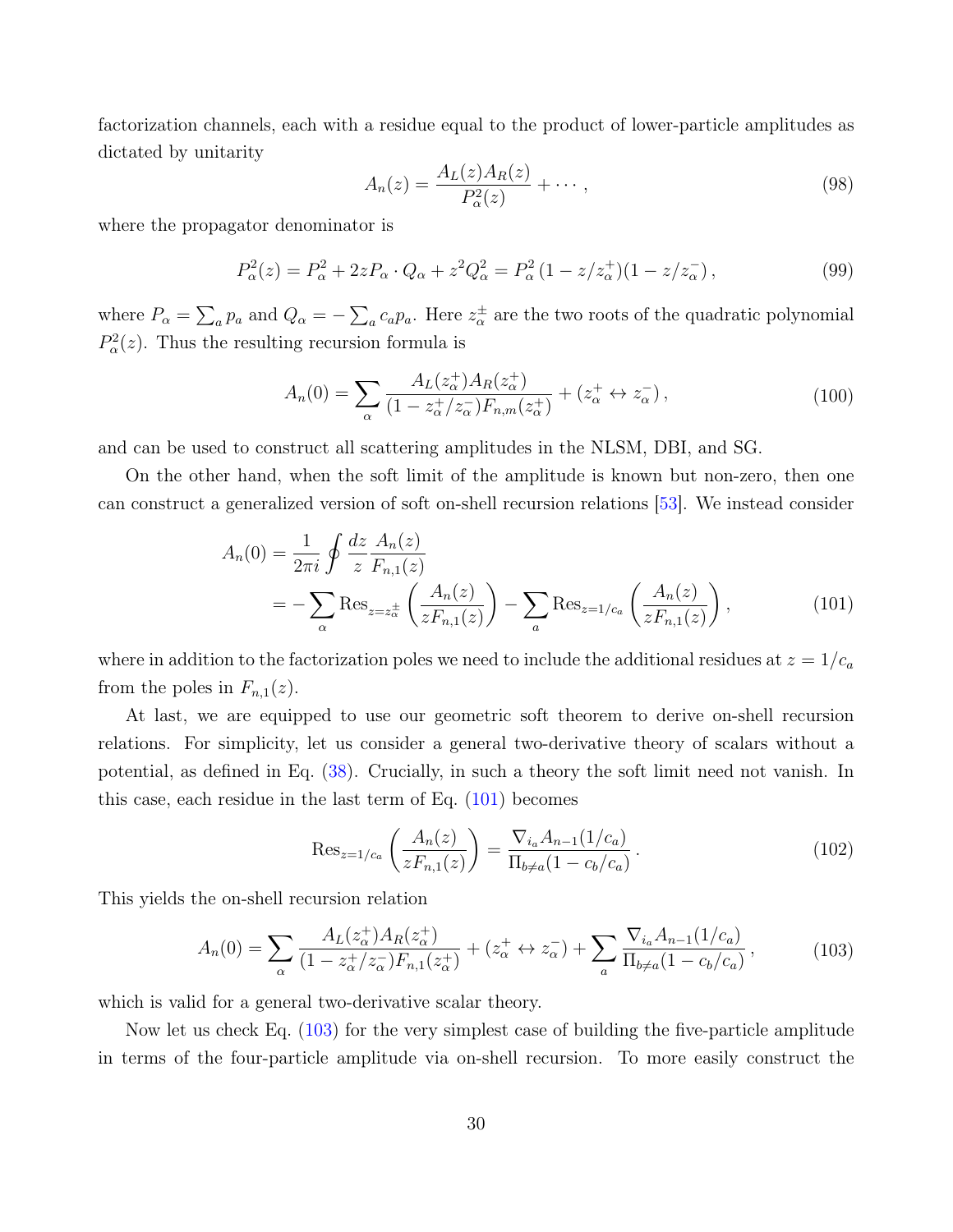momentum shift in Eq. [\(95\)](#page-28-0) we specialize to three-dimensional kinematics. Note that this choice actually introduces no loss of generality, since the amplitudes of two-derivative scalar theories are degree one polynomials in Mandlestam variables, so they cannot include a three-dimensional Gram determinant. An explicit solution for the  $c_a$  is [\[53\]](#page-36-6)

$$
c_1 = s_{23}(s_{14}s_{23} - s_{13}s_{24} - s_{12}s_{34}),
$$
  
\n
$$
c_2 = s_{13}(-s_{14}s_{23} + s_{13}s_{24} - s_{12}s_{34}),
$$
  
\n
$$
c_3 = s_{12}(-s_{14}s_{23} - s_{13}s_{24} + s_{12}s_{34}),
$$
  
\n
$$
c_4 = 2s_{12}s_{13}s_{23},
$$
  
\n
$$
c_5 = 0.
$$
  
\n(104)

There are no contributions to Eq. [\(103\)](#page-29-1) from factorization channels because the three-particle amplitude vanishes. Thus, the five-particle amplitude arises purely from the residues  $z \to 1/c_a$ . Explicitly, the five-particle amplitude is

<span id="page-30-1"></span>
$$
A_5(0) = \sum_{a=1}^4 \frac{\nabla_{i_a} A_{4,a} (1/c_a)}{\prod_{b=1, b \neq a}^4 (1 - c_b/c_a)},
$$
\n(105)

where  $A_{4,a}(1/c_a)$  is the four-particle amplitude not including particle a, and with momenta shifted by  $z \to 1/c_a$ . It is straightforward to check that Eq. [\(105\)](#page-30-1) agrees precisely with the five-particle scattering amplitude we computed previously in Eq. [\(39\)](#page-14-1). We have also checked numerically that Eq. [\(103\)](#page-29-1) produces the correct six-particle amplitude.

Via repeated application of these on-shell recursion relations, any n-particle amplitude can be expressed in terms of the four-particle amplitude in Eq. [\(39\)](#page-14-1). Again, it may seem peculiar that this is even possible, since a general two-derivative scalar theory does not exhibit any enhanced symmetry. However, the key point here is that the four-particle amplitude depends on the Riemann curvature as a function of the VEV. This quantity, together its covariant derivatives, encode all of the properties of the underlying manifold. So implicitly, the seed of the on-shell recursion relation is not simply the four-particle amplitude, but the four-particle amplitude evaluated at *all points* on the manifold.

# <span id="page-30-0"></span>8 Conclusions

In this paper we have described a systematic framework for recasting the dynamics of scattering in terms of the geometry of field space. On-shell scattering amplitudes are physical quantities, so they must be invariant under changes of field basis. Hence, they can be expressed in terms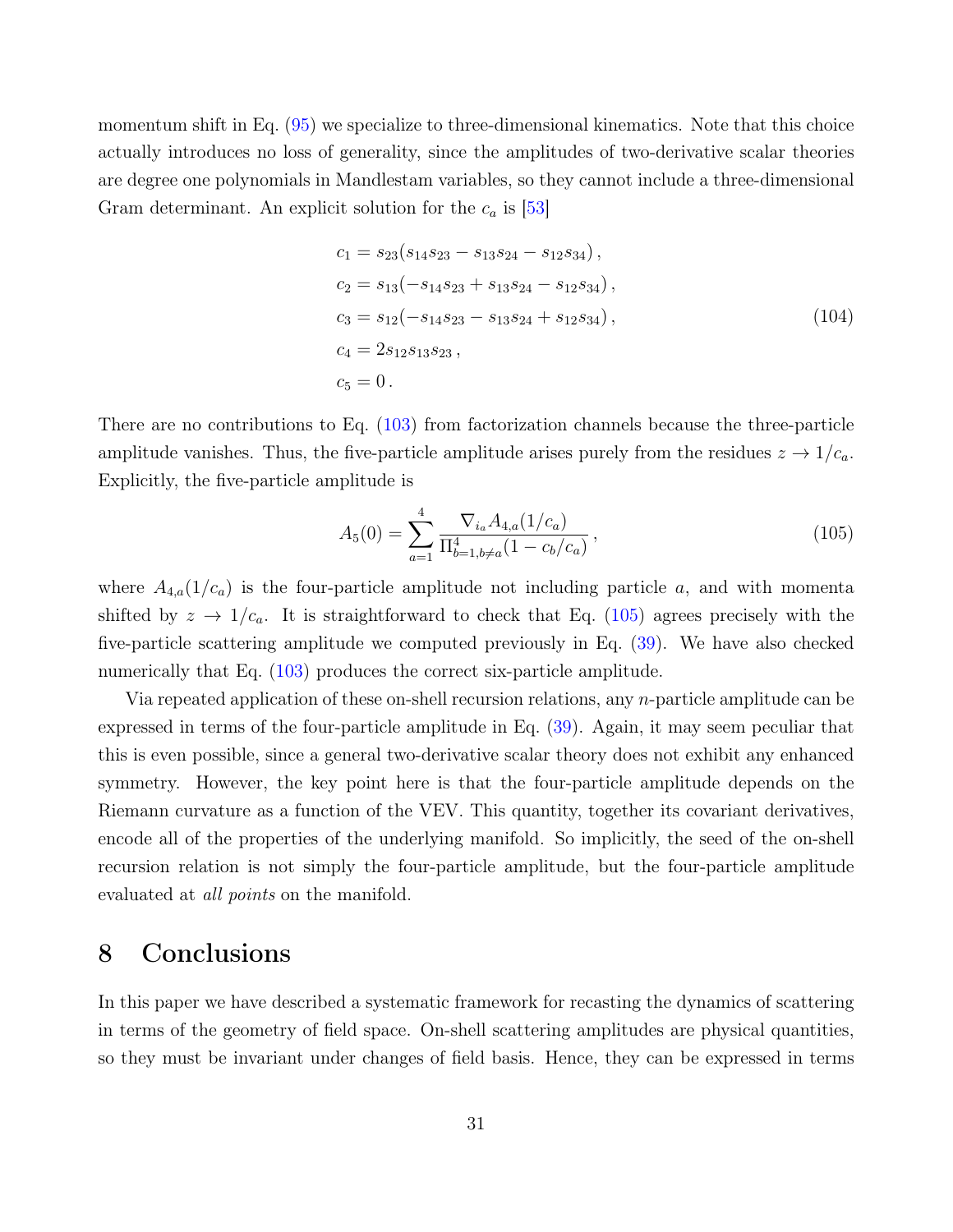of a set of corresponding geometric invariants. In particular, we have shown quite generally how a variety of geometric objects are actually avatars for familiar physical concepts, including LSZ reduction (the tetrad), Ward identities (the Lie derivative), single-soft limits (the covariant derivative), and multiple-soft limits (the curvature).

Regarding soft structure, we have shown how the geometry of field space mandates a universal soft theorem applicable to any theory of scalars, even including masses, potential interactions, and higher-derivative couplings. In general, the soft limit is non-vanishing. For theories with symmetry, we have shown how the soft theorem is exactly dictated by the associated Killing vectors in field space. When the symmetries are affine, the corresponding theories describe NGBs, and we show under what circumstances there exists an analog of the Adler zero. We also show how the dilaton soft theorem is another corollary of our geometric soft theorem. Last but not least, we have also derived new double- and triple-soft theorems and showed how to leverage our results to derive on-shell recursion relations that implement the soft bootstrap for a much broader class of theories.

The present work offers numerous avenues for future analysis. First and foremost is the generalization of our results to an even broader class of theories. In particular, it is obvious that the geometry of scalar field space will persist even with inclusion of spectator particles with spin, such as fermions and vectors. Hence, the soft limits of scalars will be universal in those theories as well. On the other hand, a more ambitious goal would be to apply our reasoning to the soft limit of particles with spin, as in the Weinberg soft theorems for gauge theory and gravity, and in non-relativistic or condensed matter systems.

Second, it would be interesting to understand the broader class of invariances under *derivative* field redefinitions. In particular, it is known that on-shell scattering amplitudes are unchanged by changes of field basis involving derivatives. What are the geometric invariants associated with these changes of basis? To our knowledge, there exists no unified framework to understand this structure.

Third, there is the question of further applications for scattering amplitudes. A natural question is whether there exist subleading generalizations of our geometric single- and multiplesoft theorems. Another question is whether one can construct on-shell recursion relations that leverage both kinematics as well as the geometry of field space. In such a construction, one would shift not only the external kinematics of an amplitude, but also the VEVs that dictate the couplings and masses that appear within it.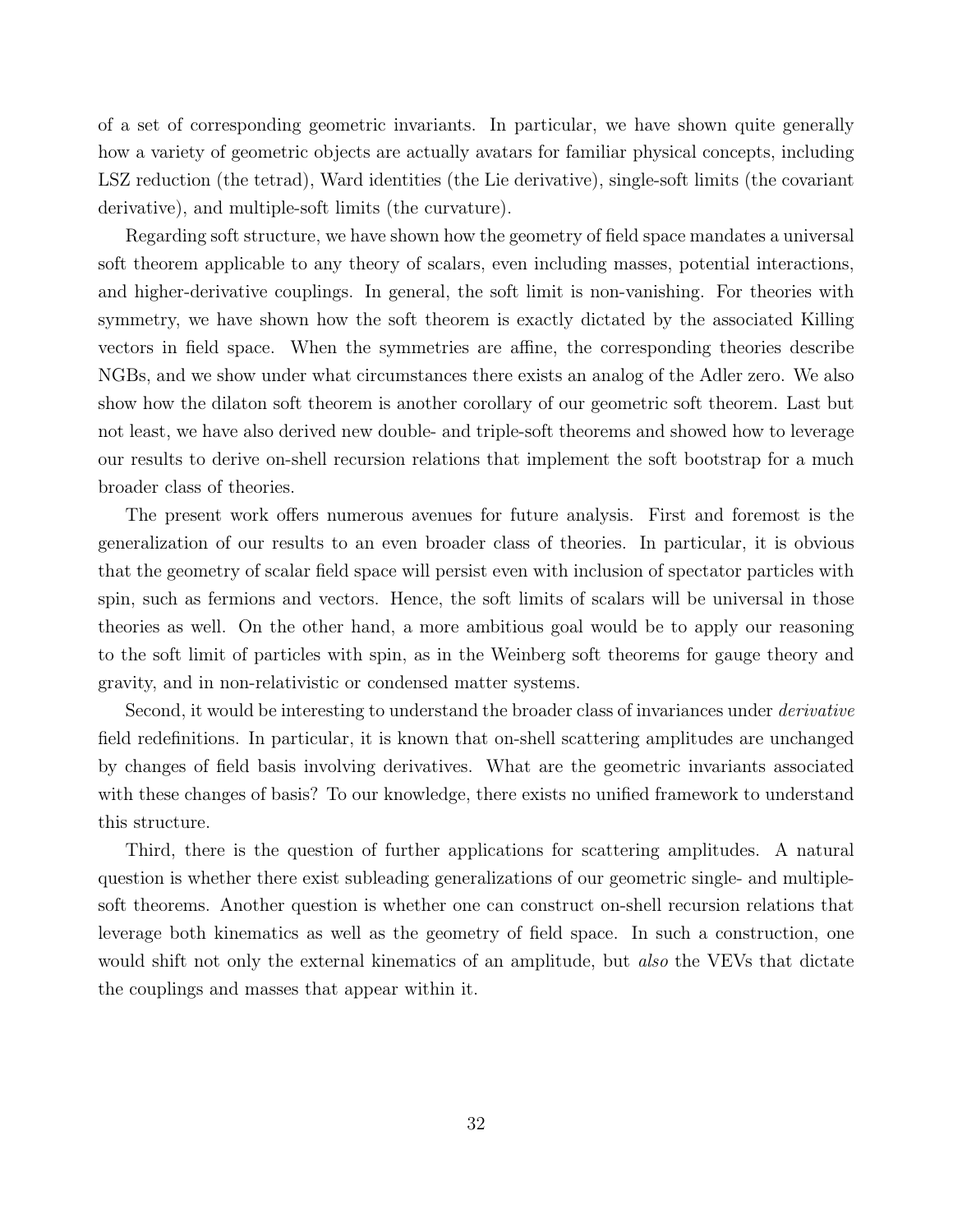#### Acknowledgments

We are grateful to Lance Dixon, Maria Derda, Aneesh Manohar, and Ira Rothstein for useful discussions and comments on the paper. We also thank Maria Derda, Elizabeth Jenkins, Aneesh Manohar, and Michael Trott for collaboration on related projects. C.C., A.H., and J.P.-M. are supported by the DOE under grant no. DE-SC0011632 and by the Walter Burke Institute for Theoretical Physics.

## References

- <span id="page-32-0"></span>[1] F. E. Low, "Bremsstrahlung of very low-energy quanta in elementary particle collisions," Phys. Rev. 110 [\(1958\) 974–977.](http://dx.doi.org/10.1103/PhysRev.110.974)
- [2] S. Weinberg, "Infrared photons and gravitons," Phys. Rev. 140 [\(1965\) B516–B524.](http://dx.doi.org/10.1103/PhysRev.140.B516)
- [3] T. H. Burnett and N. M. Kroll, "Extension of the low soft photon theorem," *[Phys. Rev.](http://dx.doi.org/10.1103/PhysRevLett.20.86) Lett.* **20** [\(1968\) 86.](http://dx.doi.org/10.1103/PhysRevLett.20.86)
- <span id="page-32-1"></span>[4] Z. Bern, S. Davies, P. Di Vecchia, and J. Nohle, "Low-Energy Behavior of Gluons and Gravitons from Gauge Invariance," Phys. Rev. D 90 [no. 8, \(2014\) 084035,](http://dx.doi.org/10.1103/PhysRevD.90.084035) [arXiv:1406.6987 \[hep-th\]](http://arxiv.org/abs/1406.6987).
- <span id="page-32-2"></span>[5] S. L. Adler, "Consistency conditions on the strong interactions implied by a partially conserved axial vector current," Phys. Rev. 137 [\(1965\) B1022–B1033.](http://dx.doi.org/10.1103/PhysRev.137.B1022)
- <span id="page-32-3"></span>[6] K. Meetz, "Realization of chiral symmetry in a curved isospin space," [J. Math. Phys.](http://dx.doi.org/10.1063/1.1664881) 10 [\(1969\) 589–593.](http://dx.doi.org/10.1063/1.1664881)
- [7] J. Honerkamp, "Chiral multiloops," Nucl. Phys. B 36 [\(1972\) 130–140.](http://dx.doi.org/10.1016/0550-3213(72)90299-4)
- [8] J. Honerkamp and K. Meetz, "Chiral-invariant perturbation theory," [Phys. Rev. D](http://dx.doi.org/10.1103/PhysRevD.3.1996) 3 [\(1971\) 1996–1998.](http://dx.doi.org/10.1103/PhysRevD.3.1996)
- [9] G. Ecker and J. Honerkamp, "Application of invariant renormalization to the nonlinear chiral invariant pion lagrangian in the one-loop approximation," Nucl. Phys.  $B$  35 (1971) [481–492.](http://dx.doi.org/10.1016/0550-3213(71)90468-8)
- [10] L. Alvarez-Gaume, D. Z. Freedman, and S. Mukhi, "The Background Field Method and the Ultraviolet Structure of the Supersymmetric Nonlinear Sigma Model," [Annals Phys.](http://dx.doi.org/10.1016/0003-4916(81)90006-3) 134 [\(1981\) 85.](http://dx.doi.org/10.1016/0003-4916(81)90006-3)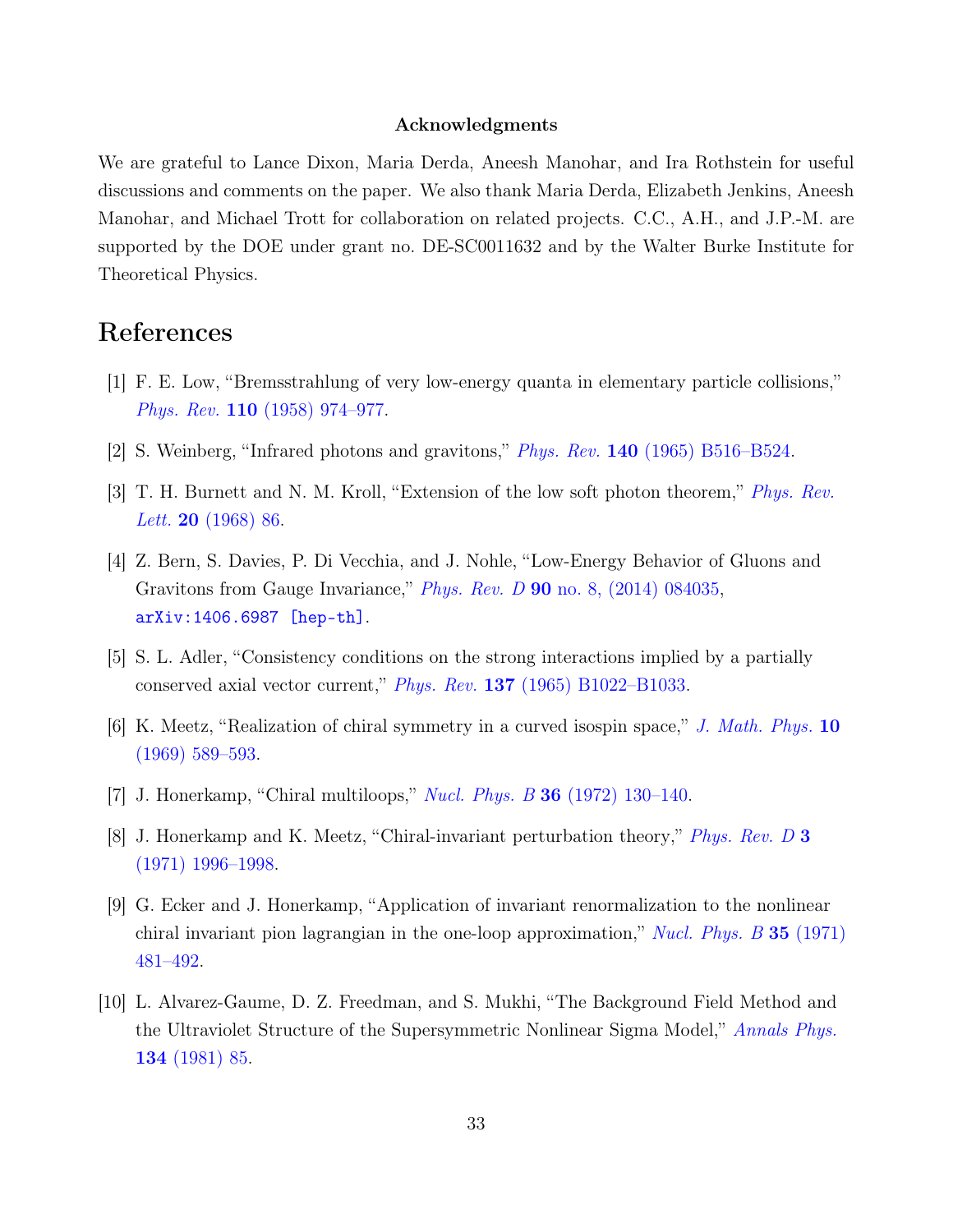- [11] L. Alvarez-Gaume and D. Z. Freedman, "Geometrical Structure and Ultraviolet Finiteness in the Supersymmetric Sigma Model," [Commun. Math. Phys.](http://dx.doi.org/10.1007/BF01208280) 80 (1981) 443.
- <span id="page-33-5"></span>[12] D. G. Boulware and L. S. Brown, "Symmetric Space Scalar Field Theory," [Annals Phys.](http://dx.doi.org/10.1016/0003-4916(82)90192-0) 138 [\(1982\) 392.](http://dx.doi.org/10.1016/0003-4916(82)90192-0)
- <span id="page-33-0"></span>[13] P. S. Howe, G. Papadopoulos, and K. S. Stelle, "The Background Field Method and the Nonlinear  $\sigma$  Model," *[Nucl. Phys. B](http://dx.doi.org/10.1016/0550-3213(88)90379-3)* 296 (1988) 26–48.
- <span id="page-33-1"></span>[14] L. J. Dixon, V. Kaplunovsky, and J. Louis, "On Effective Field Theories Describing (2,2) Vacua of the Heterotic String," [Nucl. Phys. B](http://dx.doi.org/10.1016/0550-3213(90)90057-K) 329 (1990) 27–82.
- [15] R. Alonso, E. E. Jenkins, and A. V. Manohar, "A Geometric Formulation of Higgs Effective Field Theory: Measuring the Curvature of Scalar Field Space," [Phys. Lett. B](http://dx.doi.org/10.1016/j.physletb.2016.01.041)  ${\bf 754} \,\, (2016) \,\, 335\text{--}342, \, \texttt{arXiv:} 1511.00724 \,\, \,$  [hep-ph].
- [16] R. Alonso, E. E. Jenkins, and A. V. Manohar, "Geometry of the Scalar Sector," [JHEP](http://dx.doi.org/10.1007/JHEP08(2016)101) 08 [\(2016\) 101,](http://dx.doi.org/10.1007/JHEP08(2016)101) [arXiv:1605.03602 \[hep-ph\]](http://arxiv.org/abs/1605.03602).
- [17] R. Nagai, M. Tanabashi, K. Tsumura, and Y. Uchida, "Symmetry and geometry in a generalized Higgs effective field theory: Finiteness of oblique corrections versus perturbative unitarity," Phys. Rev. D 100 [no. 7, \(2019\) 075020,](http://dx.doi.org/10.1103/PhysRevD.100.075020) [arXiv:1904.07618](http://arxiv.org/abs/1904.07618) [\[hep-ph\]](http://arxiv.org/abs/1904.07618).
- <span id="page-33-2"></span>[18] T. Cohen, N. Craig, X. Lu, and D. Sutherland, "Unitarity Violation and the Geometry of Higgs EFTs," [arXiv:2108.03240 \[hep-ph\]](http://arxiv.org/abs/2108.03240).
- <span id="page-33-3"></span>[19] H. Lehmann, K. Symanzik, and W. Zimmermann, "On the formulation of quantized field theories," Nuovo Cim. 1 [\(1955\) 205–225.](http://dx.doi.org/10.1007/BF02731765)
- <span id="page-33-4"></span>[20] K. Kampf, J. Novotny, M. Shifman, and J. Trnka, "New Soft Theorems for Goldstone Boson Amplitudes," *Phys. Rev. Lett.* **124** [no. 11, \(2020\) 111601,](http://dx.doi.org/10.1103/PhysRevLett.124.111601) arXiv: 1910.04766 [\[hep-th\]](http://arxiv.org/abs/1910.04766).
- <span id="page-33-6"></span>[21] R. Camporesi, "Harmonic analysis and propagators on homogeneous spaces," [Phys. Rept.](http://dx.doi.org/10.1016/0370-1573(90)90120-Q) 196 [\(1990\) 1–134.](http://dx.doi.org/10.1016/0370-1573(90)90120-Q)
- <span id="page-33-7"></span>[22] S. Kobayashi and K. Nomizu, Foundations of Differential Geometry, Volume 2. A Wiley Publication in Applied Statistics. Wiley, 1996.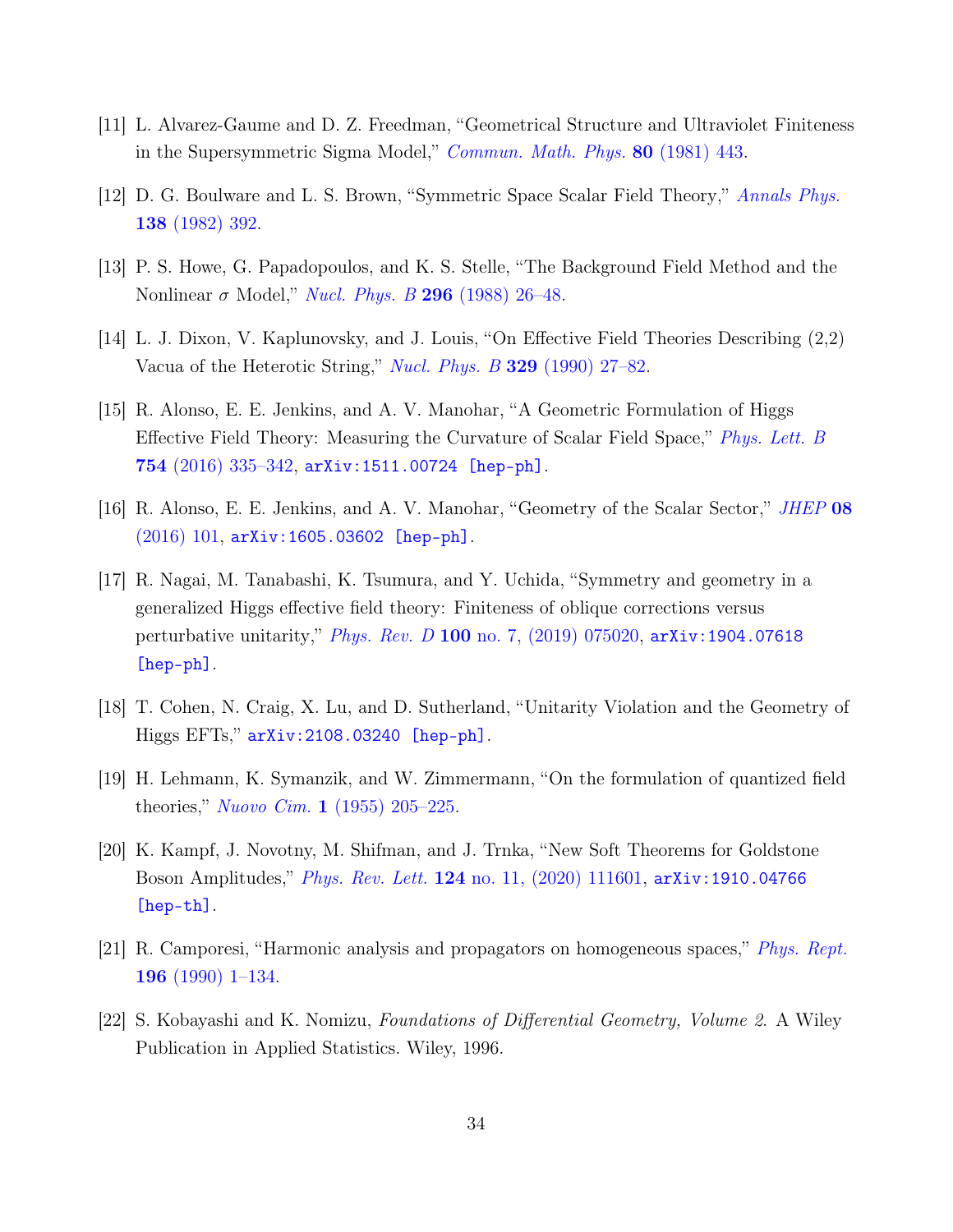- <span id="page-34-0"></span>[23] E. Braaten, T. L. Curtright, and C. K. Zachos, "Torsion and Geometrostasis in Nonlinear Sigma Models," [Nucl. Phys. B](http://dx.doi.org/10.1016/0550-3213(86)90196-3) 260 (1985) 630. [Erratum: Nucl.Phys.B 266, 748–748 (1986)].
- <span id="page-34-1"></span>[24] K. Nomizu, "Invariant affine connections on homogeneous spaces," American Journal of Mathematics 76 no. 1, (1954) 33–65. <http://www.jstor.org/stable/2372398>.
- <span id="page-34-2"></span>[25] S. Helgason, Differential Geometry, Lie Groups, and Symmetric Spaces. Crm Proceedings & Lecture Notes. American Mathematical Society, 2001.
- <span id="page-34-3"></span>[26] I. Low, "Adler's zero and effective Lagrangians for nonlinearly realized symmetry," [Phys.](http://dx.doi.org/10.1103/PhysRevD.91.105017)  $Rev. D 91$  no. 10,  $(2015)$  105017, [arXiv:1412.2145 \[hep-th\]](http://arxiv.org/abs/1412.2145).
- <span id="page-34-4"></span>[27] C. Cheung and Z. Moss, "Symmetry and Unification from Soft Theorems and Unitarity,"  $JHEP$  05 [\(2021\) 161,](http://dx.doi.org/10.1007/JHEP05(2021)161) [arXiv:2012.13076 \[hep-th\]](http://arxiv.org/abs/2012.13076).
- <span id="page-34-5"></span>[28] L. Rodina and Z. Yin, "Exploring the Landscape for Soft Theorems of Nonlinear Sigma Models," [arXiv:2102.08396 \[hep-th\]](http://arxiv.org/abs/2102.08396).
- <span id="page-34-6"></span>[29] R. Kleiss and H. Kuijf, "Multi - Gluon Cross-sections and Five Jet Production at Hadron Colliders," Nucl. Phys. B 312 [\(1989\) 616–644.](http://dx.doi.org/10.1016/0550-3213(89)90574-9)
- <span id="page-34-7"></span>[30] V. Del Duca, L. J. Dixon, and F. Maltoni, "New color decompositions for gauge amplitudes at tree and loop level," *[Nucl. Phys. B](http://dx.doi.org/10.1016/S0550-3213(99)00809-3)* 571 (2000) 51–70, [arXiv:hep-ph/9910563](http://arxiv.org/abs/hep-ph/9910563).
- <span id="page-34-8"></span>[31] H. Kawai, D. C. Lewellen, and S. H. H. Tye, "A Relation Between Tree Amplitudes of Closed and Open Strings," *[Nucl. Phys. B](http://dx.doi.org/10.1016/0550-3213(86)90362-7)*  $269$  (1986) 1–23.
- [32] Z. Bern, J. J. M. Carrasco, and H. Johansson, "New Relations for Gauge-Theory Amplitudes," Phys. Rev. D 78 [\(2008\) 085011,](http://dx.doi.org/10.1103/PhysRevD.78.085011) [arXiv:0805.3993 \[hep-ph\]](http://arxiv.org/abs/0805.3993).
- [33] Z. Bern, J. J. M. Carrasco, and H. Johansson, "Perturbative Quantum Gravity as a Double Copy of Gauge Theory," *[Phys. Rev. Lett.](http://dx.doi.org/10.1103/PhysRevLett.105.061602)* **105** (2010) 061602, arXiv: 1004.0476 [\[hep-th\]](http://arxiv.org/abs/1004.0476).
- <span id="page-34-9"></span>[34] Z. Bern, J. J. Carrasco, M. Chiodaroli, H. Johansson, and R. Roiban, "The Duality Between Color and Kinematics and its Applications,"  $arXiv:1909.01358$  [hep-th].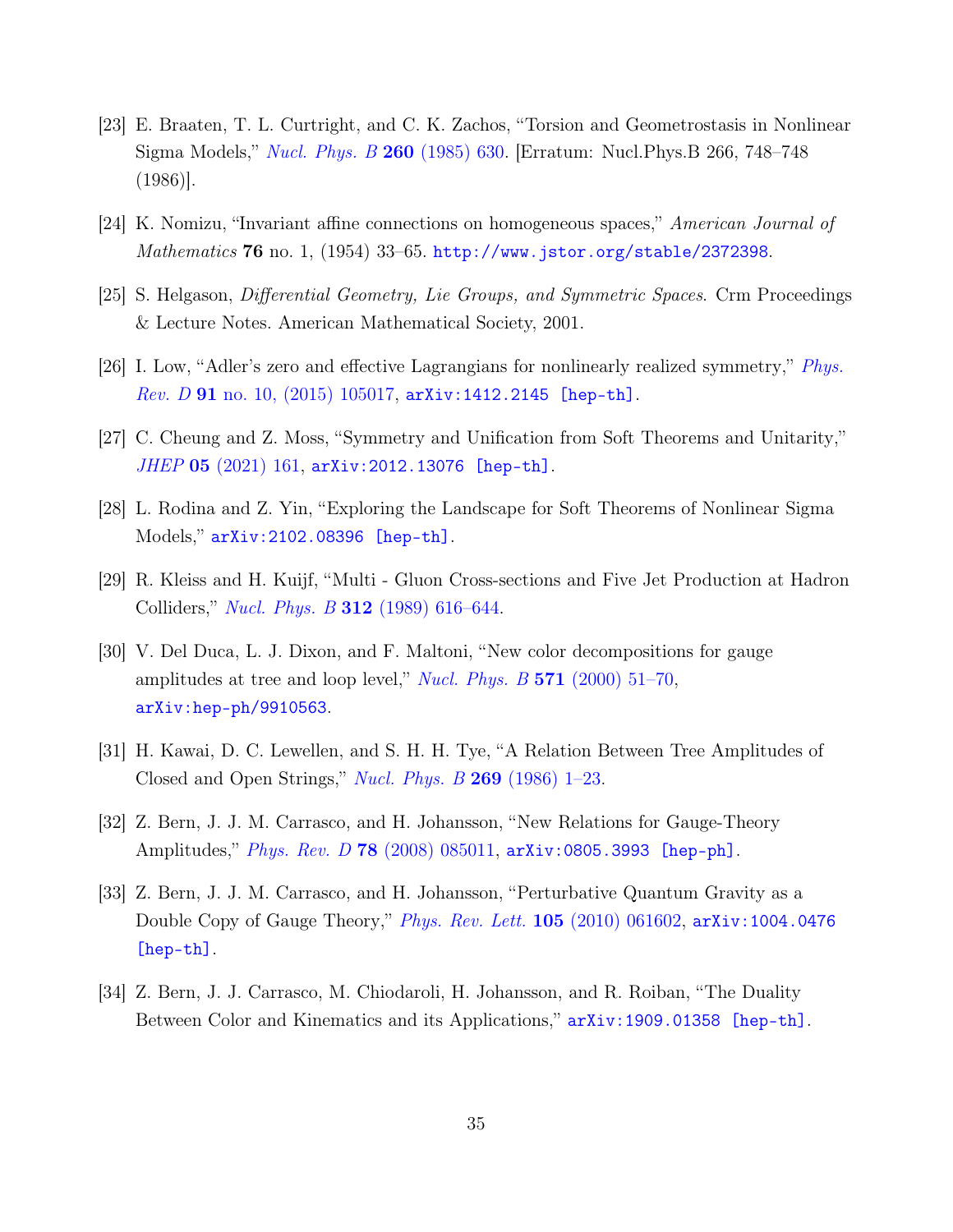- <span id="page-35-0"></span>[35] J.-H. Eschenburg, "Lecture notes on symmetric spaces." <http://myweb.rz.uni-augsburg.de/~eschenbu/symspace.pdf>. [Online; 20/10/2021].
- <span id="page-35-1"></span>[36] C. G. Callan, Jr., "Broken scale invariance in scalar field theory," [Phys. Rev. D](http://dx.doi.org/10.1103/PhysRevD.2.1541) 2 (1970) [1541–1547.](http://dx.doi.org/10.1103/PhysRevD.2.1541)
- [37] R. H. Boels and W. Wormsbecher, "Spontaneously broken conformal invariance in observables," [arXiv:1507.08162 \[hep-th\]](http://arxiv.org/abs/1507.08162).
- [38] Y.-t. Huang and C. Wen, "Soft theorems from anomalous symmetries," JHEP 12 [\(2015\)](http://dx.doi.org/10.1007/JHEP12(2015)143) [143,](http://dx.doi.org/10.1007/JHEP12(2015)143) [arXiv:1509.07840 \[hep-th\]](http://arxiv.org/abs/1509.07840).
- <span id="page-35-2"></span>[39] P. Di Vecchia, R. Marotta, M. Mojaza, and J. Nohle, "New soft theorems for the gravity dilaton and the Nambu-Goldstone dilaton at subsubleading order," *[Phys. Rev. D](http://dx.doi.org/10.1103/PhysRevD.93.085015)* 93 no. 8, [\(2016\) 085015,](http://dx.doi.org/10.1103/PhysRevD.93.085015) [arXiv:1512.03316 \[hep-th\]](http://arxiv.org/abs/1512.03316).
- <span id="page-35-3"></span>[40] P. Di Vecchia, R. Marotta, and M. Mojaza, "Double-soft behavior of the dilaton of spontaneously broken conformal invariance," JHEP 09 [\(2017\) 001,](http://dx.doi.org/10.1007/JHEP09(2017)001)  $arXiv:1705.06175$ [\[hep-th\]](http://arxiv.org/abs/1705.06175).
- <span id="page-35-4"></span>[41] S. Weinberg, "Pion scattering lengths," [Phys. Rev. Lett.](http://dx.doi.org/10.1103/PhysRevLett.17.616) 17 (1966) 616–621.
- [42] N. Arkani-Hamed, F. Cachazo, and J. Kaplan, "What is the Simplest Quantum Field Theory?," JHEP 09 [\(2010\) 016,](http://dx.doi.org/10.1007/JHEP09(2010)016) [arXiv:0808.1446 \[hep-th\]](http://arxiv.org/abs/0808.1446).
- [43] F. Cachazo, S. He, and E. Y. Yuan, "New Double Soft Emission Theorems," [Phys. Rev. D](http://dx.doi.org/10.1103/PhysRevD.92.065030) 92 [no. 6, \(2015\) 065030,](http://dx.doi.org/10.1103/PhysRevD.92.065030) [arXiv:1503.04816 \[hep-th\]](http://arxiv.org/abs/1503.04816).
- [44] Y.-J. Du and H. Luo, "On single and double soft behaviors in NLSM," JHEP 08 [\(2015\)](http://dx.doi.org/10.1007/JHEP08(2015)058) [058,](http://dx.doi.org/10.1007/JHEP08(2015)058) [arXiv:1505.04411 \[hep-th\]](http://arxiv.org/abs/1505.04411).
- <span id="page-35-5"></span>[45] I. Low, "Double Soft Theorems and Shift Symmetry in Nonlinear Sigma Models," [Phys.](http://dx.doi.org/10.1103/PhysRevD.93.045032)  $Rev. D$  93 no. 4,  $(2016)$  045032, [arXiv:1512.01232 \[hep-th\]](http://arxiv.org/abs/1512.01232).
- <span id="page-35-6"></span>[46] L. Susskind and G. Frye, "Algebraic aspects of pionic duality diagrams," [Phys. Rev. D](http://dx.doi.org/10.1103/PhysRevD.1.1682) 1 [\(1970\) 1682–1686.](http://dx.doi.org/10.1103/PhysRevD.1.1682)
- <span id="page-35-7"></span>[47] H. Osborn, "Implications of adler zeros for multipion processes," [Lett. Nuovo Cim.](http://dx.doi.org/10.1007/BF02755724) 2S1 [\(1969\) 717–723.](http://dx.doi.org/10.1007/BF02755724)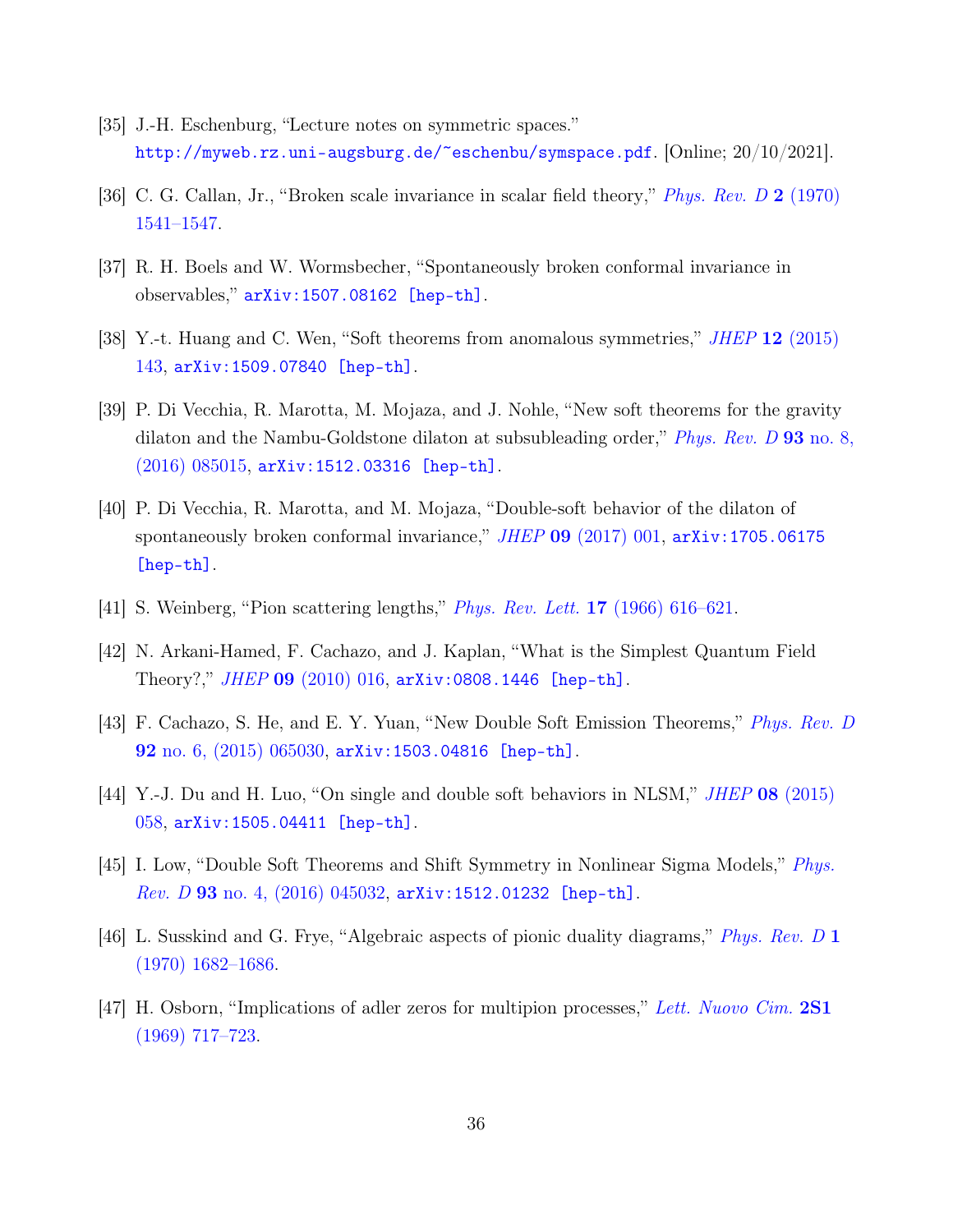- <span id="page-36-0"></span>[48] C. Cheung, K. Kampf, J. Novotny, and J. Trnka, "Effective Field Theories from Soft Limits of Scattering Amplitudes," Phys. Rev. Lett. 114 [no. 22, \(2015\) 221602,](http://dx.doi.org/10.1103/PhysRevLett.114.221602) [arXiv:1412.4095 \[hep-th\]](http://arxiv.org/abs/1412.4095).
- <span id="page-36-1"></span>[49] C. Cheung, K. Kampf, J. Novotny, C.-H. Shen, and J. Trnka, "A Periodic Table of Effective Field Theories,"  $JHEP$  02 [\(2017\) 020,](http://dx.doi.org/10.1007/JHEP02(2017)020)  $arXiv:1611.03137$  [hep-th].
- <span id="page-36-2"></span>[50] K. Hinterbichler and A. Joyce, "Hidden symmetry of the Galileon," [Phys. Rev. D](http://dx.doi.org/10.1103/PhysRevD.92.023503) 92 [no. 2, \(2015\) 023503,](http://dx.doi.org/10.1103/PhysRevD.92.023503) [arXiv:1501.07600 \[hep-th\]](http://arxiv.org/abs/1501.07600).
- <span id="page-36-3"></span>[51] C. Cheung, K. Kampf, J. Novotny, C.-H. Shen, and J. Trnka, "On-Shell Recursion Relations for Effective Field Theories," Phys. Rev. Lett. 116 [no. 4, \(2016\) 041601,](http://dx.doi.org/10.1103/PhysRevLett.116.041601) [arXiv:1509.03309 \[hep-th\]](http://arxiv.org/abs/1509.03309).
- <span id="page-36-4"></span>[52] K. Kampf, J. Novotny, and J. Trnka, "Tree-level Amplitudes in the Nonlinear Sigma Model," JHEP 05 [\(2013\) 032,](http://dx.doi.org/10.1007/JHEP05(2013)032) [arXiv:1304.3048 \[hep-th\]](http://arxiv.org/abs/1304.3048).
- <span id="page-36-6"></span>[53] H. Luo and C. Wen, "Recursion relations from soft theorems," *JHEP* 03 [\(2016\) 088,](http://dx.doi.org/10.1007/JHEP03(2016)088) [arXiv:1512.06801 \[hep-th\]](http://arxiv.org/abs/1512.06801).
- [54] H. Elvang, M. Hadjiantonis, C. R. T. Jones, and S. Paranjape, "On the Supersymmetrization of Galileon Theories in Four Dimensions," [Phys. Lett. B](http://dx.doi.org/10.1016/j.physletb.2018.04.032) 781 (2018)  $656-663$ ,  $arXiv:1712.09937$  [hep-th].
- [55] H. Elvang, M. Hadjiantonis, C. R. T. Jones, and S. Paranjape, "Soft Bootstrap and Supersymmetry," JHEP 01 [\(2019\) 195,](http://dx.doi.org/10.1007/JHEP01(2019)195) [arXiv:1806.06079 \[hep-th\]](http://arxiv.org/abs/1806.06079).
- [56] C. Cheung, K. Kampf, J. Novotny, C.-H. Shen, J. Trnka, and C. Wen, "Vector Effective Field Theories from Soft Limits," Phys. Rev. Lett. 120 [no. 26, \(2018\) 261602,](http://dx.doi.org/10.1103/PhysRevLett.120.261602) [arXiv:1801.01496 \[hep-th\]](http://arxiv.org/abs/1801.01496).
- [57] I. Low and Z. Yin, "Soft Bootstrap and Effective Field Theories," JHEP 11 [\(2019\) 078,](http://dx.doi.org/10.1007/JHEP11(2019)078) [arXiv:1904.12859 \[hep-th\]](http://arxiv.org/abs/1904.12859).
- [58] K. Kampf, J. Novotny, F. Preucil, and J. Trnka, "Multi-spin soft bootstrap and scalar-vector Galileon," [arXiv:2104.10693 \[hep-th\]](http://arxiv.org/abs/2104.10693).
- <span id="page-36-5"></span>[59] K. Kampf, J. Novotny, and P. Vasko, "Extended DBI and its generalizations from graded soft theorems," JHEP 10 [\(2021\) 101,](http://dx.doi.org/10.1007/JHEP10(2021)101) [arXiv:2107.04587 \[hep-th\]](http://arxiv.org/abs/2107.04587).